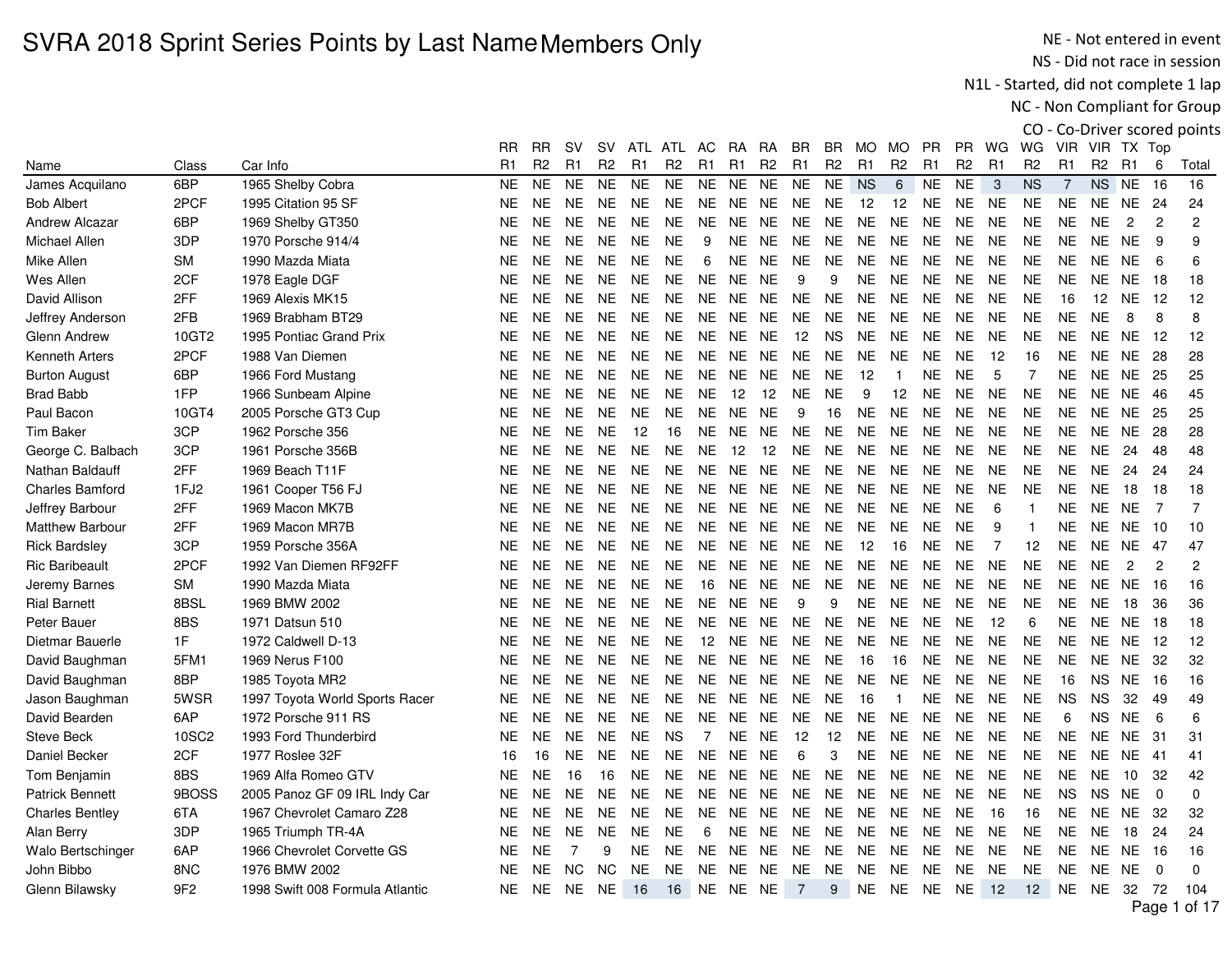NE - Not entered in event NS - Did not race in session

N1L - Started, did not complete 1 lap

NC - Non Compliant for Group

|                        |                 |                                   |           |                |                |                |                |                |                |                 |                |                |                |                |                |                |                |                |                |              |                |                       |                | CO - Co-Driver scored points |
|------------------------|-----------------|-----------------------------------|-----------|----------------|----------------|----------------|----------------|----------------|----------------|-----------------|----------------|----------------|----------------|----------------|----------------|----------------|----------------|----------------|----------------|--------------|----------------|-----------------------|----------------|------------------------------|
|                        |                 |                                   | RR        | <b>RR</b>      | sv             | <b>SV</b>      |                | ATL ATL AC     |                | RA.             | <b>RA</b>      | BR.            | BR.            | MO MO          |                | <b>PR</b>      | PR.            | WG             | WG             |              | VIR VIR TX Top |                       |                |                              |
| Name                   | Class           | Car Info                          | R1        | R <sub>2</sub> | R1             | R <sub>2</sub> | R <sub>1</sub> | R <sub>2</sub> | R <sub>1</sub> | R1              | R <sub>2</sub> | R <sub>1</sub> | R <sub>2</sub> | R <sub>1</sub> | R <sub>2</sub> | R <sub>1</sub> | R <sub>2</sub> | R <sub>1</sub> | R <sub>2</sub> | R1           | R <sub>2</sub> | R <sub>1</sub>        | 6              | Total                        |
| James Bittle           | 6TA             | 1968 Ford Mustang Tunnel Port 302 | <b>NE</b> | <b>NE</b>      | <b>NE</b>      | <b>NE</b>      | <b>NE</b>      | <b>NE</b>      | 12             | <b>NE</b>       | <b>NE</b>      | <b>NE</b>      | <b>NE</b>      | <b>NE</b>      | <b>NE</b>      | <b>NE</b>      | <b>NE</b>      | <b>NE</b>      | <b>NE</b>      | <b>NE</b>    | <b>NE</b>      | <b>NE</b>             | 12             | 12                           |
| Joe Blacker            | 2FB             | 1969 Brabham BT29                 | NE.       | <b>NE</b>      | <b>NE</b>      | <b>NE</b>      | <b>NE</b>      | <b>NE</b>      | <b>NE</b>      | <b>NE</b>       | NE.            | <b>NE</b>      | <b>NE</b>      | <b>NS</b>      | 16             | NE.            | <b>NE</b>      | <b>NE</b>      | <b>NE</b>      | 7            |                | 12 NE                 | -35            | 35                           |
| Joe Blacker            | 9FB             | 1978 March 78B                    | <b>NE</b> | <b>NE</b>      | <b>NE</b>      | <b>NE</b>      | <b>NE</b>      | <b>NE</b>      | <b>NE</b>      | <b>NE</b>       | <b>NE</b>      | <b>NE</b>      | <b>NE</b>      | <b>NE</b>      | <b>NE</b>      | <b>NE</b>      | <b>NE</b>      | <b>NE</b>      | <b>NE</b>      | <b>NE</b>    |                | NE N <sub>1</sub> L 0 |                | $\Omega$                     |
| <b>Bill Bogner</b>     | 6NC             | 1966 Chevrolet Corvette Roadster  | NE.       | <b>NE</b>      | <b>NE</b>      | <b>NE</b>      | <b>NE</b>      | <b>NE</b>      | NE.            | NE              | NE.            | NE             | <b>NE</b>      | <b>NE</b>      | <b>NE</b>      | <b>NE</b>      | <b>NE</b>      | NC.            | <b>NC</b>      | <b>NE</b>    |                | NE NE                 | $\Omega$       | $\mathbf 0$                  |
| Doug Boles             | 2FF             | 1968 Caldwell D9 FF               | <b>NE</b> | <b>NE</b>      | <b>NE</b>      | <b>NE</b>      | <b>NE</b>      | <b>NE</b>      | <b>NE</b>      | <b>NE</b>       | <b>NE</b>      | 16             | 12             | <b>NE</b>      | <b>NE</b>      | <b>NE</b>      | <b>NE</b>      | <b>NE</b>      | <b>NE</b>      | <b>NE</b>    | NE             | <b>NE</b>             | 28             | 28                           |
| Josh Boller            | 9FB             | 1975 Chevron B29                  | NE.       | <b>NE</b>      | <b>NE</b>      | <b>NE</b>      | <b>NE</b>      | <b>NE</b>      | <b>NE</b>      | 16              | <b>NS</b>      | <b>NE</b>      | <b>NE</b>      | <b>NE</b>      | <b>NE</b>      | <b>NE</b>      | <b>NE</b>      | <b>NE</b>      | <b>NE</b>      | <b>NE</b>    | NE.            | NE.                   | -16            | 16                           |
| Erich Bollman          | 6AS             | 1969 Ford Mustang Boss            | <b>NE</b> | <b>NE</b>      | <b>NE</b>      | <b>NE</b>      | 16             | 16             | <b>NE</b>      | <b>NE</b>       | NE.            | <b>NE</b>      | <b>NE</b>      | <b>NE</b>      | <b>NE</b>      | <b>NE</b>      | <b>NE</b>      | <b>NE</b>      | <b>NE</b>      | <b>NE</b>    | NE.            | <b>NE</b>             | 32             | 32                           |
| Scott Borchetta        | 6BP             | 1972 Chevrolet Corvette           | NE.       | <b>NE</b>      | <b>NE</b>      | <b>NE</b>      | <b>NE</b>      | <b>NE</b>      | <b>NE</b>      | NE.             | NE.            | <b>NS</b>      | 9              | <b>NE</b>      | <b>NE</b>      | <b>NE</b>      | <b>NE</b>      | <b>NE</b>      | <b>NE</b>      | 16           | 16             | 32                    | 41             | 73                           |
| Scott Borchetta        | 6AP             | 1972 Chevrolet Corvette           | NE.       | <b>NE</b>      | <b>NE</b>      | <b>NE</b>      | <b>NE</b>      | NE.            | <b>NE</b>      | NE.             | <b>NE</b>      | 5              | NS.            | NE             | <b>NE</b>      | <b>NE</b>      | <b>NE</b>      | <b>NE</b>      | <b>NE</b>      | <b>NE</b>    | <b>NE</b>      | <b>NE</b>             | 5              | 5                            |
| Scott Borchetta        | 10SC2           | 1981 Buick Regal                  | NE.       | <b>NE</b>      | NE.            | <b>NE</b>      | <b>NE</b>      | <b>NE</b>      | <b>NE</b>      | NE.             | <b>NE</b>      | 9              | 16             | <b>NE</b>      | <b>NE</b>      | <b>NE</b>      | <b>NE</b>      | <b>NE</b>      | <b>NE</b>      | 16           | 16             | <b>NS</b>             | 57             | 57                           |
| Scott Borchetta        | 10NC            | 1981 Datsun 280Z                  | NE        | <b>NE</b>      | NE.            | <b>NE</b>      | NE             | <b>NE</b>      | <b>NE</b>      | NE.             | NE.            | <b>NE</b>      | NE             | NE.            | <b>NE</b>      | <b>NE</b>      | <b>NE</b>      | <b>NE</b>      | <b>NE</b>      | <b>NE</b>    | NE.            | <b>NC</b>             | $\mathbf 0$    | $\mathbf 0$                  |
| Jeff Boston            | 5S <sub>2</sub> | 1990 Lola T90/90                  | <b>NE</b> | <b>NE</b>      | <b>NE</b>      | <b>NE</b>      | <b>NE</b>      | <b>NE</b>      | <b>NE</b>      | 9               | <b>NS</b>      | <b>NE</b>      | <b>NE</b>      | <b>NE</b>      | <b>NE</b>      | <b>NE</b>      | <b>NE</b>      | <b>NE</b>      | <b>NE</b>      | <b>NE</b>    | NE.            | <b>NE</b>             | 9              | 9                            |
| <b>Robert Bosworth</b> | 6AP             | 1969 Chevrolet Corvette           | NE.       | <b>NE</b>      | NE.            | <b>NE</b>      | NE             | NE.            | <b>NE</b>      | NE.             | NE.            | NE.            | <b>NE</b>      | NE.            | <b>NE</b>      | <b>NE</b>      | <b>NE</b>      | $\overline{1}$ | 4              | <b>NE</b>    | <b>NE</b>      | $\overline{4}$        | 9              | 9                            |
| Peter Botham           | 3DP             | 1973 Porsche 914/4                | NE.       | <b>NE</b>      | <b>NE</b>      | <b>NE</b>      | <b>NE</b>      | <b>NE</b>      | <b>NE</b>      | $\overline{7}$  | 9              | <b>NE</b>      | <b>NE</b>      | <b>NE</b>      | <b>NE</b>      | <b>NE</b>      | <b>NE</b>      | <b>NE</b>      | <b>NE</b>      | <b>NE</b>    | NE.            | <b>NE</b>             | -16            | 16                           |
| Denis Boulle           | <b>11IGT</b>    | 2012 Porsche GT3 Cup              | NΕ        | <b>NE</b>      | <b>NE</b>      | <b>NE</b>      | NE.            | NE.            | <b>NE</b>      | NE.             | NE.            | NE.            | NE.            | NE.            | <b>NE</b>      | <b>NE</b>      | NE.            | <b>NE</b>      | <b>NE</b>      | <b>NE</b>    | NE.            | 32                    | 32             | 32                           |
| John F Boxhorn         | 7CA1            | 1969 Lola T163                    | <b>NE</b> | <b>NE</b>      | <b>NE</b>      | <b>NE</b>      | <b>NE</b>      | <b>NE</b>      | <b>NE</b>      | 16              | 16             | <b>NE</b>      | <b>NE</b>      | <b>NE</b>      | <b>NE</b>      | <b>NE</b>      | <b>NE</b>      | <b>NE</b>      | <b>NE</b>      | <b>NE</b>    | <b>NE</b>      | 24                    | 32             | 56                           |
| Geoff Brabham          | 2FB             | 1971 Brabham BT35                 | NE.       | <b>NE</b>      | <b>NE</b>      | <b>NE</b>      | <b>NE</b>      | <b>NE</b>      | <b>NE</b>      | 16              | 16             | 16             | 16             | <b>NE</b>      | <b>NE</b>      | <b>NE</b>      | <b>NE</b>      | <b>NE</b>      | <b>NE</b>      | 16           | 16             | 32                    | 96             | 128                          |
| Geoff Brabham          | 2FF             | 1972 Titan FF MK6B                | NE.       | <b>NE</b>      | <b>NE</b>      | <b>NE</b>      | <b>NE</b>      | <b>NE</b>      | <b>NE</b>      | NE.             | <b>NE</b>      | <b>NE</b>      | <b>NE</b>      | <b>NE</b>      | <b>NE</b>      | 16             | 16             | <b>NE</b>      | <b>NE</b>      | <b>NE</b>    | NE.            | <b>NE</b>             | 32             | 32                           |
| Geoff Brabham          | 8CP             | 1965 Lotus Elan                   | <b>NE</b> | <b>NE</b>      | <b>NE</b>      | <b>NE</b>      | NE.            | <b>NE</b>      | <b>NE</b>      | <b>NE</b>       | <b>NE</b>      | <b>NE</b>      | <b>NE</b>      | <b>NE</b>      | <b>NE</b>      | 16             | 16             | <b>NE</b>      | <b>NE</b>      | <b>NE</b>    | <b>NE</b>      | <b>NE</b>             | 32             | 32                           |
| James Bradley          | 6TA             | 1967 Chevrolet Camaro             | NE.       | <b>NE</b>      | <b>NE</b>      | <b>NE</b>      | NE             | NE.            | <b>NE</b>      | 16              | <b>NS</b>      | <b>NE</b>      | <b>NE</b>      | NE.            | <b>NE</b>      | <b>NE</b>      | <b>NE</b>      | <b>NE</b>      | <b>NE</b>      | <b>NE</b>    | <b>NE</b>      | NE.                   | 16             | 16                           |
| Mark Brannon           | 9F1             | 1997 Lola T97/20                  | NE.       | <b>NE</b>      | NE.            | <b>NE</b>      | <b>NE</b>      | <b>NE</b>      | <b>NE</b>      | <b>NE</b>       | <b>NE</b>      | 7              | <b>NS</b>      | <b>NE</b>      | <b>NE</b>      | <b>NE</b>      | <b>NE</b>      | <b>NE</b>      | <b>NE</b>      | <b>NE</b>    | NE.            | <b>NE</b>             | $\overline{7}$ | $\overline{7}$               |
| Mark Brannon           | 11GTP3          | 2007 Elan DP02                    | <b>NE</b> | <b>NE</b>      | NE.            | <b>NE</b>      | NE             | <b>NE</b>      | <b>NE</b>      | NE.             | NE.            | 12             | 9              | NE.            | <b>NE</b>      | <b>NE</b>      | <b>NE</b>      | <b>NE</b>      | <b>NE</b>      | <b>NE</b>    | NE             | <b>NE</b>             | 21             | 21                           |
| <b>Tim Brecht</b>      | 8BS             | 1969 BMW 2002                     | NE.       | <b>NE</b>      | <b>NE</b>      | <b>NE</b>      | <b>NE</b>      | <b>NE</b>      | 12             | NE.             | NE.            | <b>NE</b>      | <b>NE</b>      | NE.            | <b>NE</b>      | <b>NE</b>      | <b>NE</b>      | <b>NE</b>      | <b>NE</b>      | <b>NE</b>    | NE.            | NE.                   | 12             | 12                           |
| <b>Tom Brecht</b>      | 10GT2           | 2016 BMW M235i                    | NE.       | <b>NE</b>      | NE.            | <b>NE</b>      | <b>NE</b>      | <b>NE</b>      | 16             | <b>NE</b>       | NE.            | <b>NE</b>      | <b>NE</b>      | <b>NE</b>      | <b>NE</b>      | <b>NE</b>      | <b>NE</b>      | <b>NE</b>      | <b>NE</b>      | <b>NE</b>    | NE.            | <b>NE</b>             | -16            | 16                           |
| Ross Bremer            | 3BS             | 1968 Euro.Ford Escort Twin Cam    | NE.       | <b>NE</b>      | <b>NE</b>      | <b>NE</b>      | 16             | 16             | <b>NE</b>      | <b>NE</b>       | NE.            | <b>NE</b>      | <b>NE</b>      | <b>NE</b>      | <b>NE</b>      | <b>NE</b>      | <b>NE</b>      | 16             | 16             | 16           | <b>NS</b>      | <b>NE</b>             | 80             | 80                           |
| <b>Tom Briest</b>      | 8AP             | 1970 Porsche 914/6                | NE.       | <b>NE</b>      | <b>NE</b>      | <b>NE</b>      | NE.            | <b>NE</b>      |                | NE NE           | NE             | DQ             | 9              | <b>NE</b>      | <b>NE</b>      | <b>NE</b>      | <b>NE</b>      | 9              | 16             | 9            | 16             | 24                    | 59             | 83                           |
| Simon Briggs           | 3DP             | 1972 MG B                         | NE.       | <b>NE</b>      | NE.            | <b>NE</b>      | <b>NE</b>      | <b>NE</b>      | <b>NE</b>      | NE.             | NE.            | NE.            | <b>NE</b>      | <b>NE</b>      | <b>NE</b>      | <b>NE</b>      | <b>NE</b>      | <b>NE</b>      | <b>NE</b>      | $\mathbf{1}$ |                | <b>NE</b>             | 8              | 8                            |
| <b>Bradley Briscoe</b> | 10GT2           | 1976 Chevrolet Corvette           | NE.       | <b>NE</b>      | <b>NE</b>      | <b>NE</b>      | <b>NE</b>      | <b>NE</b>      | <b>NE</b>      | NE.             | NE.            | NE.            | <b>NE</b>      | NE.            | <b>NE</b>      | 12             | <b>NS</b>      | <b>NE</b>      | <b>NE</b>      | <b>NE</b>    | <b>NE</b>      | NE.                   | -12            | 12                           |
| <b>Tom Brown</b>       | 1FP             | 1963 Triumph Spitfire             | NE.       | <b>NE</b>      | <b>NE</b>      | <b>NE</b>      | <b>NE</b>      | <b>NE</b>      | <b>NE</b>      | <b>NE</b>       | NE.            | <b>NE</b>      | <b>NE</b>      | <b>NE</b>      | <b>NE</b>      | <b>NE</b>      | <b>NE</b>      | <b>NE</b>      | <b>NE</b>      | 5            | 12             | <b>NE</b>             | -17            | 17                           |
| <b>Walter Brown</b>    | 10GT2           | 1987 Chevrolet Camaro             | <b>NE</b> | <b>NE</b>      | <b>NE</b>      | <b>NE</b>      | <b>NE</b>      | <b>NE</b>      | <b>NE</b>      | <b>NE</b>       | NE.            | <b>NE</b>      | <b>NE</b>      | <b>NE</b>      | <b>NE</b>      | <b>NE</b>      | <b>NE</b>      | <b>NE</b>      | <b>NE</b>      | <b>NE</b>    | <b>NE</b>      | 32                    | 32             | 32                           |
| Skip Bryan             | 8BS             | 1972 BMW 2002                     | 16        | 16             | 7              | 7              | $\overline{7}$ | NS.            | NE.            | NE.             | NE.            | NE.            | NE.            | NE             | <b>NE</b>      | <b>NE</b>      | <b>NE</b>      | <b>NE</b>      | <b>NE</b>      | 16           | 16             | $\overline{c}$        | 78             | 87                           |
| David Bryant           | 2PCF            | 1984 Swift DB1                    | NE.       | <b>NE</b>      | NE.            | <b>NE</b>      | 12             | 12             | <b>NE</b>      | NE.             | NE.            | NE.            | NE.            | NE.            | <b>NE</b>      | <b>NE</b>      | <b>NE</b>      | NE.            | <b>NE</b>      | <b>NE</b>    | NE             | NE                    | -24            | 24                           |
| Ed Bull                | 12MP3           | 2010 Ford Mustang FR500c          | <b>NE</b> | <b>NE</b>      | <b>NE</b>      | <b>NE</b>      | 12             | 12             | <b>NE</b>      | NE.             | NE.            | NE.            | <b>NE</b>      | NE.            | <b>NE</b>      | <b>NE</b>      | <b>NE</b>      | <b>NE</b>      | <b>NE</b>      | 16           | NS.            | NE.                   | 40             | 40                           |
| Doc Bundy              | 5FM1            | 1964 Lotus 23B                    | NE.       | <b>NE</b>      | <b>NE</b>      | <b>NE</b>      | <b>NE</b>      | <b>NE</b>      | <b>NE</b>      | 16              | 16             | <b>NE</b>      | <b>NE</b>      | <b>NE</b>      | <b>NE</b>      | <b>NE</b>      | <b>NE</b>      | 16             | 16             | <b>NE</b>    | NE.            | NE.                   | 64             | 64                           |
| <b>Hobart Buppert</b>  | 7CA1            | 1969 Lola T70 MKIII               | NE.       | <b>NE</b>      | 16             | <b>NS</b>      | <b>NE</b>      | NE.            | <b>NE</b>      | <b>NE</b>       | NE             | 12             | <b>NS</b>      | <b>NE</b>      | <b>NE</b>      | <b>NE</b>      | <b>NE</b>      | 12             | <b>NS</b>      | <b>NS</b>    | NS.            | 32                    | 40             | 72                           |
| John Burke             | 11GTP3          | 1999 Riley & Scott MK III         | NE.       | <b>NE</b>      | <b>NE</b>      | <b>NE</b>      | <b>NE</b>      | <b>NE</b>      | <b>NE</b>      | <b>NE</b>       | <b>NE</b>      | <b>NE</b>      | <b>NE</b>      | <b>NE</b>      | <b>NE</b>      | <b>NE</b>      | <b>NE</b>      | 12             | <b>NS</b>      | <b>NE</b>    | <b>NE</b>      | <b>NE</b>             | 12             | 12                           |
| <b>Skott Burkland</b>  | 8BP             | 1969 Porsche 911                  | 12        | 12             | $\overline{7}$ |                | 7              | 7              | <b>NE</b>      | 12 <sup>2</sup> | 12             | 16             | 16             | <b>NE</b>      | <b>NE</b>      | <b>NE</b>      | <b>NE</b>      | <b>NE</b>      | <b>NE</b>      | 12           | 16             | 14                    | 84             | 144                          |
| <b>Robert Burnside</b> | 9FB             | 1973 Brabham BT 40                | <b>NE</b> | NE.            | <b>NE</b>      | <b>NE</b>      | <b>NE</b>      | <b>NE</b>      |                |                 | NE NE NE       | 12             | 16             |                | NE NE          | <b>NE</b>      | <b>NE</b>      | <b>NE</b>      | <b>NE</b>      | <b>NE</b>    |                | <b>NE NE 28</b>       |                | 28                           |
|                        |                 |                                   |           |                |                |                |                |                |                |                 |                |                |                |                |                |                |                |                |                |              |                |                       |                | $D = 0$ $A7$                 |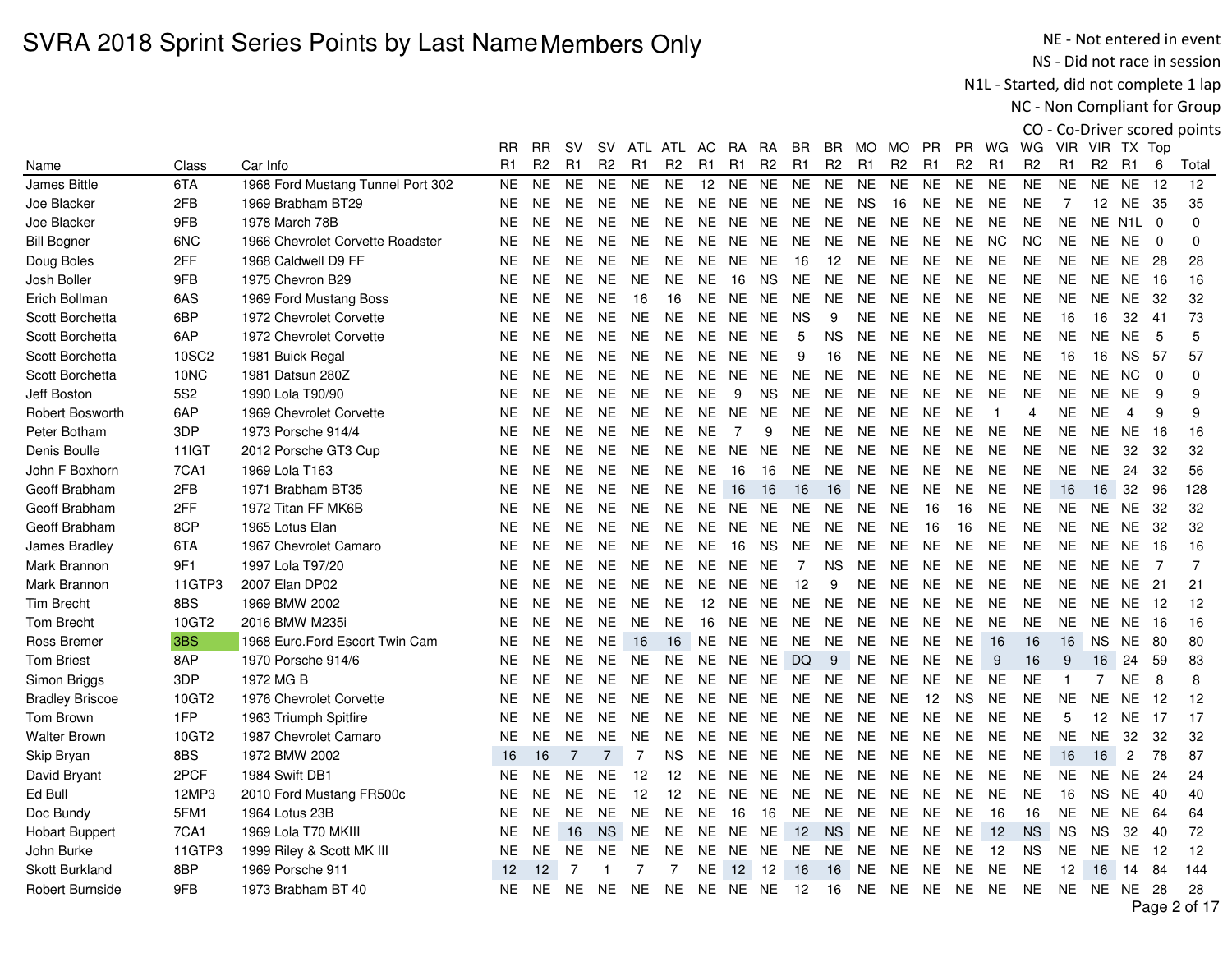NE - Not entered in event NS - Did not race in session

N1L - Started, did not complete 1 lap

NC - Non Compliant for Group

|                           |                  |                            | RR             | <b>RR</b>      | sv             | sv             | ATL            | ATL            | AC.            | RA             | RA             | BR             | BR             | MO.            | MO.            | <b>PR</b>      | PR.                 | WG             | WG               | VIR            | VIR TX Top     |                |                |          |
|---------------------------|------------------|----------------------------|----------------|----------------|----------------|----------------|----------------|----------------|----------------|----------------|----------------|----------------|----------------|----------------|----------------|----------------|---------------------|----------------|------------------|----------------|----------------|----------------|----------------|----------|
| Name                      | Class            | Car Info                   | R <sub>1</sub> | R <sub>2</sub> | R1             | R <sub>2</sub> | R <sub>1</sub> | R <sub>2</sub> | R <sub>1</sub> | R1             | R <sub>2</sub> | R <sub>1</sub> | R <sub>2</sub> | R <sub>1</sub> | R <sub>2</sub> | R <sub>1</sub> | R <sub>2</sub>      | R <sub>1</sub> | R <sub>2</sub>   | R <sub>1</sub> | R <sub>2</sub> | R1             | 6              | Total    |
| Kyle Buxton               | 9FA              | 1977 March F2              | <b>NE</b>      | <b>NE</b>      | <b>NE</b>      | <b>NE</b>      | <b>NE</b>      | <b>NE</b>      | 12             | <b>NE</b>      | <b>NE</b>      | <b>NE</b>      | <b>NE</b>      | <b>NE</b>      | <b>NE</b>      | <b>NE</b>      | <b>NE</b>           | <b>NE</b>      | <b>NE</b>        | <b>NE</b>      | <b>NE</b>      | <b>NE</b>      | 12             | 12       |
| <b>Hector Cademartori</b> | 3AP              | 1973 Datsun 240Z           | <b>NE</b>      | <b>NE</b>      | NE.            | <b>NE</b>      | <b>NE</b>      | <b>NE</b>      | 16             | NE             | <b>NE</b>      | <b>NE</b>      | <b>NE</b>      | <b>NE</b>      | <b>NE</b>      | <b>NE</b>      | <b>NE</b>           | <b>NE</b>      | <b>NE</b>        | <b>NE</b>      | NE.            | <b>NE</b>      | 16             | 16       |
| Arnold Carbaugh Jr        | 1F               | 1969 Lynx B                | <b>NE</b>      | <b>NE</b>      | NE.            | <b>NE</b>      | <b>NE</b>      | NE.            | <b>NE</b>      | <b>NE</b>      | <b>NE</b>      | <b>NE</b>      | NE.            | <b>NE</b>      | <b>NE</b>      | <b>NE</b>      | <b>NE</b>           | 16             | 12               | <b>NE</b>      | <b>NE</b>      | <b>NE</b>      | 28             | 28       |
| Arnold Carbaugh Jr        | 2FV              | 1991 Protoform FV          | <b>NE</b>      | NE.            | <b>NE</b>      | NE.            | <b>NE</b>      | NE.            | NE.            | NE             | <b>NE</b>      | <b>NE</b>      | <b>NE</b>      | <b>NE</b>      | <b>NE</b>      | <b>NE</b>      | <b>NE</b>           | 16             | 16               | 16             | 16             | <b>NE</b>      | 64             | 64       |
| <b>Rick Carlile</b>       | 3EP              | 1969 TVR Vixen S2          | <b>NE</b>      | <b>NE</b>      | <b>NE</b>      | <b>NE</b>      | <b>NE</b>      | <b>NE</b>      | <b>NE</b>      | <b>NE</b>      | <b>NE</b>      | <b>NE</b>      | <b>NE</b>      | <b>NE</b>      | <b>NE</b>      | 9              | N <sub>1</sub> L NE |                | <b>NE</b>        | <b>NE</b>      | <b>NE</b>      | <b>NE</b>      | 9              | 9        |
| <b>William Carson</b>     | 1FP              | 1967 MG Midget             | NE.            | <b>NE</b>      | NE.            | <b>NE</b>      | <b>NE</b>      | NE.            | NE.            | NE             | <b>NE</b>      | <b>NE</b>      | NE.            | NE.            | <b>NE</b>      | 16             | 16                  | <b>NE</b>      | <b>NE</b>        | <b>NE</b>      | <b>NE</b>      | <b>NE</b>      | -32            | 32       |
| Roger Cassin              | <b>5S2</b>       | 1988 Swift DB2             | <b>NE</b>      | <b>NE</b>      | 12             | 12             | <b>NE</b>      | <b>NE</b>      | <b>NE</b>      | <b>NE</b>      | <b>NE</b>      | <b>NE</b>      | <b>NE</b>      | <b>NE</b>      | <b>NE</b>      | <b>NE</b>      | <b>NE</b>           | <b>NE</b>      | <b>NE</b>        | <b>NE</b>      | NE.            | <b>NE</b>      | 24             | 24       |
| Jim Caudle                | 6BP              | 1969 Chevrolet Corvette    | <b>NE</b>      | <b>NE</b>      | <b>NE</b>      | <b>NE</b>      | <b>NE</b>      | <b>NE</b>      | <b>NE</b>      | <b>NE</b>      | <b>NE</b>      | <b>NE</b>      | <b>NE</b>      | <b>NE</b>      | <b>NE</b>      | <b>NE</b>      | <b>NE</b>           | <b>NE</b>      | <b>NE</b>        | <b>NE</b>      | NE.            | 12             | 12             | 12       |
| Marc Cendron              | 5FM <sub>2</sub> | 1957 Tojeiro Sports Racer  | <b>NE</b>      | <b>NE</b>      | NE.            | <b>NE</b>      | <b>NE</b>      | <b>NE</b>      | <b>NE</b>      | <b>NE</b>      | <b>NE</b>      | <b>NE</b>      | <b>NE</b>      | <b>NE</b>      | <b>NE</b>      | <b>NE</b>      | <b>NE</b>           | 12             | <b>NS</b>        | <b>NE</b>      | <b>NE</b>      | <b>NE</b>      | -12            | 12       |
| Dan Chapman               | 2FB              | 1968 Brabham BT21B         | <b>NE</b>      | NE.            | <b>NE</b>      | <b>NE</b>      | <b>NE</b>      | <b>NE</b>      | <b>NE</b>      | NE.            | <b>NE</b>      | <b>NE</b>      | <b>NE</b>      | <b>NE</b>      | <b>NE</b>      | <b>NE</b>      | <b>NE</b>           | $\overline{7}$ | $\overline{7}$   | <b>NE</b>      | <b>NE</b>      | 6              | 20             | 20       |
| Dan Chapman               | 5FM1             | 1965 Brabham BT8           | <b>NE</b>      | <b>NE</b>      | <b>NE</b>      | <b>NE</b>      | <b>NE</b>      | <b>NE</b>      | <b>NE</b>      | 12             | <b>NS</b>      | <b>NE</b>      | <b>NE</b>      | <b>NE</b>      | <b>NE</b>      | <b>NE</b>      | <b>NE</b>           | <b>NE</b>      | <b>NE</b>        | <b>NE</b>      | NE.            | <b>NE</b>      | 12             | 12       |
| Ross Cheek                | 3EP              | 1967 Porsche 912           | <b>NE</b>      | <b>NE</b>      | <b>NE</b>      | <b>NE</b>      | 16             | 16             | <b>NE</b>      | <b>NE</b>      | <b>NE</b>      | 16             | 16             | <b>NE</b>      | <b>NE</b>      | <b>NE</b>      | <b>NE</b>           | <b>NE</b>      | <b>NE</b>        | <b>NE</b>      | NE.            | <b>NE</b>      | 64             | 64       |
| <b>Eddie Claridge</b>     | 9FA5             | 1982 Theodore TY02         | <b>NE</b>      | <b>NE</b>      | <b>NE</b>      | NE.            | <b>NE</b>      | NE.            | <b>NE</b>      | <b>NE</b>      | <b>NE</b>      | <b>NE</b>      | <b>NE</b>      | <b>NE</b>      | <b>NE</b>      | <b>NE</b>      | <b>NE</b>           | 16             | 16               | <b>NE</b>      | <b>NE</b>      | <b>NE</b>      | -32            | 32       |
| David Clark               | 10SC3            | 1998 Ford Taurus           | <b>NE</b>      | <b>NE</b>      | NE.            | <b>NE</b>      | <b>NE</b>      | <b>NE</b>      | 6              | <b>NE</b>      | <b>NE</b>      | <b>NE</b>      | <b>NE</b>      | <b>NE</b>      | <b>NE</b>      | <b>NE</b>      | <b>NE</b>           | <b>NE</b>      | <b>NE</b>        | <b>NE</b>      | NE.            | <b>NE</b>      | 6              | 6        |
| Mark Clark                | 2CF              | 1978 Crossle 32F           | <b>NE</b>      | <b>NE</b>      | <b>NE</b>      | <b>NE</b>      | 12             | 12             | <b>NE</b>      | <b>NE</b>      | <b>NE</b>      | <b>NE</b>      | <b>NE</b>      | <b>NE</b>      | <b>NE</b>      | <b>NE</b>      | <b>NE</b>           | 12             | 12               | <b>NE</b>      | <b>NE</b>      | <b>NE</b>      | 48             | 48       |
| Mark Clark                | 5VS2             | 1985 Swift DB2             | <b>NE</b>      | <b>NE</b>      | <b>NE</b>      | <b>NE</b>      | 9              | <b>NS</b>      | <b>NE</b>      | <b>NE</b>      | <b>NE</b>      | <b>NE</b>      | <b>NE</b>      | <b>NE</b>      | <b>NE</b>      | <b>NE</b>      | <b>NE</b>           | <b>NE</b>      | <b>NE</b>        | <b>NE</b>      | <b>NE</b>      | <b>NE</b>      | 9              | 9        |
| Jonathan Clausen          | 8NC              | 1966 Sunbeam Tiger         | <b>NE</b>      | <b>NE</b>      | <b>NE</b>      | <b>NE</b>      | <b>NE</b>      | <b>NE</b>      | <b>NE</b>      | <b>NC</b>      | <b>NC</b>      | <b>NE</b>      | <b>NE</b>      | <b>NE</b>      | <b>NE</b>      | <b>NE</b>      | <b>NE</b>           | <b>NE</b>      | <b>NE</b>        | <b>NE</b>      | <b>NE</b>      | <b>NE</b>      | $\Omega$       | 0        |
| Debbie Cloud              | 6TA              | 1967 Chevrolet Camaro      | <b>NE</b>      | <b>NE</b>      | NE.            | NE.            | <b>NE</b>      | <b>NE</b>      | <b>NE</b>      | 4              | <b>NS</b>      | <b>NE</b>      | NE.            | <b>NS</b>      | $\overline{7}$ | <b>NE</b>      | <b>NE</b>           | <b>NE</b>      | <b>NE</b>        | <b>NE</b>      | <b>NE</b>      | NE.            | 11             | 11       |
| Debbie Cloud              | 10SC3            | 2006 Ford Fusion SC        | <b>NE</b>      | <b>NE</b>      | 16             | 16             | <b>NE</b>      | <b>NE</b>      | <b>NE</b>      | 12             | <b>NS</b>      | <b>NE</b>      | <b>NE</b>      | $\mathbf{1}$   | $\mathbf{1}$   | <b>NE</b>      | <b>NE</b>           | $\overline{1}$ | <b>NE</b>        | <b>NE</b>      | <b>NE</b>      | 24             | 47             | 71       |
| John Cloud                | 6TA              | 1970 Ford Boss 302         | <b>NE</b>      | <b>NE</b>      | 12             | 16             | <b>NE</b>      | <b>NE</b>      | <b>NE</b>      | 5              | 6              | 16             | 16             | <b>NS</b>      | 6              | <b>NE</b>      | <b>NE</b>           | 12             | 12               | 12             | <b>NS</b>      | 32             | 84             | 145      |
| John Cloud                | 10GT4            | 2013 Camaro TA2            | <b>NE</b>      | <b>NE</b>      | $\overline{7}$ | 9              | <b>NE</b>      | <b>NE</b>      | <b>NE</b>      | 6              | <b>NS</b>      | 12             | $\mathbf{1}$   | 9              | 9              | <b>NE</b>      | <b>NE</b>           | 6              | $\boldsymbol{9}$ | $\overline{7}$ | <b>NS</b>      | 14             | 55             | 89       |
| Steven Cole               | 6BP              | 1969 Chevrolet Corvette    | NE.            | NE.            | <b>NE</b>      | NE.            | <b>NE</b>      | NE.            | NE.            | <b>NE</b>      | <b>NE</b>      | NE.            | <b>NE</b>      | <b>NE</b>      | <b>NE</b>      | <b>NE</b>      | <b>NE</b>           | <b>NE</b>      | <b>NE</b>        | <b>NE</b>      | NE.            | 10             | 10             | 10       |
| <b>Bryan Collyer</b>      | 10SC3            | 2001 Chevrolet Monte Carlo | <b>NE</b>      | <b>NE</b>      | <b>NE</b>      | <b>NE</b>      | <b>NE</b>      | <b>NE</b>      | <b>NE</b>      | <b>NE</b>      | <b>NE</b>      | <b>NE</b>      | <b>NE</b>      | <b>NE</b>      | <b>NE</b>      | <b>NE</b>      | <b>NE</b>           | 12             | <b>NS</b>        | <b>NE</b>      | NE.            | <b>NE</b>      | 12             | 12       |
| Ceasar Cone               | 8DP              | 1967 Alfa Romeo Duetto     | <b>NE</b>      | <b>NE</b>      | 16             | 16             | <b>NE</b>      | <b>NE</b>      | <b>NE</b>      | <b>NE</b>      | <b>NE</b>      | <b>NE</b>      | <b>NE</b>      | <b>NE</b>      | <b>NE</b>      | <b>NE</b>      | <b>NE</b>           | 16             | 16               | 16             | <b>NS</b>      | <b>NE</b>      | 80             | 80       |
| Mark Congleton            | 12MP3            | 2004 Mini Cooper S         | <b>NE</b>      | NE.            | NE.            | NE.            | <b>NE</b>      | NE.            | <b>NE</b>      | <b>NE</b>      | <b>NE</b>      | <b>NE</b>      | <b>NE</b>      | 16             | <b>NS</b>      | <b>NE</b>      | <b>NE</b>           | 16             | 16               | <b>NE</b>      | <b>NE</b>      | <b>NE</b>      | 48             | 48       |
| <b>Craig Conley</b>       | 6BP              | 1966 Ford Mustang GT350    | <b>NE</b>      | <b>NE</b>      | <b>NE</b>      | <b>NE</b>      | <b>NE</b>      | <b>NE</b>      | <b>NE</b>      | <b>NE</b>      | <b>NE</b>      | <b>NE</b>      | <b>NE</b>      | <b>NE</b>      | <b>NE</b>      | <b>NE</b>      | <b>NE</b>           | <b>NE</b>      | <b>NE</b>        | <b>NE</b>      | <b>NE</b>      | $\overline{2}$ | $\overline{2}$ | 2        |
| David Conrad              | 1FP              | 1959 MG A                  | <b>NE</b>      | <b>NE</b>      | <b>NE</b>      | <b>NE</b>      | <b>NE</b>      | <b>NE</b>      | <b>NE</b>      | <b>NE</b>      | <b>NE</b>      | DQ             | 9              | <b>NE</b>      | <b>NE</b>      | <b>NE</b>      | <b>NE</b>           | <b>NE</b>      | <b>NE</b>        | 9              | <b>NS</b>      | <b>NE</b>      | 18             | 18       |
| James Cope                | 5VS2             | 1986 Swift DB 2            | <b>NE</b>      | <b>NE</b>      | <b>NE</b>      | <b>NE</b>      | <b>NE</b>      | <b>NE</b>      | <b>NE</b>      | 16             | 16             | <b>NE</b>      | <b>NE</b>      | <b>NE</b>      | <b>NE</b>      | <b>NE</b>      | <b>NE</b>           | <b>NE</b>      | <b>NE</b>        | <b>NE</b>      | <b>NE</b>      | 32             | 32             | 64       |
| <b>Edward Copley</b>      | 9F <sub>2</sub>  | <b>1980 RALT RT4</b>       | <b>NE</b>      | <b>NE</b>      | <b>NE</b>      | <b>NE</b>      | <b>NE</b>      | <b>NE</b>      | <b>NE</b>      | <b>NE</b>      | <b>NE</b>      | <b>NE</b>      | <b>NE</b>      | <b>NE</b>      | <b>NE</b>      | <b>NE</b>      | <b>NE</b>           | <b>NE</b>      | <b>NE</b>        | <b>NE</b>      | <b>NE</b>      | 10             | 10             | 10       |
| <b>Tim Cornelius</b>      | 6TA              | 1969 Chevrolet Camaro Z28  | <b>NE</b>      | <b>NE</b>      | <b>NE</b>      | <b>NE</b>      | <b>NE</b>      | <b>NE</b>      | <b>NE</b>      | $\overline{7}$ | 9              | <b>NE</b>      | <b>NE</b>      | $\mathbf{1}$   | 12             | <b>NE</b>      | <b>NE</b>           | <b>NE</b>      | <b>NE</b>        | <b>NE</b>      | NE.            | <b>NE</b>      | 29             | 29       |
| Don Corum                 | 10SC3            | 2000 Chevrolet Monte Carlo | <b>NE</b>      | <b>NE</b>      | <b>NE</b>      | <b>NE</b>      | <b>NE</b>      | <b>NE</b>      | 16             | <b>NE</b>      | <b>NE</b>      | <b>NE</b>      | <b>NE</b>      | <b>NE</b>      | <b>NE</b>      | <b>NE</b>      | <b>NE</b>           | <b>NE</b>      | <b>NE</b>        | <b>NE</b>      | <b>NE</b>      | <b>NE</b>      | 16             | 16       |
| James Cotcher             | 8DP              | 1969 Lotus 7 Series 3      | <b>NE</b>      | <b>NE</b>      | <b>NE</b>      | <b>NE</b>      | <b>NE</b>      | <b>NE</b>      | <b>NE</b>      | <b>NE</b>      | <b>NE</b>      | 12             | 12             | 16             | 12             | <b>NE</b>      | <b>NE</b>           | <b>NE</b>      | <b>NE</b>        | <b>NE</b>      | <b>NE</b>      | <b>NE</b>      | 52             | 52       |
| Byron Countryman          | 6BP              | 1966 Shelby GT350H         | <b>NE</b>      | <b>NE</b>      | <b>NE</b>      | <b>NE</b>      | <b>NE</b>      | <b>NE</b>      | 6              | <b>NE</b>      | <b>NE</b>      | <b>NE</b>      | <b>NE</b>      | <b>NE</b>      | <b>NE</b>      | <b>NE</b>      | <b>NE</b>           | <b>NE</b>      | <b>NE</b>        | <b>NE</b>      | NE.            | <b>NE</b>      | 6              | 6        |
| Dan Cowdrey               | 2FF              | 1970 Titan MK6             | <b>NE</b>      | NE.            | <b>NE</b>      | <b>NE</b>      | <b>NE</b>      | NE.            | <b>NE</b>      | <b>NE</b>      | <b>NE</b>      | 12             | 16             | 16             | 16             | <b>NE</b>      | <b>NE</b>           | <b>NE</b>      | <b>NE</b>        | <b>NE</b>      | <b>NE</b>      | NE.            | 60             | 60       |
| Dan Cowdrey               | 2CF              | 1972 Crossle 25            | <b>NE</b>      | <b>NE</b>      | <b>NE</b>      | <b>NE</b>      | <b>NE</b>      | <b>NE</b>      | <b>NE</b>      | <b>NE</b>      | <b>NE</b>      | <b>NE</b>      | <b>NE</b>      | <b>NE</b>      | <b>NE</b>      | <b>NE</b>      | <b>NE</b>           | <b>NE</b>      | <b>NE</b>        | 9              | 16             | 18             | 43             | 43       |
| Dan Cowdrey               | 7CA <sub>2</sub> | 1966 Lola T70 Mk II        | <b>NE</b>      | <b>NE</b>      | <b>NE</b>      | <b>NE</b>      | <b>NE</b>      | <b>NE</b>      | <b>NE</b>      | NE             |                | NE N1L         | 16             | <b>NE</b>      | <b>NE</b>      | <b>NE</b>      | <b>NE</b>           | <b>NE</b>      | <b>NE</b>        | <b>NE</b>      | <b>NE</b>      | <b>NS</b>      | 16             | 16       |
| Jason Cowdrey             | 2CF              | 1972 Crossle 25            | <b>NE</b>      | <b>NE</b>      | NE.            | <b>NE</b>      | <b>NE</b>      | NE.            | NE.            | NE             | <b>NE</b>      | 3              | 5              | 9              | 7              | <b>NE</b>      | <b>NE</b>           | <b>NE</b>      | <b>NE</b>        | <b>NE</b>      | <b>NE</b>      | $\overline{c}$ | 26             | 26       |
| John Coyle                | 6NC              | 1978 porsche 911 SC        | <b>NE</b>      | NE.            | NE NE          |                | <b>NE</b>      | <b>NE</b>      | <b>NE</b>      | NE NE NC       |                |                | <b>NS</b>      | <b>NE</b>      | <b>NE</b>      | <b>NE</b>      | NE.                 | <b>NE</b>      | <b>NE</b>        | <b>NE</b>      |                | NE NE          | $\Omega$       | $\Omega$ |
|                           |                  |                            |                |                |                |                |                |                |                |                |                |                |                |                |                |                |                     |                |                  |                |                |                | $\sim$         |          |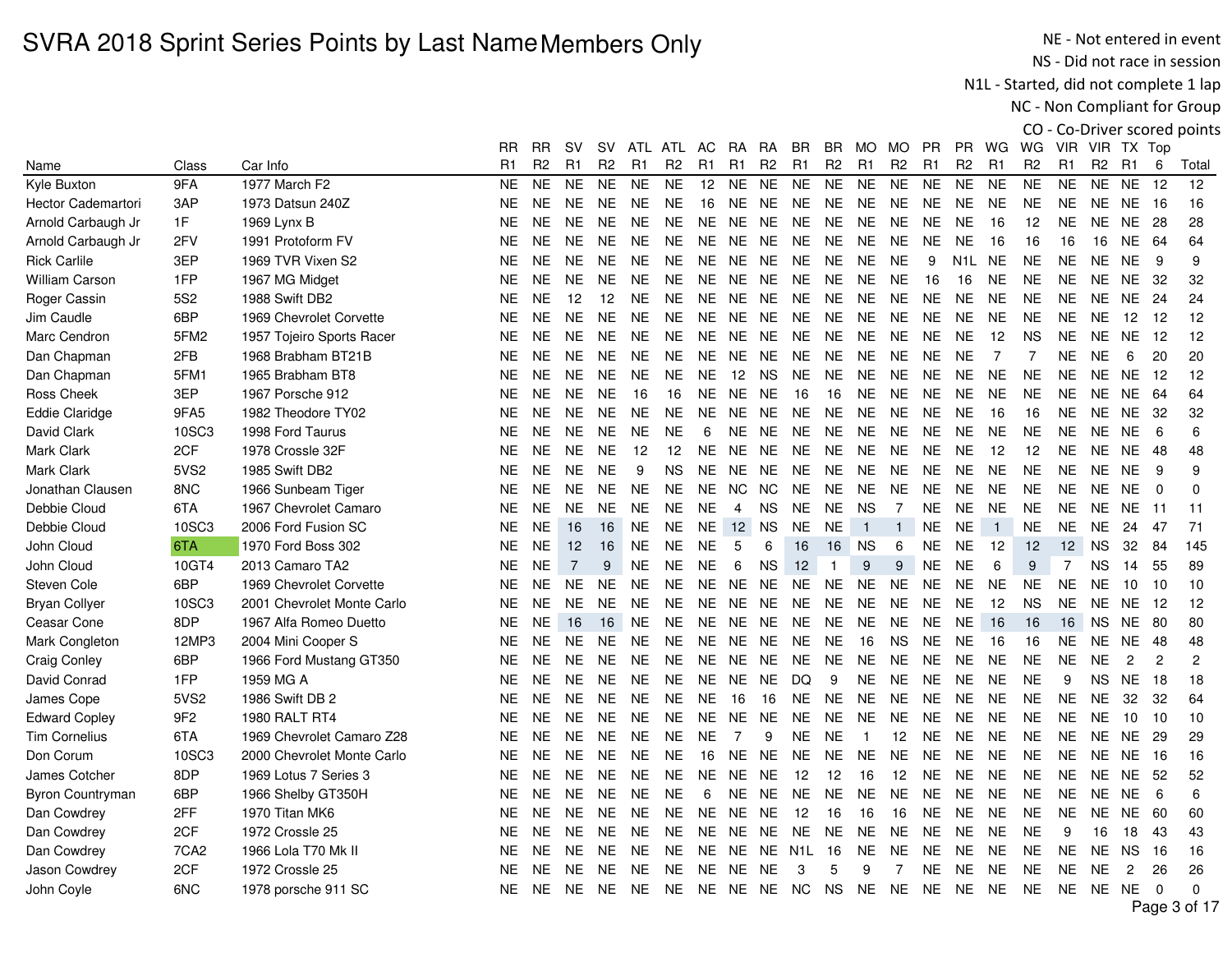NE - Not entered in event NS - Did not race in session

N1L - Started, did not complete 1 lap

NC - Non Compliant for Group

|                         |                  |                                | RR        | RR               | sv        | SV.            | ATL            | ATL            | AC.            | RA        | RA             | BR             | BR.            | MO.            | MO             | PR.            | PR.            | WG.            | WG.            | VIR.           | VIR TX Top     |           |             |              |
|-------------------------|------------------|--------------------------------|-----------|------------------|-----------|----------------|----------------|----------------|----------------|-----------|----------------|----------------|----------------|----------------|----------------|----------------|----------------|----------------|----------------|----------------|----------------|-----------|-------------|--------------|
| Name                    | Class            | Car Info                       | R1        | R <sub>2</sub>   | R1        | R <sub>2</sub> | R <sub>1</sub> | R <sub>2</sub> | R <sub>1</sub> | R1        | R <sub>2</sub> | R <sub>1</sub> | R <sub>2</sub> | R <sub>1</sub> | R <sub>2</sub> | R <sub>1</sub> | R <sub>2</sub> | R1             | R <sub>2</sub> | R <sub>1</sub> | R <sub>2</sub> | R1        | 6           | Total        |
| John Coyle              | 8BS              | 1975 BMW 2002                  | <b>NE</b> | <b>NE</b>        | <b>NE</b> | <b>NE</b>      | <b>NE</b>      | <b>NE</b>      | <b>NE</b>      | <b>NE</b> | <b>NE</b>      | 12             | <b>NS</b>      | <b>NE</b>      | <b>NE</b>      | <b>NE</b>      | <b>NE</b>      | <b>NE</b>      | <b>NE</b>      | <b>NE</b>      | <b>NE</b>      | <b>NE</b> | 12          | 12           |
| <b>Stanley Crawford</b> | 10GT2            | 1973 Porsche 911 RSR           | <b>NE</b> | <b>NE</b>        | <b>NE</b> | <b>NE</b>      | <b>NE</b>      | <b>NE</b>      | <b>NE</b>      | <b>NE</b> | <b>NE</b>      | <b>NE</b>      | <b>NE</b>      | 12             | 12             | <b>NE</b>      | <b>NE</b>      | <b>NE</b>      | <b>NE</b>      | <b>NE</b>      | <b>NE</b>      | <b>NE</b> | 24          | 24           |
| <b>Todd Crews</b>       | 1HP              | 1959 Austin Healey Sprite Mk 1 | <b>NE</b> | <b>NE</b>        | <b>NE</b> | <b>NE</b>      | <b>NE</b>      | <b>NE</b>      | <b>NE</b>      | <b>NE</b> | <b>NE</b>      | -1             | <b>NS</b>      | <b>NE</b>      | <b>NE</b>      | <b>NE</b>      | <b>NE</b>      | <b>NE</b>      | <b>NE</b>      | 12             | <b>NS</b>      | <b>NE</b> | -13         | 13           |
| Roy Crowninshield       | 2CF              | 1979 Crossle Club Ford         | 12        | N <sub>1</sub> L | <b>NE</b> | <b>NE</b>      | <b>NE</b>      | <b>NE</b>      | <b>NE</b>      | NE.       | <b>NE</b>      | <b>NE</b>      | <b>NE</b>      | $\overline{7}$ | 6              | <b>NE</b>      | <b>NE</b>      | <b>NE</b>      | <b>NE</b>      | <b>NE</b>      | <b>NE</b>      | <b>NE</b> | -25         | 25           |
| James Cullen            | 7CA1             | 1970 Lola T70 MK IIIB          | <b>NE</b> | <b>NE</b>        | 9         | 9              | <b>NE</b>      | <b>NE</b>      | <b>NE</b>      | <b>NE</b> | <b>NE</b>      | <b>NE</b>      | <b>NE</b>      | <b>NE</b>      | <b>NE</b>      | <b>NE</b>      | <b>NE</b>      | <b>NE</b>      | <b>NE</b>      | <b>NE</b>      | <b>NE</b>      | 18        | 36          | 36           |
| James Cullen            | 8BP              | 1970 Porsche 914-6             | <b>NE</b> | <b>NE</b>        | <b>NE</b> | <b>NE</b>      | <b>NE</b>      | <b>NE</b>      | <b>NE</b>      | NE.       | <b>NE</b>      | <b>NE</b>      | <b>NE</b>      | <b>NE</b>      | <b>NE</b>      | <b>NE</b>      | NE.            | <b>NE</b>      | <b>NE</b>      | <b>NE</b>      | <b>NE</b>      | 18        | 18          | 18           |
| James Cullen            | 10GT4            | 2006 Porsche GT3 Cup           | <b>NE</b> | <b>NE</b>        | <b>NE</b> | <b>NE</b>      | <b>NE</b>      | <b>NE</b>      | <b>NE</b>      | NE.       | <b>NE</b>      | <b>NE</b>      | <b>NE</b>      | <b>NE</b>      | <b>NE</b>      | <b>NE</b>      | <b>NE</b>      | <b>NE</b>      | <b>NE</b>      | <b>NE</b>      | <b>NE</b>      | 24        | 24          | 24           |
| Bob Cunningham          | 3DP              | 1971 Porsche 914               | <b>NE</b> | <b>NE</b>        | <b>NE</b> | <b>NE</b>      | <b>NE</b>      | <b>NE</b>      | <b>NE</b>      | <b>NE</b> | <b>NE</b>      | <b>NE</b>      | <b>NE</b>      | <b>NE</b>      | <b>NE</b>      | <b>NE</b>      | <b>NE</b>      | <b>NE</b>      | <b>NE</b>      | 5              | <b>NS</b>      | <b>NE</b> | 5           | 5            |
| Dudley Cunningham       | 7U <sub>2</sub>  | 1975 Toj SC205                 | <b>NE</b> | <b>NE</b>        | <b>NE</b> | <b>NE</b>      | <b>NE</b>      | <b>NE</b>      | <b>NE</b>      | <b>NE</b> | <b>NE</b>      | <b>NE</b>      | <b>NE</b>      | <b>NE</b>      | <b>NE</b>      | <b>NE</b>      | <b>NE</b>      | $\overline{7}$ | 12             | <b>NE</b>      | <b>NE</b>      | <b>NE</b> | -19         | 19           |
| Dudley Cunningham       | 9FA5             | 1973 Lola T332                 | <b>NE</b> | <b>NE</b>        | <b>NE</b> | <b>NE</b>      | <b>NE</b>      | <b>NE</b>      | <b>NE</b>      | <b>NE</b> | <b>NE</b>      | <b>NE</b>      | <b>NE</b>      | <b>NS</b>      | 16             | <b>NE</b>      | NE.            | <b>NE</b>      | <b>NE</b>      | <b>NE</b>      | <b>NE</b>      | <b>NE</b> | 16          | 16           |
| Wesley Cunningham       | 9F3              | 2004 Elan Pro Formula Mazda    | <b>NE</b> | <b>NE</b>        | <b>NE</b> | <b>NE</b>      | <b>NE</b>      | <b>NE</b>      | <b>NE</b>      | <b>NE</b> | <b>NE</b>      | <b>NE</b>      | <b>NE</b>      | <b>NE</b>      | <b>NE</b>      | <b>NE</b>      | <b>NE</b>      | <b>NE</b>      | <b>NE</b>      | <b>NE</b>      | <b>NE</b>      | 18        | 18          | 18           |
| Scott Daiger            | 11IGT            | 2015 Porsche 911 Cup           | <b>NE</b> | <b>NE</b>        | 12        | <b>NS</b>      | <b>NE</b>      | <b>NE</b>      | <b>NE</b>      | <b>NE</b> | <b>NE</b>      | <b>NE</b>      | <b>NE</b>      | <b>NE</b>      | <b>NE</b>      | <b>NE</b>      | <b>NE</b>      | <b>NE</b>      | <b>NE</b>      | <b>NE</b>      | <b>NE</b>      | <b>NE</b> | 12          | 12           |
| Phil Daigrepont         | <b>7U2</b>       | 1978 Toj/206-24 Spider         | <b>NE</b> | <b>NE</b>        | <b>NE</b> | <b>NE</b>      | 16             | 16             | <b>NE</b>      | <b>NE</b> | <b>NE</b>      | <b>NE</b>      | <b>NE</b>      | <b>NE</b>      | <b>NE</b>      | <b>NE</b>      | <b>NE</b>      | 9              | $\overline{1}$ | <b>NE</b>      | NE NE          |           | 42          | 42           |
| <b>James Dalton</b>     | 8AP              | 1973 Porsche 911T Coupe        | <b>NE</b> | <b>NE</b>        | 12        | 12             | 16             | 16             | <b>NE</b>      | NE.       | <b>NE</b>      | <b>NE</b>      | <b>NE</b>      | <b>NE</b>      | <b>NE</b>      | <b>NE</b>      | <b>NE</b>      | <b>NE</b>      | <b>NE</b>      | NE             | <b>NE</b>      | <b>NE</b> | 56          | 56           |
| Norm Daniels            | 6NC              | 1968 Chevrolet Camaro          | <b>NE</b> | <b>NE</b>        | <b>NE</b> | <b>NE</b>      | <b>NE</b>      | <b>NE</b>      | <b>NE</b>      | NE        | <b>NE</b>      | <b>NE</b>      | <b>NE</b>      | <b>NE</b>      | <b>NE</b>      | <b>NC</b>      | <b>NS</b>      | <b>NE</b>      | <b>NE</b>      | <b>NE</b>      | <b>NE</b>      | <b>NE</b> | $\mathbf 0$ | 0            |
| Ken D'Arcy              | 10GT4            | 2008 BMW E92 M3                | <b>NE</b> | <b>NE</b>        | <b>NE</b> | <b>NE</b>      | <b>NE</b>      | <b>NE</b>      | <b>NE</b>      | <b>NE</b> | <b>NE</b>      | <b>NE</b>      | <b>NE</b>      | <b>NE</b>      | <b>NE</b>      | <b>NE</b>      | <b>NE</b>      | 4              | 5              | 6              | 16             | <b>NE</b> | -31         | 31           |
| <b>Charles Darrow</b>   | 1FP              | 1967 Triumph Spitfire          | <b>NE</b> | <b>NE</b>        | <b>NE</b> | <b>NE</b>      | <b>NE</b>      | <b>NE</b>      | <b>NE</b>      | <b>NE</b> | <b>NE</b>      | <b>NE</b>      | <b>NE</b>      | <b>NE</b>      | <b>NE</b>      | <b>NE</b>      | <b>NE</b>      | $\overline{4}$ | 4              | <b>NE</b>      | <b>NE</b>      | <b>NE</b> | 8           | 8            |
| <b>Jesse Darrow</b>     | 1FP              | 1965 Triumph Spitfire          | <b>NE</b> | <b>NE</b>        | <b>NE</b> | <b>NE</b>      | <b>NE</b>      | <b>NE</b>      | <b>NE</b>      | <b>NE</b> | <b>NE</b>      | <b>NE</b>      | <b>NE</b>      | <b>NE</b>      | <b>NE</b>      | <b>NE</b>      | <b>NE</b>      | $\overline{7}$ | 9              | <b>NE</b>      | <b>NE</b>      | <b>NE</b> | 16          | 16           |
| A.C. D'Augustine        | 6AP              | 1965 Shelby Cobra              | <b>NE</b> | <b>NE</b>        | NE.       | <b>NE</b>      | <b>NE</b>      | <b>NE</b>      | <b>NE</b>      | <b>NE</b> | <b>NE</b>      | NE.            | <b>NE</b>      | <b>NE</b>      | <b>NE</b>      | <b>NE</b>      | <b>NE</b>      | <b>NE</b>      | <b>NE</b>      | <b>NE</b>      | <b>NE</b>      | 18        | 18          | 18           |
| Rob Davenport           | 8BS              | 1972 Alfa Romeo GTV            | <b>NE</b> | <b>NE</b>        | <b>NE</b> | <b>NE</b>      | <b>NE</b>      | <b>NE</b>      | <b>NE</b>      | <b>NE</b> | <b>NE</b>      | <b>NE</b>      | <b>NE</b>      | <b>NE</b>      | <b>NE</b>      | <b>NE</b>      | <b>NE</b>      | <b>NE</b>      | <b>NE</b>      | <b>NE</b>      | <b>NE</b>      | 8         | 8           | 8            |
| <b>Robert Davis</b>     | 5FM1             | 1963 Lotus 23B                 | <b>NE</b> | <b>NE</b>        | NE.       | <b>NE</b>      | <b>NE</b>      | NE.            | NE.            | NE.       | <b>NE</b>      | <b>NE</b>      | <b>NE</b>      | <b>NE</b>      | <b>NE</b>      | <b>NE</b>      | NE.            | <b>NE</b>      | <b>NE</b>      | NE.            | NE.            | 18        | 18          | 18           |
| Robert T. Davis         | 8RS              | 1972 Mazda RX-3                | <b>NE</b> | NE.              | <b>NE</b> | <b>NE</b>      | <b>NE</b>      | <b>NE</b>      | 16             | NE.       | <b>NE</b>      | <b>NE</b>      | <b>NE</b>      | <b>NE</b>      | <b>NE</b>      | <b>NE</b>      | <b>NE</b>      | <b>NE</b>      | <b>NE</b>      | <b>NE</b>      | <b>NE</b>      | <b>NE</b> | 16          | 16           |
| Alan Davison            | 10GT3            | 2000 Panoz GTS                 | <b>NE</b> | <b>NE</b>        | NE.       | <b>NE</b>      | <b>NE</b>      | <b>NE</b>      | <b>NE</b>      | <b>NE</b> | <b>NE</b>      | <b>NE</b>      | <b>NE</b>      | <b>NE</b>      | <b>NE</b>      | <b>NE</b>      | <b>NE</b>      | 16             | 16             | <b>NE</b>      | <b>NE</b>      | 32        | 32          | 64           |
| Alan Davison            | 12MP3            | 2000 Panoz GTS                 | <b>NE</b> | <b>NE</b>        | <b>NE</b> | <b>NE</b>      | <b>NE</b>      | <b>NE</b>      | <b>NE</b>      | <b>NE</b> | <b>NE</b>      | 12             | 16             | <b>NS</b>      | 16             | <b>NE</b>      | <b>NE</b>      | <b>NE</b>      | <b>NE</b>      | <b>NE</b>      | <b>NE</b>      | <b>NE</b> | 44          | 44           |
| <b>Steven Davison</b>   | 4AP              | 1962 Jaguar E Type Coupe       | <b>NE</b> | NE.              | NC.       | <b>NC</b>      | <b>NE</b>      | <b>NE</b>      | <b>NE</b>      | NE.       | <b>NE</b>      | <b>NE</b>      | <b>NE</b>      | <b>NE</b>      | <b>NE</b>      | <b>NE</b>      | <b>NE</b>      | 12             | 12             | <b>NE</b>      | <b>NE</b>      | <b>NE</b> | 24          | 24           |
| Steven Davison          | 10GT4            | 2009 Aston Martin GT4          | <b>NE</b> | <b>NE</b>        | 5         | <b>NS</b>      | <b>NE</b>      | <b>NE</b>      | <b>NE</b>      | <b>NE</b> | <b>NE</b>      | <b>NE</b>      | <b>NE</b>      | <b>NE</b>      | <b>NE</b>      | <b>NE</b>      | <b>NE</b>      | 9              | 4              | <b>NE</b>      | <b>NE</b>      | <b>NE</b> | 18          | 18           |
| Vincent Dean            | 6AP              | 1965 Shelby Cobra              | <b>NE</b> | <b>NE</b>        | <b>NE</b> | <b>NE</b>      | <b>NE</b>      | <b>NE</b>      | 16             | <b>NE</b> | <b>NE</b>      | 9              | 9              | <b>NE</b>      | <b>NE</b>      | <b>NE</b>      | <b>NE</b>      | <b>NE</b>      | <b>NE</b>      | 9              | 16             | 12        | 59          | 71           |
| Vincent Dean            | 6AP              | 1965 Shelby Cobra              | <b>NE</b> | <b>NE</b>        | <b>NE</b> | <b>NE</b>      | <b>NE</b>      | <b>NE</b>      | <b>NE</b>      | <b>NE</b> | <b>NE</b>      | <b>NE</b>      | <b>NE</b>      | <b>NE</b>      | <b>NE</b>      | <b>NE</b>      | <b>NE</b>      | <b>NE</b>      | <b>NE</b>      | <b>NE</b>      | <b>NE</b>      | 12        | -12         | 12           |
| <b>William Deary</b>    | 6BP              | 1966 Shelby GT350              | <b>NE</b> | <b>NE</b>        | <b>NE</b> | <b>NE</b>      | <b>NE</b>      | <b>NE</b>      | <b>NE</b>      | 12        | 12             | <b>NE</b>      | <b>NE</b>      | <b>NE</b>      | <b>NE</b>      | <b>NE</b>      | <b>NE</b>      | <b>NE</b>      | <b>NE</b>      | <b>NE</b>      | <b>NE</b>      | <b>NE</b> | 24          | 24           |
| <b>Byron DeFoor</b>     | 6AP              | 1973 Porsche 911               | <b>NE</b> | <b>NE</b>        | <b>NE</b> | <b>NE</b>      | <b>NE</b>      | <b>NE</b>      | <b>NE</b>      | <b>NE</b> | <b>NE</b>      | <b>NE</b>      | <b>NE</b>      | <b>NE</b>      | <b>NE</b>      | <b>NE</b>      | <b>NE</b>      | 3              | <b>NE</b>      | <b>NE</b>      | <b>NE</b>      | <b>NE</b> | -3          | 3            |
| John Deford             | 8BP              | 1973 Porsche 914/6             | <b>NE</b> | <b>NE</b>        | 12        | <b>NS</b>      | <b>NE</b>      | <b>NE</b>      | <b>NE</b>      | <b>NE</b> | <b>NE</b>      | <b>NE</b>      | <b>NE</b>      | <b>NE</b>      | <b>NE</b>      | <b>NE</b>      | <b>NE</b>      | 16             | <b>NS</b>      | <b>NE</b>      | <b>NE</b>      | <b>NE</b> | 28          | 28           |
| Jonathan DeGaynor       | 4BM              | 1959 Devin JM Mk1 Special      | <b>NE</b> | <b>NE</b>        | <b>NE</b> | <b>NE</b>      | <b>NE</b>      | <b>NE</b>      | <b>NE</b>      | 16        | 16             | <b>NE</b>      | <b>NE</b>      | 16             | <b>NS</b>      | <b>NE</b>      | NE.            | <b>NE</b>      | <b>NE</b>      | <b>NE</b>      | <b>NE</b>      | 32        | 48          | 80           |
| George Del Canto        | 6TA              | 1969 Ford Mustang              | <b>NE</b> | <b>NE</b>        | NE.       | <b>NE</b>      | 9              | 12             | <b>NE</b>      | NE.       | <b>NE</b>      | <b>NE</b>      | <b>NE</b>      | <b>NE</b>      | <b>NE</b>      | <b>NE</b>      | <b>NE</b>      | <b>NE</b>      | <b>NE</b>      | <b>NE</b>      | NE.            | <b>NE</b> | 21          | 21           |
| Kurt DelBene            | 4FM2             | 1960 Lola MK1                  | <b>NE</b> | <b>NE</b>        | <b>NE</b> | <b>NE</b>      | <b>NE</b>      | <b>NE</b>      | <b>NE</b>      | <b>NE</b> | <b>NE</b>      | <b>NE</b>      | <b>NE</b>      | <b>NE</b>      | <b>NE</b>      | <b>NE</b>      | <b>NE</b>      | <b>NE</b>      | <b>NE</b>      | <b>NE</b>      | <b>NE</b>      | 24        | 24          | 24           |
| Kurt DelBene            | 9BOSS            | 1998 Benetton 198              | <b>NE</b> | <b>NE</b>        | <b>NE</b> | <b>NE</b>      | <b>NE</b>      | <b>NE</b>      | <b>NE</b>      | NE        | <b>NE</b>      | <b>NE</b>      | <b>NE</b>      | <b>NE</b>      | <b>NE</b>      | 16             | 16             | <b>NE</b>      | <b>NE</b>      | <b>NE</b>      | <b>NE</b>      | 24        | 32          | 56           |
| Kurt DelBene            | 5FM <sub>2</sub> | 1960 Lola MK1                  | <b>NE</b> | NE.              | NE.       | <b>NE</b>      | <b>NE</b>      | <b>NE</b>      | <b>NE</b>      | NE.       | <b>NE</b>      | <b>NE</b>      | <b>NE</b>      | <b>NE</b>      | <b>NE</b>      | 12             | <b>NS</b>      | <b>NE</b>      | <b>NE</b>      | <b>NE</b>      | NE NE          |           | 12          | 12           |
| Damian della Santina    | 9F <sub>2</sub>  | 1991 Swift DB4                 | <b>NE</b> | <b>NE</b>        | NE.       | NE.            | <b>NE</b>      | <b>NE</b>      |                | NE.       | NE.            | <b>NE</b>      | <b>NE</b>      | <b>NE</b>      | <b>NE</b>      | <b>NE</b>      | <b>NE</b>      | <b>NE</b>      | <b>NE</b>      | <b>NE</b>      | <b>NE</b>      | <b>NE</b> | -1          | $\mathbf{1}$ |
| William Demarest Jr.    | 2FF              | 1972 Titan Mk 6B               | <b>NE</b> | NE.              | NE.       | <b>NE</b>      | <b>NE</b>      | <b>NE</b>      | <b>NE</b>      |           | NE NE NE       |                | <b>NE</b>      | <b>NE</b>      | <b>NE</b>      | <b>NE</b>      | <b>NE</b>      | <b>NE</b>      | <b>NE</b>      | 9              | 16             | <b>NE</b> | - 25        | 25           |
|                         |                  |                                |           |                  |           |                |                |                |                |           |                |                |                |                |                |                |                |                |                |                |                |           |             | $D = 4 - 4$  |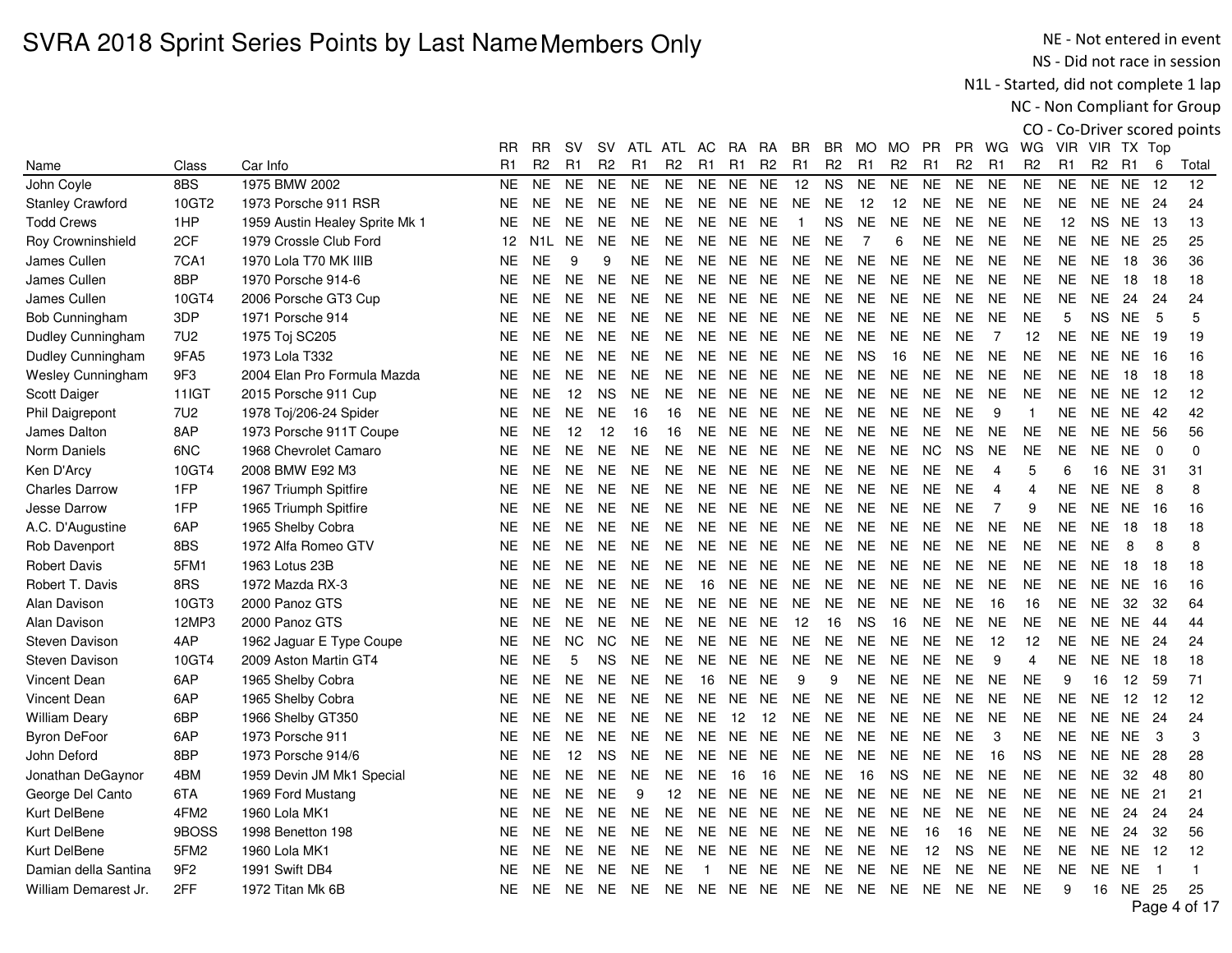NE - Not entered in event NS - Did not race in session

N1L - Started, did not complete 1 lap

NC - Non Compliant for Group

|                         |                 |                                      | RR.       | RR             | sv        | sv             |                | ATL ATL        | AC        | <b>RA</b>      | RA.            | BR.            | BR             | MO.            | MO.            | PR.            | PR.            | WG             | WG             | <b>VIR</b>     | VIR.           | TX Top           |                |                               |
|-------------------------|-----------------|--------------------------------------|-----------|----------------|-----------|----------------|----------------|----------------|-----------|----------------|----------------|----------------|----------------|----------------|----------------|----------------|----------------|----------------|----------------|----------------|----------------|------------------|----------------|-------------------------------|
| Name                    | Class           | Car Info                             | R1        | R <sub>2</sub> | R1        | R <sub>2</sub> | R <sub>1</sub> | R <sub>2</sub> | R1        | R1             | R <sub>2</sub> | R <sub>1</sub> | R <sub>2</sub> | R <sub>1</sub> | R <sub>2</sub> | R <sub>1</sub> | R <sub>2</sub> | R <sub>1</sub> | R <sub>2</sub> | R <sub>1</sub> | R <sub>2</sub> | R1               | 6              | Total                         |
| Chris DeMinco           | 5BSR            | 1971 Mallock 11B                     | <b>NE</b> | <b>NE</b>      | <b>NE</b> | <b>NE</b>      | <b>NE</b>      | <b>NE</b>      | <b>NE</b> | <b>NE</b>      | <b>NE</b>      | <b>NE</b>      | <b>NE</b>      | 16             | 16             | <b>NE</b>      | <b>NE</b>      | <b>NE</b>      | <b>NE</b>      | 16             | 16             | <b>NE</b>        | 64             | 64                            |
| Chris DeMinco           | 5FM1            | 1971 Mallock 11B                     | NE.       | <b>NE</b>      | <b>NE</b> | <b>NE</b>      | <b>NE</b>      | <b>NE</b>      | <b>NE</b> | NE             | <b>NE</b>      | <b>NE</b>      | <b>NE</b>      | <b>NE</b>      | <b>NE</b>      | <b>NE</b>      | <b>NE</b>      | 7              | <b>NE</b>      | <b>NE</b>      | <b>NE</b>      | <b>NE</b>        | $\overline{7}$ | $\overline{7}$                |
| Mike Denman             | 3CP             | 1966 Marcos 1800 GT                  | NE.       | <b>NE</b>      | <b>NE</b> | <b>NE</b>      | <b>NE</b>      | <b>NE</b>      | NE.       | <b>NE</b>      | <b>NE</b>      | <b>NE</b>      | <b>NE</b>      | <b>NE</b>      | <b>NE</b>      | 16             | 16             | <b>NE</b>      | <b>NE</b>      | <b>NE</b>      | NE.            | <b>NE</b>        | 32             | 32                            |
| Jim Dentici             | 1CS             | 1972 Fiat 128SL                      | NE.       | <b>NE</b>      | <b>NE</b> | <b>NE</b>      | <b>NE</b>      | <b>NE</b>      | NE.       | <b>NE</b>      | <b>NE</b>      | 16             | <b>NS</b>      | <b>NE</b>      | <b>NE</b>      | <b>NE</b>      | <b>NE</b>      | <b>NE</b>      | <b>NE</b>      | <b>NE</b>      | NE.            | <b>NE</b>        | -16            | 16                            |
| <b>Charles Derbes</b>   | 2FB             | 1970 Brabham BT - 29                 | NE.       | <b>NE</b>      | <b>NE</b> | <b>NE</b>      | <b>NS</b>      | 16             | <b>NE</b> | $\overline{7}$ | 9              | $N\mathsf{E}$  | <b>NE</b>      | 16             | 12             | <b>NE</b>      | <b>NE</b>      | <b>NE</b>      | <b>NE</b>      | <b>NE</b>      | <b>NE</b>      | NE               | -60            | 60                            |
| Logan Dernoshek         | 3DP             | 1966 Chevrolet Yenko Stinger Corvair | NE.       | <b>NE</b>      | <b>NE</b> | NE.            | <b>NE</b>      | <b>NE</b>      |           | NE NE NE       |                | <b>NE</b>      | <b>NE</b>      | 16             |                | <b>NE</b>      | <b>NE</b>      | <b>NE</b>      | <b>NE</b>      | <b>NE</b>      | NE.            | <b>NE</b>        | 17             | 17                            |
| Logan Dernoshek         | 3Corvair        | 1966 Chevrolet Yenko Stinger Corvair | NE.       | <b>NE</b>      | <b>NE</b> | <b>NE</b>      | <b>NE</b>      | <b>NE</b>      | <b>NE</b> | <b>NE</b>      | <b>NE</b>      | <b>NE</b>      | <b>NE</b>      | <b>NE</b>      | <b>NE</b>      | <b>NE</b>      | <b>NE</b>      | <b>NE</b>      | <b>NE</b>      | <b>NC</b>      | NC.            | <b>NE</b>        | $\Omega$       | $\Omega$                      |
| Dean DeSantis           | 6AP             | 1969 Porsche 911S                    | NE.       | <b>NE</b>      | <b>NE</b> | <b>NE</b>      | <b>NE</b>      | <b>NE</b>      | <b>NE</b> | <b>NE</b>      | <b>NE</b>      | <b>NE</b>      | <b>NE</b>      | <b>NE</b>      | <b>NE</b>      | <b>NE</b>      | <b>NE</b>      | $\overline{1}$ | 5              | <b>NE</b>      | <b>NE</b>      | <b>NE</b>        | 6              | 6                             |
| Dean DeSantis           | 8BS             | 1976 BMW 2002                        | NE.       | <b>NE</b>      | <b>NE</b> | <b>NE</b>      | NE.            | <b>NE</b>      | NE.       | NE.            | NE.            | <b>NE</b>      | <b>NE</b>      | <b>NE</b>      | <b>NE</b>      | <b>NE</b>      | <b>NE</b>      | 5              | 12             | <b>NE</b>      | NE.            | <b>NE</b>        | -17            | 17                            |
| <b>Scott Dick</b>       | 9F1             | 2005 Dallara Infinity                | NE.       | <b>NE</b>      | <b>NE</b> | <b>NE</b>      | <b>NE</b>      | <b>NE</b>      | NE.       | <b>NE</b>      | <b>NE</b>      | 9              | 12             | <b>NE</b>      | <b>NE</b>      | <b>NE</b>      | <b>NE</b>      | 6              | <b>NS</b>      | <b>NE</b>      | NE.            | <b>NE</b>        | 27             | 27                            |
| <b>Rick Dittman</b>     | 10GT4           | 2007 Chevrolet Corvette              | <b>NE</b> | <b>NE</b>      | <b>NE</b> | <b>NE</b>      | <b>NE</b>      | <b>NE</b>      | <b>NE</b> | <b>NE</b>      | <b>NE</b>      | 16             | <b>NS</b>      | <b>NE</b>      | <b>NE</b>      | <b>NE</b>      | <b>NE</b>      | <b>NE</b>      | <b>NE</b>      | <b>NE</b>      | <b>NE</b>      | <b>NE</b>        | 16             | 16                            |
| <b>Andrew Doll</b>      | 8CP             | 1970 Datsun 240Z                     | NE.       | <b>NE</b>      | <b>NE</b> | <b>NE</b>      | <b>NE</b>      | <b>NE</b>      | <b>NE</b> | <b>NE</b>      | <b>NE</b>      | <b>NE</b>      | <b>NE</b>      | 16             | 12             | <b>NE</b>      | <b>NE</b>      | <b>NE</b>      | <b>NE</b>      | <b>NE</b>      | <b>NE</b>      | <b>NE</b>        | 28             | 28                            |
| Carlos Dominguez        | 10GT4           | 1999 Porsche GT3 Cup                 | <b>NE</b> | <b>NE</b>      | 12        | <b>NS</b>      | <b>NE</b>      | <b>NE</b>      | <b>NE</b> | NE.            | <b>NE</b>      | <b>NE</b>      | <b>NE</b>      | <b>NE</b>      | <b>NE</b>      | <b>NE</b>      | <b>NE</b>      | <b>NE</b>      | <b>NE</b>      | 5              | <b>NS</b>      | <b>NE</b>        | 17             | 17                            |
| Jack Donnellan          | 11GTP3          | 2007 Lola B07/90                     | NE.       | <b>NE</b>      | <b>NE</b> | <b>NE</b>      | <b>NE</b>      | <b>NE</b>      | <b>NE</b> | <b>NE</b>      | <b>NE</b>      | $\overline{7}$ | 12             | <b>NE</b>      | <b>NE</b>      | <b>NE</b>      | <b>NE</b>      | <b>NE</b>      | <b>NE</b>      | <b>NE</b>      | NE.            | 14               | 33             | 33                            |
| <b>Patrick Donnelly</b> | 9F <sub>2</sub> | 1997 Van Diemen FC                   | <b>NE</b> | <b>NE</b>      | <b>NE</b> | <b>NE</b>      | <b>NE</b>      | <b>NE</b>      | <b>NE</b> | 5              | 6              | <b>NE</b>      | <b>NE</b>      | <b>NE</b>      | <b>NE</b>      | <b>NE</b>      | <b>NE</b>      | <b>NE</b>      | <b>NE</b>      | <b>NE</b>      | NE.            | <b>NE</b>        | 11             | 11                            |
| Michael Donohue         | 6BP             | 1963 Chevrolet Corvette Roadster     | <b>NE</b> | <b>NE</b>      | <b>NE</b> | <b>NE</b>      | <b>NE</b>      | <b>NE</b>      | NE.       | <b>NE</b>      | <b>NE</b>      | <b>NE</b>      | <b>NE</b>      | <b>NE</b>      | <b>NE</b>      | <b>NE</b>      | <b>NE</b>      | <b>NS</b>      | 6              | <b>NE</b>      | <b>NE</b>      | 24               | 30             | 30                            |
| <b>Tom Dooley</b>       | 9BOSS           | 2002 GForce IRL                      | NE.       | <b>NE</b>      | <b>NE</b> | NE.            | <b>NE</b>      | <b>NE</b>      | <b>NE</b> | NE             | <b>NE</b>      | <b>NE</b>      | <b>NE</b>      | <b>NE</b>      | <b>NE</b>      | <b>NE</b>      | <b>NE</b>      | <b>NE</b>      | <b>NE</b>      | <b>NE</b>      | <b>NE</b>      | 18               | 18             | 18                            |
| <b>Tom Dooley</b>       | 11GTP1          | 1988 Porsche 962                     | NE.       | <b>NE</b>      | <b>NE</b> | NE.            | <b>NE</b>      | <b>NE</b>      | 16        | <b>NE</b>      | <b>NE</b>      | <b>NE</b>      | <b>NE</b>      | <b>NE</b>      | <b>NE</b>      | <b>NE</b>      | <b>NE</b>      | <b>NE</b>      | <b>NE</b>      | <b>NE</b>      | <b>NE</b>      | 32               | 48             | 48                            |
| Keith Dunbar            | 8CP             | 1967 Lotus Elan                      | <b>NE</b> | <b>NE</b>      | <b>NE</b> | <b>NE</b>      | <b>NE</b>      | <b>NE</b>      | <b>NE</b> | <b>NE</b>      | <b>NE</b>      | <b>NE</b>      | <b>NE</b>      | <b>NE</b>      | <b>NE</b>      | <b>NE</b>      | <b>NE</b>      | 9              | <b>NE</b>      | <b>NE</b>      | <b>NE</b>      | <b>NE</b>        | 9              | 9                             |
| David Dwoskin           | 9F <sub>2</sub> | 1995 RALT RT 41                      | NE.       | <b>NE</b>      | <b>NE</b> | <b>NE</b>      | <b>NE</b>      | <b>NE</b>      | 12        | <b>NE</b>      | <b>NE</b>      | <b>NE</b>      | <b>NE</b>      | <b>NE</b>      | <b>NE</b>      | <b>NE</b>      | <b>NE</b>      | <b>NE</b>      | <b>NE</b>      | <b>NE</b>      | <b>NE</b>      | <b>NE</b>        | 12             | 12                            |
| <b>Buzz Dyer</b>        | 10SC2           | 1993 Chevrolet Lumina                | <b>NE</b> | <b>NE</b>      | <b>NE</b> | NE.            | <b>NE</b>      | <b>NE</b>      | <b>NE</b> | NE NE          |                | <b>NE</b>      | <b>NE</b>      | <b>NE</b>      | <b>NE</b>      | 16             | 16             | <b>NE</b>      | <b>NE</b>      | <b>NE</b>      | <b>NE</b>      | <b>NE</b>        | 32             | 32                            |
| Lee Eberle              | 6BP             | 1964 Jaguar E Type                   | NE.       | <b>NE</b>      | <b>NE</b> | NE.            | <b>NE</b>      | <b>NE</b>      | NE.       | NE NE          |                | <b>NE</b>      | <b>NE</b>      | <b>NE</b>      | <b>NE</b>      | 16             | 16             | <b>NE</b>      | <b>NE</b>      | <b>NE</b>      | NE.            | $\overline{c}$   | 32             | 34                            |
| Jim Edmonds             | 2PCF            | 1994 Van Diemen RF94                 | <b>NE</b> | <b>NE</b>      | <b>NE</b> | <b>NE</b>      | <b>NE</b>      | <b>NE</b>      | <b>NE</b> | <b>NE</b>      | <b>NE</b>      | <b>NE</b>      | <b>NE</b>      | <b>NE</b>      | <b>NE</b>      | $\overline{7}$ | 12             | <b>NE</b>      | <b>NE</b>      | <b>NE</b>      |                | <b>NE N1L 19</b> |                | 19                            |
| Jim Edmonds             | 9F <sub>2</sub> | 1995 Van Diemn Form Continental      | NE.       | <b>NE</b>      | <b>NE</b> | <b>NE</b>      | <b>NE</b>      | <b>NE</b>      | <b>NE</b> | NE             | <b>NE</b>      | <b>NE</b>      | <b>NE</b>      | <b>NE</b>      | <b>NE</b>      | 12             | 12             | <b>NE</b>      | <b>NE</b>      | <b>NE</b>      | <b>NE</b>      | 8                | 32             | 32                            |
| Jerry Edquist           | 5S <sub>2</sub> | 2000 Carbir Sports 2000              | NE.       | <b>NE</b>      | <b>NE</b> | NE.            | <b>NE</b>      | <b>NE</b>      | NE.       | NE.            | <b>NE</b>      | <b>NE</b>      | <b>NE</b>      | <b>NE</b>      | <b>NE</b>      | <b>NE</b>      | <b>NE</b>      | <b>NE</b>      | <b>NE</b>      | <b>NE</b>      | <b>NE</b>      | 14               | -14            | 14                            |
| Steven Egger            | 2CF             | 1979 Lola T540                       | NE.       | <b>NE</b>      | <b>NE</b> | <b>NE</b>      | <b>NE</b>      | <b>NE</b>      | NE.       | <b>NE</b>      | <b>NE</b>      | $\overline{1}$ | 6              | 5              | 9              | <b>NE</b>      | <b>NE</b>      | <b>NE</b>      | <b>NE</b>      | <b>NE</b>      | <b>NE</b>      | 14               | 35             | 35                            |
| Kurt Engelmann          | 9FA5            | 1971 Lola T192                       | <b>NE</b> | <b>NE</b>      | <b>NE</b> | NE.            | <b>NE</b>      | <b>NE</b>      | <b>NE</b> | <b>NE</b>      | <b>NE</b>      | <b>NE</b>      | <b>NE</b>      | <b>NE</b>      | <b>NE</b>      | <b>NE</b>      | <b>NE</b>      | <b>NS</b>      | 12             | <b>NE</b>      | <b>NE</b>      | <b>NE</b>        | 12             | 12                            |
| <b>Travis Engen</b>     | 2FB             | 1970 Chevron B17b                    | <b>NE</b> | <b>NE</b>      | <b>NE</b> | <b>NE</b>      | <b>NE</b>      | <b>NE</b>      | NE.       | NE.            | <b>NE</b>      | 5              | 6              | <b>NE</b>      | <b>NE</b>      | <b>NE</b>      | <b>NE</b>      | 16             | 16             | 9              | $\overline{7}$ | 12               | 59             | 71                            |
| <b>Travis Engen</b>     | 5FM1            | 1962 Lotus 23B                       | NE.       | <b>NE</b>      | 16        | $\overline{1}$ | <b>NE</b>      | <b>NE</b>      | <b>NE</b> | NE NE          |                | 16             | <b>NS</b>      | <b>NE</b>      | <b>NE</b>      | <b>NE</b>      | <b>NE</b>      | 12             | 12             | 16             | 16             | 32               | 88             | 121                           |
| <b>Travis Engen</b>     | 9F1             | 2001 Lola T97/20                     | NE.       | <b>NE</b>      | <b>NE</b> | <b>NE</b>      | <b>NE</b>      | <b>NE</b>      | <b>NE</b> | NE NE          |                | 16             | 16             | <b>NE</b>      | <b>NE</b>      | <b>NE</b>      | <b>NE</b>      | 12             | 12             | <b>NS</b>      | 12             | 12               | 68             | 80                            |
| <b>Travis Engen</b>     | 11GTP2          | 2005 Audi R8 LMP                     | <b>NE</b> | <b>NE</b>      | 9         | <b>NS</b>      | <b>NE</b>      | <b>NE</b>      | <b>NE</b> | <b>NE</b>      | <b>NE</b>      | <b>NE</b>      | <b>NE</b>      | <b>NE</b>      | <b>NE</b>      | <b>NE</b>      | <b>NE</b>      | <b>NE</b>      | <b>NE</b>      | <b>NE</b>      | <b>NE</b>      | <b>NE</b>        | 9              | 9                             |
| Dale Erwin              | 3CP             | 1958 Porsche 356                     | NE.       | <b>NE</b>      | <b>NE</b> | <b>NE</b>      | 16             | 12             | <b>NE</b> | <b>NE</b>      | <b>NE</b>      | <b>NE</b>      | <b>NE</b>      | <b>NE</b>      | <b>NE</b>      | <b>NE</b>      | <b>NE</b>      | <b>NE</b>      | <b>NE</b>      | <b>NE</b>      | <b>NE</b>      | <b>NE</b>        | -28            | 28                            |
| <b>Michael Evans</b>    | 6TA             | 1968 Ford Mustang                    | NE.       | <b>NE</b>      | <b>NE</b> | <b>NE</b>      | <b>NE</b>      | <b>NE</b>      | <b>NE</b> | NE             | <b>NE</b>      | 9              | 9              | <b>NE</b>      | <b>NE</b>      | <b>NE</b>      | <b>NE</b>      | <b>NE</b>      | <b>NE</b>      | <b>NE</b>      | <b>NE</b>      | <b>NE</b>        | 18             | 18                            |
| Ray Evernham            | 6AP             | 1965 Chevrolet Covette 427           | NE.       | <b>NE</b>      | <b>NE</b> | NE.            | <b>NE</b>      | <b>NE</b>      | <b>NE</b> | <b>NE</b>      | <b>NE</b>      | <b>NE</b>      | <b>NE</b>      | <b>NE</b>      | <b>NE</b>      | <b>NE</b>      | <b>NE</b>      | <b>NE</b>      | <b>NE</b>      | <b>NE</b>      | 9              | <b>NE</b>        | 9              | 9                             |
| Ray Evernham            | 10EX            | 1936 Chevrolet Sedan                 | <b>NE</b> | <b>NE</b>      | <b>NE</b> | <b>NE</b>      | <b>NC</b>      | <b>NS</b>      | <b>NE</b> | <b>NE</b>      | <b>NE</b>      | <b>NE</b>      | <b>NE</b>      | <b>NE</b>      | <b>NE</b>      | <b>NE</b>      | <b>NE</b>      | <b>NE</b>      | <b>NE</b>      | <b>NC</b>      | <b>NS</b>      | <b>NE</b>        | $\mathbf 0$    | $\mathbf 0$                   |
| Jonathan Fairbanks      | SM <sub>1</sub> | 1994 Mazda Miata                     | NE.       | <b>NE</b>      | <b>NE</b> | <b>NE</b>      | <b>NE</b>      | <b>NE</b>      | <b>NE</b> | NE NE          |                | <b>NE</b>      | <b>NE</b>      | <b>NE</b>      | <b>NE</b>      | <b>NE</b>      | <b>NE</b>      | <b>NE</b>      | <b>NE</b>      | 5              | 9              | <b>NE</b>        | -14            | 14                            |
| <b>Brian Farmer</b>     | 3FP             | 1964 Austin Healey Sprite            | NE.       | <b>NE</b>      | <b>NE</b> | <b>NE</b>      | 16             | 16             | NE.       | <b>NE</b>      | <b>NE</b>      | <b>NE</b>      | <b>NE</b>      | <b>NE</b>      | <b>NE</b>      | <b>NE</b>      | <b>NE</b>      | <b>NE</b>      | <b>NE</b>      | <b>NE</b>      | <b>NE</b>      | <b>NE</b>        | 32             | 32                            |
| <b>Chris Fennell</b>    | 6BP             | 1965 Chevrolet Corvette              | NE.       | <b>NE</b>      | NE.       | NE.            | <b>NE</b>      | <b>NE</b>      | <b>NE</b> | 9              | 16             | <b>NE</b>      | <b>NE</b>      | <b>NS</b>      | $\overline{7}$ | <b>NE</b>      | <b>NE</b>      | <b>NE</b>      | <b>NE</b>      | <b>NE</b>      |                | <b>NE NE 32</b>  |                | 32                            |
|                         |                 |                                      |           |                |           |                |                |                |           |                |                |                |                |                |                |                |                |                |                |                |                | <sub>n</sub>     |                | $\mathbf{r}$ and $\mathbf{r}$ |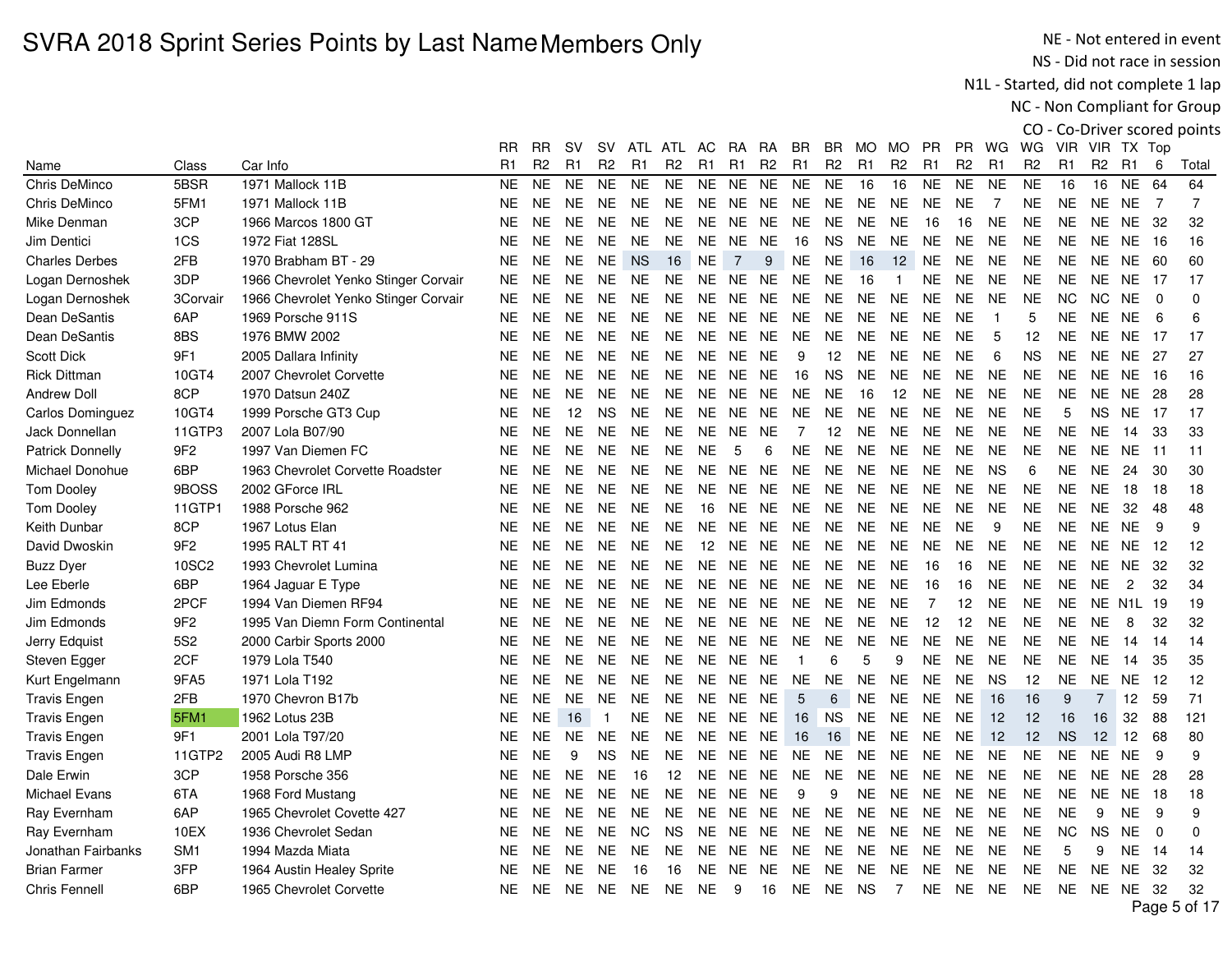NE - Not entered in event NS - Did not race in session

N1L - Started, did not complete 1 lap

NC - Non Compliant for Group

|                        |                 |                            | RR.       | RR.            | sv                  | SV.            |                | ATL ATL        | AC.       | <b>RA</b> | RA.            | BR.            | BR             | MO.            | MO.            | PR.            | <b>PR</b>      | WG             | WG.              | VIR.           | VIR TX Top     |                |                |                |
|------------------------|-----------------|----------------------------|-----------|----------------|---------------------|----------------|----------------|----------------|-----------|-----------|----------------|----------------|----------------|----------------|----------------|----------------|----------------|----------------|------------------|----------------|----------------|----------------|----------------|----------------|
| Name                   | Class           | Car Info                   | R1        | R <sub>2</sub> | R1                  | R <sub>2</sub> | R <sub>1</sub> | R <sub>2</sub> | R1        | R1        | R <sub>2</sub> | R <sub>1</sub> | R <sub>2</sub> | R <sub>1</sub> | R <sub>2</sub> | R <sub>1</sub> | R <sub>2</sub> | R1             | R <sub>2</sub>   | R <sub>1</sub> | R <sub>2</sub> | R1             | 6              | Total          |
| <b>Ryan Festerling</b> | 8BP             | 1969 Porsche 911 S         | <b>NE</b> | <b>NE</b>      | <b>NE</b>           | <b>NE</b>      | <b>NE</b>      | <b>NE</b>      | <b>NE</b> | 9         | 9              | <b>NE</b>      | <b>NE</b>      | <b>NE</b>      | <b>NE</b>      | <b>NE</b>      | <b>NE</b>      | <b>NE</b>      | <b>NE</b>        | <b>NE</b>      | <b>NE</b>      | <b>NE</b>      | 18             | 18             |
| Eric Fischer           | 2FF             | 1970 Lola T200             | <b>NE</b> | <b>NE</b>      | <b>NE</b>           | <b>NE</b>      | <b>NE</b>      | <b>NE</b>      | <b>NE</b> | <b>NE</b> | <b>NE</b>      | <b>NE</b>      | <b>NE</b>      | <b>NE</b>      | <b>NE</b>      | <b>NE</b>      | <b>NE</b>      | 7              | 12               | <b>NE</b>      | <b>NE</b>      | <b>NE</b>      | 19             | 19             |
| Kurt Fischer           | 2CF             | 1978 Crossle 32F           | <b>NE</b> | <b>NE</b>      | <b>NE</b>           | <b>NE</b>      | 16             | 16             | <b>NE</b> | NE.       | <b>NE</b>      | <b>NE</b>      | <b>NE</b>      | <b>NE</b>      | <b>NE</b>      | <b>NE</b>      | <b>NE</b>      | 16             | 16               | <b>NE</b>      | <b>NE</b>      | <b>NE</b>      | 64             | 64             |
| Kurt Fischer           | 5VS2            | 1987 Swift DB2             | <b>NE</b> | <b>NE</b>      | <b>NE</b>           | <b>NE</b>      | 12             | 12             | <b>NE</b> | <b>NE</b> | <b>NE</b>      | <b>NE</b>      | <b>NE</b>      | <b>NE</b>      | <b>NE</b>      | <b>NE</b>      | <b>NE</b>      | 16             | N <sub>1</sub> L | <b>NE</b>      | <b>NE</b>      | <b>NE</b>      | 40             | 40             |
| <b>Jeff Fisher</b>     | 8BP             | 1964 Lotus Elan 26R        | 16        | 16             | <b>NE</b>           | <b>NE</b>      | 9              | 12             | <b>NE</b> | NE NE     |                | <b>NE</b>      | <b>NE</b>      | <b>NE</b>      | <b>NE</b>      | <b>NE</b>      | <b>NE</b>      | <b>NE</b>      | <b>NE</b>        | NE.            | <b>NE</b>      | <b>NE</b>      | -53            | 53             |
| Lauren Fix             | 10GT4           | 2000 Jaguar XKR            | <b>NE</b> | <b>NE</b>      | NE.                 | NE.            | <b>NE</b>      | <b>NE</b>      | NE.       | NE NE     |                | <b>NE</b>      | <b>NE</b>      | <b>NE</b>      | <b>NE</b>      | <b>NE</b>      | <b>NE</b>      | 3              | $\overline{7}$   | <b>NE</b>      | <b>NE</b>      | <b>NE</b>      | 10             | 10             |
| Lee Follansbee         | 7S <sub>2</sub> | 1997 Beasley B2            | <b>NE</b> | <b>NE</b>      | <b>NE</b>           | NE.            | <b>NE</b>      | <b>NE</b>      | 12        | <b>NE</b> | <b>NE</b>      | <b>NE</b>      | <b>NE</b>      | <b>NE</b>      | <b>NE</b>      | <b>NE</b>      | <b>NE</b>      | <b>NE</b>      | <b>NE</b>        | <b>NE</b>      | <b>NE</b>      | <b>NE</b>      | -12            | 12             |
| Tom Forgione           | 10SC3           | 2002 Ford Taurus           | <b>NE</b> | <b>NE</b>      | 9                   | <b>NS</b>      | <b>NE</b>      | <b>NE</b>      | <b>NE</b> | <b>NE</b> | NE.            | <b>NE</b>      | <b>NE</b>      | <b>NE</b>      | <b>NE</b>      | <b>NE</b>      | <b>NE</b>      | <b>NE</b>      | <b>NE</b>        | <b>NE</b>      | <b>NE</b>      | <b>NE</b>      | 9              | 9              |
| <b>Steve Forrer</b>    | 11GTP3          | 1994 Ralt RT 41            | <b>NE</b> | <b>NE</b>      | <b>NE</b>           | <b>NE</b>      | <b>NE</b>      | <b>NE</b>      | <b>NE</b> | NE        | <b>NE</b>      | <b>NE</b>      | <b>NE</b>      | <b>NE</b>      | <b>NE</b>      | <b>NE</b>      | <b>NE</b>      | <b>NE</b>      | <b>NE</b>        | <b>NE</b>      | <b>NE</b>      | 32             | -32            | 32             |
| <b>Tom Fraelich</b>    | 9FC             | 1979 March Super Vee       | <b>NE</b> | <b>NE</b>      | <b>NE</b>           | NE.            | 16             | 16             | NE.       | NE.       | <b>NE</b>      | <b>NE</b>      | <b>NE</b>      | <b>NS</b>      | 16             | <b>NE</b>      | <b>NE</b>      | <b>NE</b>      | <b>NE</b>        | <b>NS</b>      | 16             | <b>NE</b>      | 64             | 64             |
| <b>Rick Fraser</b>     | 1FP             | 1972 MG Midget             | <b>NE</b> | <b>NE</b>      | <b>NE</b>           | <b>NE</b>      | 6              | 7              | <b>NE</b> | <b>NE</b> | <b>NE</b>      | $\overline{7}$ | 6              | <b>NE</b>      | <b>NE</b>      | <b>NE</b>      | <b>NE</b>      | <b>NE</b>      | <b>NE</b>        | 2              | 6              | <b>NE</b>      | 34             | 34             |
| <b>Rick Fraser</b>     | 1GP             | 1972 MG Midget             | 16        | 16             | <b>NE</b>           | <b>NE</b>      | <b>NE</b>      | <b>NE</b>      | <b>NE</b> | <b>NE</b> | <b>NE</b>      | <b>NE</b>      | <b>NE</b>      | <b>NE</b>      | <b>NE</b>      | <b>NE</b>      | <b>NE</b>      | <b>NE</b>      | <b>NE</b>        | <b>NE</b>      | <b>NE</b>      | <b>NE</b>      | 32             | 32             |
| Scott Fraser           | 1FP             | 1968 Austin Healey Sprite  | 16        |                | N <sub>1</sub> L NE | <b>NE</b>      | 16             | <b>NS</b>      | NE.       |           | NE NE          | <b>NE</b>      | NE.            | <b>NE</b>      | <b>NE</b>      | <b>NE</b>      | <b>NE</b>      | <b>NE</b>      | <b>NE</b>        | $\overline{7}$ | 16             | <b>NE</b>      | 55             | 55             |
| <b>Rick Frazee</b>     | 1HP             | 1959 Morgan 4/4            | <b>NE</b> | <b>NE</b>      | <b>NE</b>           | NE.            | NE.            | <b>NE</b>      | NE.       | <b>NE</b> | <b>NE</b>      | 16             | 16             | <b>NE</b>      | <b>NE</b>      | <b>NE</b>      | <b>NE</b>      | <b>NE</b>      | <b>NE</b>        | <b>NE</b>      | NE.            | NE.            | -32            | 32             |
| James Freeman          | 4BM             | 1958 Devin SS              | <b>NE</b> | <b>NE</b>      | 16                  | 16             | <b>NE</b>      | <b>NE</b>      | <b>NE</b> | NE        | <b>NE</b>      | <b>NE</b>      | <b>NE</b>      | <b>NE</b>      | <b>NE</b>      | <b>NE</b>      | <b>NE</b>      | <b>NE</b>      | <b>NE</b>        | <b>NE</b>      | <b>NE</b>      | <b>NE</b>      | 32             | 32             |
| <b>Brian French</b>    | 9BOSS           | 1997 Benetton B197         | <b>NE</b> | <b>NE</b>      | <b>NE</b>           | <b>NE</b>      | <b>NE</b>      | <b>NE</b>      | <b>NE</b> | NE        | <b>NE</b>      | 16             | 16             | <b>NE</b>      | <b>NE</b>      | <b>NE</b>      | <b>NE</b>      | <b>NE</b>      | <b>NE</b>        | NE.            | <b>NE</b>      | <b>NE</b>      | -32            | 32             |
| James French           | 9BOSS           | 1997 Jordan 197            | <b>NE</b> | <b>NE</b>      | <b>NE</b>           | NE.            | <b>NE</b>      | <b>NE</b>      | <b>NE</b> | NE.       | <b>NE</b>      | $\overline{1}$ | 12             | <b>NE</b>      | <b>NE</b>      | <b>NE</b>      | <b>NE</b>      | <b>NE</b>      | <b>NE</b>        | <b>NE</b>      | <b>NE</b>      | NE.            | -13            | 13             |
| Anthony Freston        | 2FF             | 1972 Titan MK 6            | <b>NE</b> | <b>NE</b>      | <b>NE</b>           | <b>NE</b>      | <b>NE</b>      | <b>NE</b>      | <b>NE</b> | <b>NE</b> | <b>NE</b>      | 9              | 9              | <b>NE</b>      | <b>NE</b>      | <b>NE</b>      | <b>NE</b>      | <b>NE</b>      | <b>NE</b>        | <b>NE</b>      | <b>NE</b>      | <b>NE</b>      | 18             | 18             |
| Gregg Frey             | 8AP             | 1970 Porsche 914/6         | <b>NE</b> | <b>NE</b>      | <b>NE</b>           | <b>NE</b>      | <b>NE</b>      | <b>NE</b>      | <b>NE</b> | NE.       | <b>NE</b>      | <b>NE</b>      | <b>NE</b>      | <b>NE</b>      | <b>NE</b>      | <b>NE</b>      | <b>NE</b>      | $\overline{7}$ | <b>NE</b>        | <b>NE</b>      | <b>NE</b>      | <b>NE</b>      | $\overline{7}$ | $\overline{7}$ |
| Sharon Frey            | 9F <sub>2</sub> | 1993 Van Diemen FC         | <b>NE</b> | <b>NE</b>      | <b>NE</b>           | <b>NE</b>      | <b>NE</b>      | <b>NE</b>      | <b>NE</b> | -7        | -1             | <b>NE</b>      | NE.            | <b>NE</b>      | <b>NE</b>      | <b>NE</b>      | <b>NE</b>      | <b>NE</b>      | <b>NE</b>        | <b>NE</b>      | <b>NE</b>      | <b>NE</b>      | 8              | 8              |
| Justin Frick           | 5S <sub>2</sub> | 2000 Carbir CS2            | <b>NE</b> | <b>NE</b>      | NE.                 | NE.            | NE.            | <b>NE</b>      | <b>NE</b> | <b>NE</b> | NE.            | <b>NE</b>      | <b>NE</b>      | 5              | $\overline{7}$ | <b>NE</b>      | <b>NE</b>      | <b>NE</b>      | <b>NE</b>        | <b>NE</b>      | NE.            | NE.            | -12            | 12             |
| <b>Justin Frick</b>    | 7U <sub>2</sub> | 1976 Osella PA6/8          | <b>NE</b> | <b>NE</b>      | N1L                 | -1             | <b>NE</b>      | <b>NE</b>      | NE.       |           | NE NE          | <b>NE</b>      | <b>NE</b>      | <b>NE</b>      | <b>NE</b>      | <b>NE</b>      | <b>NE</b>      | 16             | 16               | NE.            | <b>NE</b>      | 32             | 33             | 65             |
| Justin Frick           | 9F1             | 1997 Lola 97/20            | <b>NE</b> | <b>NE</b>      | <b>NE</b>           | NE.            | <b>NE</b>      | <b>NE</b>      | <b>NE</b> | NE.       | <b>NE</b>      | <b>NE</b>      | <b>NE</b>      | <b>NE</b>      | <b>NE</b>      | <b>NE</b>      | <b>NE</b>      | 16             | 16               | <b>NE</b>      | <b>NE</b>      | 32             | 32             | 64             |
| <b>Justin Frick</b>    | 9F1             | 1997 Lola 97/20            | <b>NE</b> | <b>NE</b>      | NE.                 | NE.            | NE.            | <b>NE</b>      | <b>NE</b> | NE.       | NE.            | <b>NE</b>      | <b>NE</b>      | <b>NE</b>      | <b>NE</b>      | <b>NE</b>      | <b>NE</b>      | <b>NE</b>      | <b>NE</b>        | <b>NE</b>      | <b>NE</b>      | 32             | -32            | 32             |
| <b>Barry Fromberg</b>  | <b>11IGT</b>    | 2011 Ferrari 458 Challenge | <b>NE</b> | <b>NE</b>      | <b>NS</b>           | 16             | 12             | <b>NS</b>      | <b>NE</b> | 16        | <b>NS</b>      | <b>NE</b>      | <b>NE</b>      | <b>NS</b>      | 16             | <b>NE</b>      | <b>NE</b>      | <b>NE</b>      | <b>NE</b>        | <b>NE</b>      | <b>NE</b>      | <b>NE</b>      | 60             | 60             |
| Jim Froula             | 12GT1           | 1995 Nissan 240SX          | <b>NE</b> | <b>NE</b>      | <b>NE</b>           | NE.            | <b>NE</b>      | <b>NE</b>      | NE.       | NE.       | NE.            | <b>NE</b>      | <b>NE</b>      | NE             | <b>NE</b>      | 16             | <b>NS</b>      | <b>NE</b>      | <b>NE</b>        | <b>NE</b>      | NE.            | <b>NE</b>      | 16             | 16             |
| John Fudge             | 4AP             | 1961 Aston Martin DB4-384R | <b>NE</b> | <b>NE</b>      | <b>NE</b>           | NE.            | <b>NE</b>      | <b>NE</b>      | <b>NE</b> | NE.       | <b>NE</b>      | <b>NE</b>      | NE.            | <b>NE</b>      | <b>NE</b>      | <b>NE</b>      | <b>NE</b>      | <b>NE</b>      | <b>NE</b>        | <b>NE</b>      | <b>NE</b>      | 32             | 32             | 32             |
| John Fudge             | 6BP             | 1966 Bizzarrini 5300 GT    | <b>NE</b> | <b>NE</b>      | <b>NE</b>           | <b>NE</b>      | <b>NE</b>      | <b>NE</b>      | <b>NE</b> | NE NE     |                | <b>NE</b>      | <b>NE</b>      | <b>NE</b>      | <b>NE</b>      | <b>NE</b>      | <b>NE</b>      | <b>NE</b>      | <b>NE</b>        | <b>NE</b>      | <b>NE</b>      | $\overline{c}$ | $\overline{2}$ | $\overline{c}$ |
| <b>Daniel Furey</b>    | 4BP             | 1956 Ford Thunderbird R    | <b>NE</b> | <b>NE</b>      | NE.                 | <b>NE</b>      | <b>NE</b>      | <b>NE</b>      | NE.       |           |                | NE NE N1L      | <b>NS</b>      | <b>NE</b>      | <b>NE</b>      | <b>NE</b>      | <b>NE</b>      | <b>NE</b>      | <b>NE</b>        | NE.            | <b>NE</b>      | <b>NE</b>      | $\Omega$       | 0              |
| <b>Daniel Furey</b>    | 10GT1           | 1981 Furey MKII            | <b>NE</b> | <b>NE</b>      | <b>NE</b>           | NE.            | <b>NE</b>      | <b>NE</b>      | NE.       |           | NE NE          | <b>NE</b>      | <b>NE</b>      | 9              | <b>NS</b>      | <b>NE</b>      | <b>NE</b>      | <b>NE</b>      | <b>NE</b>        | <b>NE</b>      | <b>NE</b>      | <b>NE</b>      | 9              | 9              |
| <b>Andrew Furia</b>    | <b>5S2</b>      | 1990 Swift DB5             | <b>NE</b> | <b>NE</b>      | <b>NE</b>           | NE.            | NE.            | <b>NE</b>      | <b>NE</b> | NE.       | <b>NE</b>      | 9              | 12             | <b>NE</b>      | <b>NE</b>      | <b>NE</b>      | <b>NE</b>      | <b>NE</b>      | <b>NE</b>        | <b>NE</b>      | NE.            | NE.            | 21             | 21             |
| Gregory Galdi          | 10GT2           | 2000 BMW E46 M3            | <b>NE</b> | <b>NE</b>      | <b>NE</b>           | <b>NE</b>      | <b>NE</b>      | <b>NE</b>      | <b>NE</b> | NE        | <b>NE</b>      | <b>NE</b>      | <b>NE</b>      | 16             | 16             | <b>NE</b>      | <b>NE</b>      | <b>NE</b>      | <b>NE</b>        | NE.            | <b>NE</b>      | <b>NE</b>      | 32             | 32             |
| Joseph Galdi           | 10GT4           | 1995 Porsche 911 RSR       | <b>NE</b> | <b>NE</b>      | NE.                 | NE.            | NE.            | <b>NE</b>      | NE.       | NE.       | NE.            | <b>NE</b>      | <b>NE</b>      | 5              | 7              | <b>NE</b>      | <b>NE</b>      | <b>NE</b>      | <b>NE</b>        | <b>NE</b>      | <b>NE</b>      | NE.            | -12            | 12             |
| Jay Galpin             | 2FB             | 1967 Brabham Bt-23-EMC     | <b>NE</b> | <b>NE</b>      | NE.                 | NE.            | NE.            | <b>NE</b>      | NE.       | NE.       | NE.            | <b>NE</b>      | <b>NE</b>      | <b>NE</b>      | <b>NE</b>      | <b>NE</b>      | <b>NE</b>      | <b>NE</b>      | <b>NE</b>        | <b>NE</b>      | <b>NE</b>      | $\overline{c}$ | $\overline{c}$ | $\overline{2}$ |
| Carlus Gann            | 6TA             | 1970 Ford Boss 302         | 16        | 16             | 9                   | <b>NS</b>      | <b>NE</b>      | <b>NE</b>      | <b>NE</b> | <b>NE</b> | <b>NE</b>      | <b>NE</b>      | <b>NE</b>      | <b>NE</b>      | <b>NE</b>      | <b>NE</b>      | <b>NE</b>      | <b>NE</b>      | <b>NE</b>        | NE.            | <b>NE</b>      | <b>NE</b>      | 41             | 41             |
| Carlus Gann            | 10SC3           | 2003 Dodge Nascar Intrepid | NE        | <b>NE</b>      | <b>NE</b>           | <b>NE</b>      | 9              | -1             | NE.       | NE NE     |                | <b>NE</b>      | <b>NE</b>      | <b>NE</b>      | <b>NE</b>      | <b>NE</b>      | NE             | <b>NE</b>      | <b>NE</b>        | 6              | <b>NS</b>      | <b>NE</b>      | -16            | 16             |
| Jeffrey Garrett        | 6AS             | 1967 Ford Mustang          | <b>NE</b> | <b>NE</b>      | NE.                 | NE.            | NE.            | <b>NE</b>      | NE.       | NE        | NE.            | <b>NE</b>      | <b>NE</b>      | NE.            | <b>NE</b>      | <b>NE</b>      | <b>NE</b>      | <b>NE</b>      | <b>NE</b>        | <b>NE</b>      | <b>NE</b>      | 32             | 32             | 32             |
| <b>Robert Gee</b>      | 6AP             | 1969 Chevrolet Corvette    | <b>NE</b> | <b>NE</b>      | NE.                 | NE.            | <b>NE</b>      | <b>NE</b>      |           |           | NE NE NE NE    |                | <b>NE</b>      | -12            | 12             | <b>NE</b>      | <b>NE</b>      | NE             | <b>NE</b>        | <b>NE</b>      |                | NE NE 24       |                | 24             |
|                        |                 |                            |           |                |                     |                |                |                |           |           |                |                |                |                |                |                |                |                |                  |                |                |                |                | D 0 . 1 47     |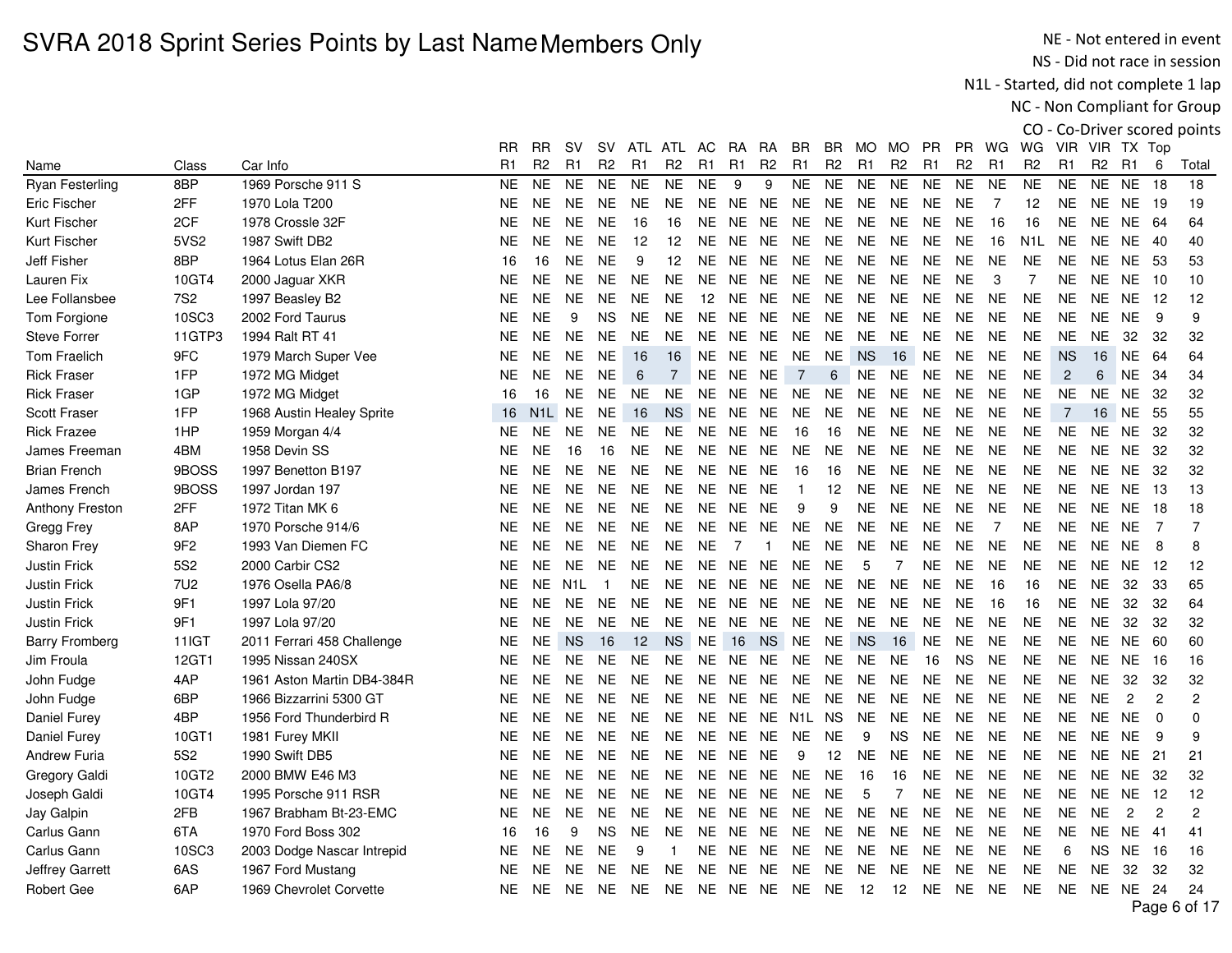NE - Not entered in event NS - Did not race in session

N1L - Started, did not complete 1 lap

NC - Non Compliant for Group

|                       |                 |                            | RR        | RR.            | sv             | sv             | ATL               | ATL            | AC.            | RA        | RA             | BR             | BR.            | MO.            | MO             | <b>PR</b> | <b>PR</b>      | WG             | WG             | VIR            | VIR TX Top     |                |                |             |
|-----------------------|-----------------|----------------------------|-----------|----------------|----------------|----------------|-------------------|----------------|----------------|-----------|----------------|----------------|----------------|----------------|----------------|-----------|----------------|----------------|----------------|----------------|----------------|----------------|----------------|-------------|
| Name                  | Class           | Car Info                   | R1        | R <sub>2</sub> | R <sub>1</sub> | R <sub>2</sub> | R <sub>1</sub>    | R <sub>2</sub> | R <sub>1</sub> | R1        | R <sub>2</sub> | R <sub>1</sub> | R <sub>2</sub> | R <sub>1</sub> | R <sub>2</sub> | R1        | R <sub>2</sub> | R <sub>1</sub> | R <sub>2</sub> | R <sub>1</sub> | R <sub>2</sub> | R <sub>1</sub> | 6              | Total       |
| Doug Geisler          | 11GTP3          | 2001 Stohr 01D             | <b>NE</b> | <b>NE</b>      | <b>NE</b>      | <b>NE</b>      | <b>NE</b>         | <b>NE</b>      | <b>NE</b>      | <b>NE</b> | <b>NE</b>      | <b>NE</b>      | <b>NE</b>      | <b>NE</b>      | <b>NE</b>      | <b>NE</b> | <b>NE</b>      | 9              | <b>NE</b>      | <b>NE</b>      | <b>NE</b>      | <b>NE</b>      | 9              | 9           |
| V Carl George         | 1FP             | 1959 MG A Sebring Cpe      | <b>NE</b> | NE.            | NE.            | <b>NE</b>      | $\overline{7}$    | 9              | <b>NE</b>      | <b>NE</b> | <b>NE</b>      | 12             | 16             | <b>NE</b>      | <b>NE</b>      | <b>NE</b> | NE.            | <b>NE</b>      | <b>NE</b>      | 4              | <b>NS</b>      | 10             | 48             | 58          |
| Jim Gewinner          | 5FM1            | 1965 Lotus 23B             | <b>NE</b> | <b>NE</b>      | NE.            | NE.            | <b>NE</b>         | NE.            | NE.            | NE.       | NE.            | NE.            | <b>NE</b>      | <b>NE</b>      | <b>NE</b>      | <b>NE</b> | NE.            | <b>NE</b>      | <b>NE</b>      | <b>NE</b>      | NE.            | 24             | 24             | 24          |
| <b>Robert Gewirtz</b> | 11GTP2          | 2003 Riley MKXI            | <b>NE</b> | <b>NE</b>      | $\overline{7}$ | 16             | <b>NE</b>         | <b>NE</b>      | <b>NE</b>      | <b>NE</b> | <b>NE</b>      | <b>NE</b>      | <b>NE</b>      | <b>NS</b>      | 16             | <b>NE</b> | <b>NE</b>      | <b>NE</b>      | <b>NE</b>      | <b>NE</b>      | <b>NE</b>      | <b>NE</b>      | 39             | 39          |
| <b>Marc Giroux</b>    | 2FB             | 1969 Brabham BT29          | <b>NE</b> | NE.            | <b>NE</b>      | NE.            | <b>NE</b>         | <b>NE</b>      | <b>NE</b>      | <b>NE</b> | <b>NE</b>      | <b>NE</b>      | <b>NE</b>      | <b>NE</b>      | <b>NE</b>      | <b>NE</b> | <b>NE</b>      | 9              | 9              | 6              | 6              | <b>NE</b>      | -30            | 30          |
| Marc Giroux           | 9F1             | 1997 Lola T97/20           | <b>NE</b> | NE.            | <b>NE</b>      | <b>NE</b>      | <b>NE</b>         | <b>NE</b>      | NE.            | <b>NE</b> | <b>NE</b>      | <b>NE</b>      | <b>NE</b>      | <b>NE</b>      | <b>NE</b>      | <b>NE</b> | <b>NE</b>      | 9              | 9              | <b>NE</b>      | NS.            | <b>NE</b>      | - 18           | 18          |
| Louis Gladfelter      | 8BS             | 1971 Datsun 510            | <b>NE</b> | NE.            | <b>NE</b>      | <b>NE</b>      | 12                | 12             | NE.            | NE        | <b>NE</b>      | <b>NE</b>      | <b>NE</b>      | <b>NE</b>      | <b>NE</b>      | <b>NE</b> | NE.            | <b>NE</b>      | <b>NE</b>      | <b>NE</b>      | NE.            | NE.            | 24             | 24          |
| James Glass           | 6AP             | 1971 Chevrolet Corvette    | <b>NE</b> | <b>NE</b>      | 3              | 7              | <b>NE</b>         | NE.            | <b>NE</b>      | NE.       | <b>NE</b>      | NE.            | <b>NE</b>      | <b>NE</b>      | <b>NE</b>      | <b>NE</b> | NE.            | <b>NE</b>      | <b>NE</b>      | <b>NE</b>      | NE.            | <b>NE</b>      | 10             | 10          |
| <b>Bill Glavin</b>    | 12GTU           | 1972 BMW 3.0 CSL           | <b>NE</b> | <b>NE</b>      | 16             | 16             | <b>NE</b>         | <b>NE</b>      | <b>NE</b>      | 16        | 16             | <b>NE</b>      | <b>NE</b>      | <b>NE</b>      | <b>NE</b>      | <b>NE</b> | <b>NE</b>      | 12             | <b>NE</b>      | 16             | 16             | 32             | 96             | 140         |
| Mark Gobble           | 10SC3           | 2002 Chevrolet Monte Carlo | <b>NE</b> | NE.            | <b>NE</b>      | <b>NE</b>      | <b>NE</b>         | NE.            | NE.            | <b>NE</b> | <b>NE</b>      | <b>NE</b>      | <b>NE</b>      | <b>NE</b>      | <b>NE</b>      | <b>NE</b> | NE.            | NE.            | <b>NE</b>      | 9              | <b>NS</b>      | <b>NE</b>      | 9              | 9           |
| Mark Gobble           | SM              | 1991 Mazda Miata           | N1L       | NS.            | <b>NE</b>      | <b>NE</b>      | 5                 | 6              | <b>NE</b>      | <b>NE</b> | <b>NE</b>      | <b>NE</b>      | <b>NE</b>      | <b>NE</b>      | <b>NE</b>      | <b>NE</b> | NE.            | <b>NE</b>      | <b>NE</b>      | 2              | $\mathbf{1}$   | <b>NE</b>      | 14             | 14          |
| Matthew Goetzinger    | 8CP             | 1967 Porsche 911           | <b>NE</b> | <b>NE</b>      | <b>NE</b>      | <b>NE</b>      | <b>NE</b>         | <b>NE</b>      | <b>NE</b>      | 16        | 16             | <b>NE</b>      | <b>NE</b>      | <b>NE</b>      | <b>NE</b>      | <b>NE</b> | <b>NE</b>      | <b>NE</b>      | <b>NE</b>      | <b>NE</b>      | <b>NE</b>      | <b>NE</b>      | 32             | 32          |
| William Goldkind      | 1FJ2            | 1962 Lotus 20 F-Jr         | <b>NE</b> | <b>NE</b>      | NE.            | <b>NE</b>      | <b>NE</b>         | <b>NE</b>      | <b>NE</b>      | <b>NE</b> | <b>NE</b>      | 16             | 16             | <b>NE</b>      | <b>NE</b>      | <b>NE</b> | <b>NE</b>      | <b>NE</b>      | <b>NE</b>      | <b>NE</b>      | NE.            | <b>NE</b>      | -32            | 32          |
| William Goldkind      | 5FM1            | 1962 Lotus 23B             | <b>NE</b> | NE.            | <b>NE</b>      | <b>NE</b>      | <b>NE</b>         | <b>NE</b>      | <b>NE</b>      | <b>NE</b> | <b>NE</b>      | 12             | 16             | <b>NE</b>      | <b>NE</b>      | <b>NE</b> | <b>NE</b>      | <b>NE</b>      | <b>NE</b>      | <b>NE</b>      | NE.            | <b>NE</b>      | 28             | 28          |
| Juan Gonzalez         | 11GTP2          | 2009 Oreca FLM09           | <b>NE</b> | <b>NE</b>      | NE.            | <b>NE</b>      | $12 \overline{ }$ | <b>NS</b>      | <b>NE</b>      | 16        | <b>NS</b>      | <b>NE</b>      | <b>NE</b>      | <b>NE</b>      | <b>NE</b>      | <b>NE</b> | <b>NE</b>      | <b>NE</b>      | <b>NE</b>      | <b>NE</b>      | <b>NE</b>      | <b>NE</b>      | 28             | 28          |
| Allen Goode           | 3CP             | 1967 Triumph TR4A          | NE        | NE.            | <b>NE</b>      | <b>NE</b>      | <b>NE</b>         | <b>NE</b>      | <b>NE</b>      | <b>NE</b> | NE.            | <b>NE</b>      | <b>NE</b>      | <b>NE</b>      | <b>NE</b>      | <b>NE</b> | <b>NE</b>      | 5              | 7              | 9              | NS.            | <b>NE</b>      | 21             | 21          |
| Allen Goode           | 3DP             | 1967 Triumph TR4A          | <b>NE</b> | <b>NE</b>      | <b>NE</b>      | <b>NE</b>      | <b>NE</b>         | <b>NE</b>      | <b>NE</b>      | <b>NE</b> | <b>NE</b>      | 12             | <b>NS</b>      | <b>NE</b>      | <b>NE</b>      | <b>NE</b> | <b>NE</b>      | <b>NE</b>      | <b>NE</b>      | <b>NE</b>      | <b>NE</b>      | <b>NE</b>      | -12            | 12          |
| John Gorsline         | 1CS             | 1964 Mini Cooper           | <b>NE</b> | NE.            | NE.            | <b>NE</b>      | <b>NE</b>         | NE.            | <b>NE</b>      | <b>NE</b> | NE.            | 12             | <b>NS</b>      | <b>NE</b>      | <b>NE</b>      | <b>NE</b> | NE.            | 16             | <b>NS</b>      | <b>NE</b>      | NE.            | <b>NE</b>      | 28             | 28          |
| Scott Graham          | 6TA             | 1969 Pontiac Firebird      | <b>NE</b> | <b>NE</b>      | <b>NE</b>      | <b>NE</b>      | <b>NE</b>         | <b>NE</b>      | <b>NE</b>      | 12        | 12             | <b>NE</b>      | <b>NE</b>      | 16             | 16             | <b>NE</b> | NE.            | <b>NE</b>      | <b>NE</b>      | <b>NE</b>      | <b>NE</b>      | <b>NE</b>      | 56             | 56          |
| <b>Bradley Gray</b>   | 12MP3           | 2004 Mustang Cobra         | <b>NE</b> | <b>NE</b>      | <b>NE</b>      | <b>NE</b>      | <b>NE</b>         | <b>NE</b>      | <b>NE</b>      | <b>NE</b> | <b>NE</b>      | <b>NE</b>      | <b>NE</b>      | <b>NE</b>      | <b>NE</b>      | 16        | 16             | <b>NE</b>      | <b>NE</b>      | <b>NE</b>      | NE.            | <b>NE</b>      | 32             | 32          |
| Mark Green            | 9F2             | 1988 Ralt RT5 732          | <b>NE</b> | NE.            | NE.            | NE.            | <b>NE</b>         | <b>NE</b>      | <b>NE</b>      | NE.       | NE.            | <b>NE</b>      | <b>NE</b>      | <b>NE</b>      | <b>NE</b>      | <b>NE</b> | <b>NE</b>      | $\mathbf{1}$   | 7              | NE.            | <b>NE</b>      | <b>NE</b>      | 8              | 8           |
| Simon Gregg           | 10NC            | 2017 Chevrolet Corvette    | <b>NE</b> | <b>NE</b>      | NE.            | NE.            | <b>NE</b>         | <b>NE</b>      | <b>NE</b>      | NC.       | <b>NS</b>      | <b>NE</b>      | <b>NE</b>      | <b>NE</b>      | <b>NE</b>      | <b>NE</b> | <b>NE</b>      | <b>NE</b>      | <b>NE</b>      | <b>NE</b>      | NE             | <b>NE</b>      | $\Omega$       | $\mathbf 0$ |
| Gray Gregory          | 5BSR            | 1969 Chevron B16           | <b>NE</b> | NE.            | NE.            | NE.            | <b>NE</b>         | <b>NE</b>      | <b>NE</b>      | NE.       | <b>NE</b>      | <b>NE</b>      | <b>NE</b>      | <b>NE</b>      | <b>NE</b>      | <b>NE</b> | NE.            | <b>NE</b>      | <b>NE</b>      | <b>NE</b>      | NE.            | 24             | 24             | 24          |
| <b>Gray Gregory</b>   | <b>7U2</b>      | 1973 Chevron B 26          | <b>NE</b> | <b>NE</b>      | <b>NE</b>      | <b>NE</b>      | <b>NE</b>         | <b>NE</b>      | <b>NE</b>      | <b>NE</b> | <b>NE</b>      | 12             | <b>NS</b>      | <b>NE</b>      | <b>NE</b>      | <b>NE</b> | <b>NE</b>      | <b>NE</b>      | <b>NE</b>      | <b>NE</b>      | <b>NE</b>      | <b>NE</b>      | 12             | 12          |
| Kenton Greth          | 9F1             | 1997 Lola Indy Lite        | <b>NE</b> | <b>NE</b>      | <b>NE</b>      | <b>NE</b>      | <b>NE</b>         | <b>NE</b>      | 16             | <b>NE</b> | <b>NE</b>      | <b>NE</b>      | <b>NE</b>      | <b>NE</b>      | <b>NE</b>      | <b>NE</b> | <b>NE</b>      | <b>NE</b>      | <b>NE</b>      | <b>NE</b>      | NE.            | <b>NE</b>      | -16            | 16          |
| <b>Matt Gritt</b>     | 10SC4           | 2007 Chevrolet Monte Carlo | <b>NE</b> | NE.            | <b>NE</b>      | <b>NE</b>      | <b>NE</b>         | <b>NE</b>      | NE.            | <b>NS</b> | 16             | <b>NE</b>      | <b>NE</b>      | NE.            | <b>NE</b>      | NE.       | NE.            | NE.            | <b>NE</b>      | NE.            | NE.            | NE.            | - 16           | 16          |
| Jerry Groose          | 12MP1           | 1963 Chevrolet Corvette    | <b>NE</b> | <b>NE</b>      | <b>NE</b>      | <b>NE</b>      | <b>NE</b>         | NE.            | <b>NE</b>      | 9         | 9              | <b>NE</b>      | <b>NE</b>      | <b>NS</b>      | 16             | <b>NE</b> | NE.            | <b>NE</b>      | <b>NE</b>      | <b>NE</b>      | <b>NE</b>      | <b>NE</b>      | 34             | 34          |
| Thomas Grudovich      | 2FJ2            | 1960 Elva 200 FJ           | <b>NE</b> | <b>NE</b>      | <b>NE</b>      | <b>NE</b>      | <b>NE</b>         | <b>NE</b>      | <b>NE</b>      | <b>NE</b> | <b>NE</b>      | <b>NE</b>      | <b>NE</b>      | <b>NE</b>      | <b>NE</b>      | <b>NE</b> | <b>NE</b>      | <b>NE</b>      | <b>NE</b>      | 9              | 12             | <b>NE</b>      | 21             | 21          |
| <b>Charles Guest</b>  | 8CP             | 1981 Mazda RX7             | 16        | 16             | 16             | 12             | 16                | 16             | <b>NE</b>      | NE        | <b>NE</b>      | $\overline{7}$ | <b>NS</b>      | 12             | 16             | <b>NE</b> | <b>NE</b>      | 16             | <b>NE</b>      | <b>NE</b>      | <b>NE</b>      | <b>NE</b>      | 96             | 143         |
| <b>Rick Gurolnick</b> | 3CP             | 1960 Porsche 356 Roadster  | <b>NE</b> | <b>NE</b>      | NE.            | <b>NE</b>      | <b>NE</b>         | NE.            | <b>NE</b>      | 4         | <b>NS</b>      | <b>NE</b>      | <b>NE</b>      | <b>NE</b>      | <b>NE</b>      | NE.       | <b>NE</b>      | <b>NE</b>      | <b>NE</b>      | <b>NE</b>      | NE.            | <b>NE</b>      | $\overline{4}$ | 4           |
| David Gussack         | 3EP             | 1963 Triumph Spitfire      | <b>NE</b> | NE.            | NE.            | NE.            | <b>NE</b>         | <b>NE</b>      | NE.            | NE.       | <b>NE</b>      | <b>NE</b>      | <b>NE</b>      | <b>NE</b>      | <b>NE</b>      | <b>NE</b> | NE.            | NE.            | <b>NE</b>      | 16             | NS.            | 32             | 48             | 48          |
| David Gussack         | 5S <sub>2</sub> | 2001 Carbir CS2            | <b>NE</b> | <b>NE</b>      | <b>NE</b>      | <b>NE</b>      | <b>NE</b>         | <b>NE</b>      | <b>NE</b>      | NE        | <b>NE</b>      | <b>NE</b>      | <b>NE</b>      | <b>NE</b>      | <b>NE</b>      | <b>NE</b> | NE.            | <b>NE</b>      | <b>NE</b>      | <b>NE</b>      | <b>NS</b>      | 18             | 18             | 18          |
| Scott Hackenson       | 6AS             | 1967 Ford Mustang          | <b>NE</b> | <b>NE</b>      | <b>NE</b>      | <b>NE</b>      | <b>NE</b>         | <b>NE</b>      | <b>NE</b>      | <b>NE</b> | <b>NE</b>      | <b>NE</b>      | <b>NE</b>      | <b>NE</b>      | <b>NE</b>      | <b>NE</b> | NE.            | <b>NE</b>      | <b>NE</b>      | 16             | <b>NS</b>      | <b>NE</b>      | 16             | 16          |
| <b>Timothy Haines</b> | 10GT4           | 1979 Porsche 911           | <b>NE</b> | <b>NE</b>      | $\mathbf{2}$   | $\overline{5}$ | <b>NE</b>         | <b>NE</b>      | <b>NE</b>      | <b>NE</b> | NE             | <b>NE</b>      | <b>NE</b>      | $\overline{7}$ | $\overline{1}$ | <b>NE</b> | <b>NE</b>      | $\overline{c}$ | <b>NS</b>      | <b>NE</b>      | <b>NE</b>      | <b>NE</b>      | -17            | 17          |
| David Hale            | 5VS2            | 1985 Lola T598             | <b>NE</b> | <b>NE</b>      | <b>NE</b>      | <b>NE</b>      | <b>NE</b>         | NE.            | NE.            | NE.       | <b>NE</b>      | 12             | <b>NS</b>      | 16             | 16             | <b>NE</b> | NE.            | <b>NE</b>      | <b>NE</b>      | <b>NE</b>      | <b>NE</b>      | 14             | 44             | 58          |
| Chip Halverson        | 7U2             | 1976 Chevron B36           | <b>NE</b> | <b>NE</b>      | 9              | <b>NS</b>      | <b>NE</b>         | <b>NE</b>      | <b>NE</b>      | 12        | 7              | <b>NE</b>      | <b>NE</b>      | <b>NE</b>      | <b>NE</b>      | <b>NE</b> | NE.            | <b>NE</b>      | <b>NE</b>      | <b>NE</b>      | NE.            | <b>NE</b>      | 28             | 28          |
| <b>Bruce Hamilton</b> | 2FB             | 1970 Brabham BT 36         | <b>NE</b> | NE.            | <b>NE</b>      | <b>NE</b>      | <b>NE</b>         | <b>NE</b>      | <b>NE</b>      | <b>NE</b> | <b>NE</b>      | 9              | 5              | <b>NE</b>      | <b>NE</b>      | <b>NE</b> | <b>NE</b>      | 12             | 12             | <b>NE</b>      | <b>NE</b>      | $\overline{c}$ | 38             | 40          |
| <b>Bruce Hamilton</b> | 9F1             | 2008 Dallara Infinity      | NE.       | NE.            | NE NE          |                | NE.               | <b>NE</b>      | <b>NE</b>      | NE NE     |                | 12             | <b>NS</b>      | <b>NE</b>      | <b>NE</b>      | NE.       | <b>NE</b>      | $\overline{7}$ | $\overline{7}$ |                | NE NE          | -14            | 40             | 40          |
|                       |                 |                            |           |                |                |                |                   |                |                |           |                |                |                |                |                |           |                |                |                |                |                |                |                |             |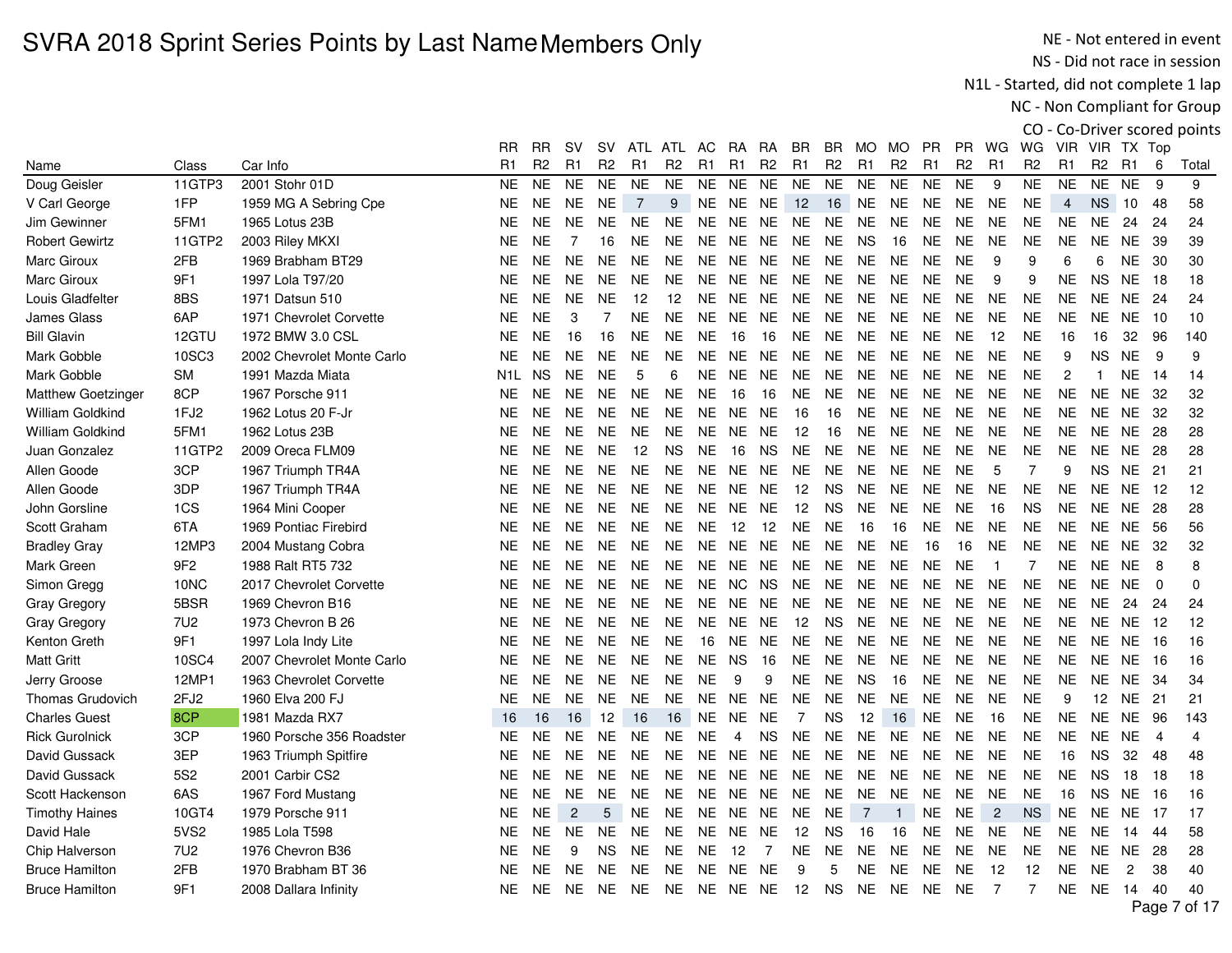NE - Not entered in event NS - Did not race in session

N1L - Started, did not complete 1 lap

NC - Non Compliant for Group

|                        |                 |                                  | <b>RR</b>      | RR.            | sv             | sv             | ATL            | ATL            | AC.            | RA             | RA             | BR             | BR             | MO.             | MO.            | PR             | PR.            | WG             | WG                | VIR            |                | VIR TX Top      |                |                |
|------------------------|-----------------|----------------------------------|----------------|----------------|----------------|----------------|----------------|----------------|----------------|----------------|----------------|----------------|----------------|-----------------|----------------|----------------|----------------|----------------|-------------------|----------------|----------------|-----------------|----------------|----------------|
| Name                   | Class           | Car Info                         | R <sub>1</sub> | R <sub>2</sub> | R <sub>1</sub> | R <sub>2</sub> | R <sub>1</sub> | R <sub>2</sub> | R <sub>1</sub> | R <sub>1</sub> | R <sub>2</sub> | R <sub>1</sub> | R <sub>2</sub> | R <sub>1</sub>  | R <sub>2</sub> | R <sub>1</sub> | R <sub>2</sub> | R1             | R <sub>2</sub>    | R <sub>1</sub> | R <sub>2</sub> | R1              | 6              | Total          |
| <b>Bruce Hamilton</b>  | 9F3             | 2002 Swift 014a                  | <b>NE</b>      | <b>NE</b>      | 16             | 16             | <b>NE</b>      | <b>NE</b>      | <b>NE</b>      | NE.            | <b>NE</b>      | <b>NE</b>      | <b>NE</b>      | <b>NE</b>       | <b>NE</b>      | <b>NE</b>      | <b>NE</b>      | <b>NE</b>      | <b>NE</b>         | <b>NE</b>      | <b>NE</b>      | <b>NE</b>       | 32             | 32             |
| Stephen Hamman         | 10GT4           | 2004 BMW M3                      | <b>NE</b>      | <b>NE</b>      | NE.            | <b>NE</b>      | <b>NE</b>      | <b>NE</b>      | <b>NE</b>      | 5              | <b>NS</b>      | <b>NE</b>      | <b>NE</b>      | <b>NE</b>       | <b>NE</b>      | <b>NE</b>      | <b>NE</b>      | <b>NE</b>      | <b>NE</b>         | <b>NE</b>      | <b>NE</b>      | <b>NE</b>       | 5              | 5              |
| Dave Handy             | 2FB             | 1968 Brabham BT29                | <b>NE</b>      | <b>NE</b>      | <b>NE</b>      | <b>NE</b>      | <b>NE</b>      | <b>NE</b>      | <b>NE</b>      | NE             | <b>NE</b>      | 6              | 7              | <b>NE</b>       | <b>NE</b>      | NE.            | <b>NE</b>      | <b>NE</b>      | <b>NE</b>         | <b>NE</b>      | <b>NE</b>      | <b>NE</b>       | -13            | 13             |
| Dave Handy             | <b>7U2</b>      | 1980 Ralt RT2 Can Am             | <b>NE</b>      | <b>NE</b>      | <b>NE</b>      | <b>NE</b>      | $\overline{7}$ | <b>NS</b>      | NE.            | NE.            | <b>NE</b>      | <b>NE</b>      | <b>NE</b>      | <b>NE</b>       | <b>NE</b>      | <b>NE</b>      | <b>NE</b>      | <b>NE</b>      | <b>NE</b>         | <b>NE</b>      | <b>NE</b>      | <b>NE</b>       | $\overline{7}$ | $\overline{7}$ |
| Lisa Hansen            | 8BP             | 1969 Porsche 911S                | <b>NE</b>      | <b>NE</b>      | <b>NE</b>      | <b>NE</b>      | <b>NE</b>      | <b>NE</b>      | <b>NE</b>      | 16             | 16             | <b>NE</b>      | <b>NE</b>      | <b>NE</b>       | <b>NE</b>      | <b>NE</b>      | <b>NE</b>      | <b>NE</b>      | <b>NE</b>         | <b>NE</b>      | <b>NE</b>      | 32              | 32             | 64             |
| Peter Hardsteen        | 2FF             | 1968 Lotus 51                    | NE.            | NE.            | NE.            | <b>NE</b>      | NE.            | NE.            | NE.            | NE             | <b>NE</b>      | NE.            | <b>NE</b>      | <b>NE</b>       | <b>NE</b>      | <b>NE</b>      | <b>NE</b>      | <b>NE</b>      | <b>NE</b>         | <b>NE</b>      | <b>NE</b>      | 18              | 18             | 18             |
| Gene Hassell           | 6TA             | 1968 Ford Mustang                | <b>NE</b>      | <b>NE</b>      | NE.            | <b>NE</b>      | <b>NE</b>      | NE.            | <b>NE</b>      | NE             | <b>NE</b>      | <b>NE</b>      | <b>NE</b>      | <b>NE</b>       | <b>NE</b>      | <b>NE</b>      | <b>NE</b>      | <b>NE</b>      | <b>NE</b>         | <b>NE</b>      | <b>NE</b>      | 18              | 18             | 18             |
| John Hasty             | 3DP             | 1959 Triumph TR3A                | NE             | <b>NE</b>      | 12             | 12             | <b>NE</b>      | <b>NE</b>      | <b>NE</b>      | NE.            | <b>NE</b>      | <b>NE</b>      | NE.            | <b>NE</b>       | <b>NE</b>      | <b>NE</b>      | <b>NE</b>      | $\overline{7}$ | <b>NS</b>         | <b>NE</b>      | <b>NE</b>      | NE.             | -31            | 31             |
| <b>Bob Hatle</b>       | 2PCF            | 1989 Swift DB-3                  | <b>NE</b>      | <b>NE</b>      | <b>NE</b>      | <b>NE</b>      | <b>NE</b>      | <b>NE</b>      | $\overline{7}$ | NE             | <b>NE</b>      | 16             | <b>NS</b>      | 16              | 16             | <b>NE</b>      | <b>NE</b>      | <b>NE</b>      | <b>NE</b>         | <b>NE</b>      | <b>NE</b>      | 24              | -55            | 79             |
| Mike Haydel            | 10GT4           | 2009 Porsche GT3 Cup             | <b>NE</b>      | <b>NE</b>      | 6              | NE.            | <b>NE</b>      | NE.            | <b>NE</b>      | NE.            | <b>NE</b>      | <b>NE</b>      | <b>NE</b>      | <b>NE</b>       | <b>NE</b>      | <b>NE</b>      | <b>NE</b>      | <b>NE</b>      | <b>NE</b>         | <b>NE</b>      | <b>NE</b>      | <b>NE</b>       | 6              | 6              |
| Dan Hayes              | 9F <sub>2</sub> | 1992 Van Diemen FC               | <b>NE</b>      | <b>NE</b>      | <b>NE</b>      | <b>NE</b>      | <b>NE</b>      | <b>NE</b>      | <b>NE</b>      | 6              | 9              | <b>NE</b>      | <b>NE</b>      | <b>NE</b>       | <b>NE</b>      | <b>NE</b>      | <b>NE</b>      | <b>NE</b>      | <b>NE</b>         | <b>NE</b>      | <b>NE</b>      | <b>NE</b>       | -15            | 15             |
| Robert Hayes           | 8BP             | 1971 Porsche 911 Coupe           | <b>NE</b>      | <b>NE</b>      | <b>NE</b>      | <b>NE</b>      | <b>NE</b>      | <b>NE</b>      | <b>NE</b>      | <b>NE</b>      | <b>NE</b>      | <b>NE</b>      | <b>NE</b>      | <b>NE</b>       | <b>NE</b>      | <b>NE</b>      | <b>NE</b>      | 12             | 16                | <b>NE</b>      | <b>NE</b>      | <b>NE</b>       | 28             | 28             |
| Ford Heacock           | 3EP             | 1960 Porsche 356B Super 90       | <b>NE</b>      | <b>NE</b>      | 9              | 9              | <b>NE</b>      | <b>NE</b>      | <b>NE</b>      | NE NE          |                | <b>NE</b>      | <b>NE</b>      | <b>NE</b>       | <b>NE</b>      | <b>NE</b>      | <b>NE</b>      | <b>NE</b>      | <b>NE</b>         | <b>NE</b>      |                | NE NE           | - 18           | 18             |
| Greg Heacock           | 5SR             | 1967 Costin Nathan GT            | <b>NE</b>      | <b>NE</b>      | <b>NE</b>      | NE.            | <b>NE</b>      | <b>NE</b>      | NE.            | NE.            | <b>NE</b>      | <b>NE</b>      | <b>NE</b>      | <b>NE</b>       | <b>NE</b>      | 16             | <b>NS</b>      | <b>NE</b>      | <b>NE</b>         | <b>NE</b>      | NE.            | <b>NE</b>       | 16             | 16             |
| <b>Cameron Healy</b>   | 4DM             | 1953 Cooper Porsche Pooper       | <b>NE</b>      | <b>NE</b>      | <b>NE</b>      | <b>NE</b>      | <b>NE</b>      | <b>NE</b>      | <b>NE</b>      | NE.            | <b>NE</b>      | <b>NE</b>      | <b>NE</b>      | <b>NE</b>       | <b>NE</b>      | 16             | 16             | <b>NE</b>      | <b>NE</b>         | <b>NE</b>      | <b>NE</b>      | <b>NE</b>       | 32             | 32             |
| <b>Cameron Healy</b>   | 10GT3           | 1977 Porsche 911 RSR             | <b>NE</b>      | <b>NE</b>      | <b>NE</b>      | <b>NE</b>      | <b>NE</b>      | <b>NE</b>      | <b>NE</b>      | NE.            | <b>NE</b>      | <b>NE</b>      | <b>NE</b>      | <b>NE</b>       | <b>NE</b>      | 16             | 16             | <b>NE</b>      | <b>NE</b>         | <b>NE</b>      | <b>NE</b>      | <b>NE</b>       | -32            | 32             |
| Sean Hearne            | 2CF             | 1980 Crossle 40F                 | <b>NE</b>      | <b>NE</b>      | NE.            | NE.            | <b>NE</b>      | NE.            | NE.            | NE.            | <b>NE</b>      | <b>NE</b>      | <b>NE</b>      | <b>NE</b>       | <b>NE</b>      | <b>NE</b>      | <b>NE</b>      | <b>NE</b>      | <b>NE</b>         | <b>NE</b>      | <b>NE</b>      | $\overline{c}$  | $\overline{c}$ | $\overline{c}$ |
| James Heck             | 6BP             | 1964 Chevrolet Corvette          | <b>NE</b>      | <b>NE</b>      | <b>NE</b>      | <b>NE</b>      | <b>NE</b>      | <b>NE</b>      | <b>NE</b>      | <b>NE</b>      | <b>NE</b>      | 12             | $\overline{7}$ | <b>NE</b>       | <b>NE</b>      | <b>NE</b>      | <b>NE</b>      | $\overline{1}$ | <b>NS</b>         | <b>NE</b>      | <b>NE</b>      | 4               | 24             | 24             |
| <b>Bill Heifner</b>    | 10GT4           | 1993 Chevrolet Camaro            | <b>NE</b>      | <b>NE</b>      | <b>NE</b>      | <b>NE</b>      | <b>NE</b>      | <b>NE</b>      | <b>NE</b>      | NE.            | <b>NE</b>      | $\overline{7}$ | <b>NS</b>      | $6\phantom{1}6$ | <b>NS</b>      | <b>NE</b>      | <b>NE</b>      | <b>NE</b>      | <b>NE</b>         | <b>NE</b>      | <b>NE</b>      | <b>NE</b>       | 13             | 13             |
| Don Henry              | 6AP             | 1969 Chevrolet Corvette Roadster | <b>NE</b>      | <b>NE</b>      | NE.            | NE.            | <b>NE</b>      | NE.            | NE.            | NE NE          |                |                | $\overline{c}$ | <b>NE</b>       | <b>NE</b>      | <b>NE</b>      | <b>NE</b>      | <b>NE</b>      | <b>NE</b>         | <b>NE</b>      | <b>NE</b>      | <b>NE</b>       | 3              | 3              |
| Sean Henry             | 3EP             | 1977 Triumph Spitfire            | NE.            | <b>NE</b>      | NE.            | <b>NE</b>      | <b>NE</b>      | <b>NE</b>      | <b>NE</b>      | <b>NE</b>      | <b>NE</b>      | <b>NE</b>      | <b>NE</b>      | 12              | 12             | <b>NE</b>      | <b>NE</b>      | NE.            | <b>NE</b>         | NE.            | NE.            | NE.             | -24            | 24             |
| Kenneth Herbst         | 2PCF            | 1993 Euroswift SC93              | <b>NE</b>      | <b>NE</b>      | NE.            | <b>NE</b>      | NE.            | NE.            | NE.            | NE             | <b>NE</b>      | <b>NE</b>      | <b>NE</b>      | <b>NE</b>       | <b>NE</b>      | <b>NE</b>      | <b>NE</b>      | <b>NE</b>      | <b>NE</b>         | <b>NE</b>      | <b>NE</b>      | 4               | $\overline{4}$ | 4              |
| <b>Ted Hershey</b>     | 1FP             | 1972 MG Midget                   | <b>NE</b>      | <b>NE</b>      | NE.            | <b>NE</b>      | <b>NE</b>      | NE.            | <b>NE</b>      | NE.            | <b>NE</b>      | <b>NE</b>      | <b>NE</b>      | <b>NE</b>       | <b>NE</b>      | <b>NE</b>      | <b>NE</b>      | 3              | 5                 | <b>NE</b>      | <b>NE</b>      | <b>NE</b>       | 8              | 8              |
| <b>Anthony Hess</b>    | 3DP             | 1973 MG B                        | <b>NE</b>      | <b>NE</b>      | 6              | 7              | NE.            | NE.            | NE.            | <b>NE</b>      | <b>NE</b>      | <b>NE</b>      | <b>NE</b>      | <b>NE</b>       | <b>NE</b>      | <b>NE</b>      | <b>NE</b>      | 9              | 12                | <b>NE</b>      | <b>NE</b>      | NE.             | -34            | 34             |
| John Higgins           | 11GTP1          | 1985 Porsche Fabcar              | <b>NE</b>      | <b>NE</b>      | <b>NE</b>      | <b>NE</b>      | <b>NE</b>      | <b>NE</b>      | <b>NE</b>      | <b>NE</b>      | <b>NE</b>      | <b>NE</b>      | <b>NE</b>      | 12              | 12             | <b>NE</b>      | <b>NE</b>      | <b>NE</b>      | <b>NE</b>         | <b>NE</b>      | <b>NE</b>      | <b>NE</b>       | 24             | 24             |
| Mark Hilderbrand       | 6AP             | 1972 Chevrolet Corvette          | <b>NE</b>      | <b>NE</b>      | NE.            | NE.            | <b>NE</b>      | NE.            | NE.            | NE.            | <b>NE</b>      | <b>NE</b>      | <b>NE</b>      | <b>NE</b>       | <b>NE</b>      | <b>NE</b>      | <b>NE</b>      | <b>NE</b>      | <b>NE</b>         | 16             | <b>NS</b>      | $\overline{c}$  | 18             | 18             |
| Colby Hillman          | 6BP             | 1968 Chevrolet Corvette          | <b>NE</b>      | <b>NE</b>      | NE.            | <b>NE</b>      | <b>NE</b>      | NE.            | NE.            | NE.            | <b>NE</b>      | NE.            | <b>NE</b>      | <b>NE</b>       | <b>NE</b>      | <b>NE</b>      | <b>NE</b>      | <b>NE</b>      | <b>NE</b>         | <b>NE</b>      | <b>NE</b>      | $\overline{c}$  | $\overline{c}$ | $\overline{c}$ |
| Herb Hilton            | 6AS             | 1967 Ford Mustang                | <b>NE</b>      | <b>NE</b>      | <b>NE</b>      | <b>NE</b>      | <b>NE</b>      | <b>NE</b>      | <b>NE</b>      | NE NE          |                | <b>NE</b>      | <b>NE</b>      | <b>NE</b>       | <b>NE</b>      | <b>NE</b>      | <b>NE</b>      | <b>NE</b>      | <b>NE</b>         | <b>NE</b>      | <b>NE</b>      | 24              | 24             | 24             |
| <b>Steven Hitchins</b> | 6TA             | 1970 Ford Mustang 302            | NE.            | <b>NE</b>      | 16             | $\mathbf{1}$   | <b>NE</b>      | NE.            | NE.            | NE NE          |                | <b>NE</b>      | <b>NE</b>      | <b>NE</b>       | <b>NE</b>      | <b>NE</b>      | <b>NE</b>      | <b>NE</b>      | <b>NE</b>         | <b>NE</b>      | NE.            | NE              | 17             | 17             |
| Mark Horner            | 12MP3           | 1996 Chevrolet Corvette          | <b>NE</b>      | <b>NE</b>      | <b>NE</b>      | NE.            | <b>NE</b>      | NE.            | NE.            | NE.            | <b>NE</b>      | NE.            | <b>NE</b>      | <b>NE</b>       | <b>NE</b>      | <b>NE</b>      | <b>NE</b>      | <b>NS</b>      | <b>NE</b>         | <b>NE</b>      | <b>NE</b>      | <b>NE</b>       | $\Omega$       | 0              |
| Ron Hornig             | 2FB             | 1971 Brabham BT35                | <b>NE</b>      | <b>NE</b>      | NE.            | NE             | <b>NE</b>      | <b>NE</b>      | <b>NE</b>      | 9              | 7              | 12             | 12             | <b>NE</b>       | <b>NE</b>      | <b>NE</b>      | <b>NE</b>      | <b>NE</b>      | <b>NE</b>         | 5              | 9              | 10              | 54             | 64             |
| Ron Hornig             | 2FF             | 1970 Titan FF MK6                | <b>NE</b>      | <b>NE</b>      | <b>NE</b>      | <b>NE</b>      | <b>NE</b>      | <b>NE</b>      | <b>NE</b>      | NE             | <b>NE</b>      | <b>NE</b>      | <b>NE</b>      | <b>NE</b>       | <b>NE</b>      | 5              | <b>NS</b>      | <b>NE</b>      | <b>NE</b>         | <b>NE</b>      | <b>NE</b>      | <b>NE</b>       | 5              | 5              |
| Dick Howe              | 8DP             | 1980 Porsche 924                 | <b>NE</b>      | <b>NE</b>      | <b>NS</b>      | 12             | <b>NE</b>      | NE.            | <b>NE</b>      | NE.            | <b>NE</b>      | <b>NE</b>      | <b>NE</b>      | <b>NE</b>       | <b>NE</b>      | <b>NE</b>      | <b>NE</b>      | <b>NE</b>      | <b>NE</b>         | <b>NE</b>      | <b>NE</b>      | NE.             | 12             | 12             |
| Dick Howe              | 10GT4           | 1989 Ford Mustang                | NE.            | <b>NE</b>      | 16             | 16             | 16             | 16             | NE.            | NE.            | <b>NE</b>      | <b>NE</b>      | <b>NE</b>      | <b>NE</b>       | <b>NE</b>      | <b>NE</b>      | <b>NE</b>      | 16             | $12 \overline{ }$ | <b>NE</b>      | <b>NE</b>      | <b>NE</b>       | 92             | 92             |
| Clark Howey            | 6AP             | 1966 Chevrolet Corvette          | <b>NE</b>      | <b>NE</b>      | <b>NE</b>      | <b>NE</b>      | <b>NE</b>      | <b>NE</b>      | <b>NE</b>      | NE             | <b>NE</b>      | $\overline{1}$ | 3              | <b>NE</b>       | <b>NE</b>      | <b>NE</b>      | <b>NE</b>      | <b>NE</b>      | <b>NE</b>         | <b>NE</b>      | <b>NE</b>      | <b>NE</b>       | $\overline{4}$ | 4              |
| <b>Brian Howlett</b>   | 3CP             | 1965 Triumph TR-4A IRS           | <b>NE</b>      | <b>NE</b>      | <b>NE</b>      | <b>NE</b>      | <b>NE</b>      | <b>NE</b>      | 16             | NE NE          |                | <b>NE</b>      | <b>NE</b>      | <b>NE</b>       | <b>NE</b>      | NE             | <b>NE</b>      | <b>NE</b>      | <b>NE</b>         | <b>NE</b>      | NE.            | NE.             | - 16           | 16             |
| Will Hubbell           | 10GT4           | 2002 Chevrolet Corvette          | <b>NE</b>      | <b>NE</b>      | 9              | $\overline{7}$ | <b>NE</b>      | <b>NE</b>      | NE.            | NE.            | <b>NE</b>      | <b>NE</b>      | NE.            | <b>NE</b>       | <b>NE</b>      | <b>NE</b>      | <b>NE</b>      | NE.            | <b>NE</b>         | <b>NE</b>      | NE.            | NE.             | -16            | 16             |
| David Huber            | 12GTU           | 1979 Datsun 280ZX                | <b>NE</b>      | NE.            | <b>NE</b>      | NE.            | <b>NE</b>      | NE.            |                |                | NE NE NE       | NE             | NE             | <b>NS</b>       | 16             | <b>NE</b>      | <b>NE</b>      | -16            | $\overline{1}$    | <b>NE</b>      |                | <b>NE NE 33</b> |                | 33             |
|                        |                 |                                  |                |                |                |                |                |                |                |                |                |                |                |                 |                |                |                |                |                   |                |                |                 |                | $D - 220$      |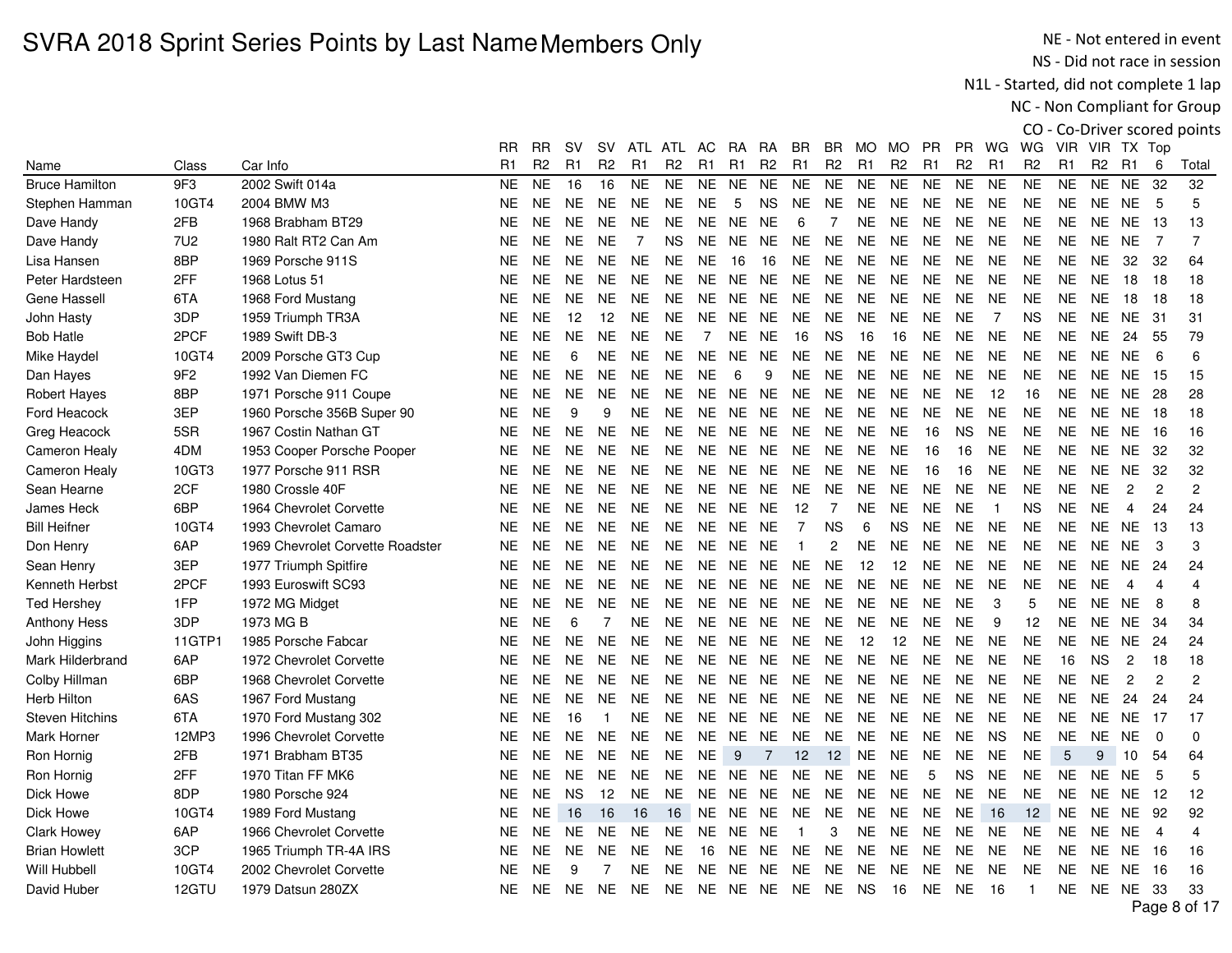NE - Not entered in event NS - Did not race in session

N1L - Started, did not complete 1 lap

NC - Non Compliant for Group

|                       |                  |                                  | RR        | RR             | sv             | SV.              | ATL            | ATL            | AC.                 | RA        | RA             | BR             | BR             | MO.            | MO.               | PR             | PR.            | WG.            | WG.               | VIR.           |                | VIR TX Top     |                |                |
|-----------------------|------------------|----------------------------------|-----------|----------------|----------------|------------------|----------------|----------------|---------------------|-----------|----------------|----------------|----------------|----------------|-------------------|----------------|----------------|----------------|-------------------|----------------|----------------|----------------|----------------|----------------|
| Name                  | Class            | Car Info                         | R1        | R <sub>2</sub> | R1             | R <sub>2</sub>   | R <sub>1</sub> | R <sub>2</sub> | R1                  | R1        | R <sub>2</sub> | R <sub>1</sub> | R <sub>2</sub> | R <sub>1</sub> | R <sub>2</sub>    | R1             | R <sub>2</sub> | R <sub>1</sub> | R2                | R <sub>1</sub> | R <sub>2</sub> | R <sub>1</sub> | 6              | Total          |
| Michael Hummel        | 2CF              | 1979 Crossle 35F                 | <b>NE</b> | <b>NE</b>      | <b>NE</b>      | <b>NE</b>        | <b>NE</b>      | <b>NE</b>      | <b>NE</b>           | NE.       | <b>NE</b>      | <b>NE</b>      | <b>NE</b>      | <b>NE</b>      | <b>NE</b>         | <b>NE</b>      | <b>NE</b>      | <b>NE</b>      | <b>NE</b>         | 12             | 9              | 6              | 27             | 27             |
| <b>Stephen Hunter</b> | 3EP              | 1959 Porsche 356A                | <b>NE</b> | <b>NE</b>      | NE.            | <b>NE</b>        | <b>NE</b>      | <b>NE</b>      | <b>NE</b>           | <b>NE</b> | <b>NE</b>      | <b>NE</b>      | <b>NE</b>      | <b>NE</b>      | <b>NE</b>         | <b>NE</b>      | <b>NE</b>      | 12             | 12                | <b>NE</b>      | <b>NE</b>      | <b>NE</b>      | 24             | 24             |
| Mike lannone          | 6AP              | 1965 Chevrolet Corvette          | <b>NE</b> | <b>NE</b>      | <b>NE</b>      | <b>NE</b>        | <b>NE</b>      | <b>NE</b>      | 12                  | NE        | <b>NE</b>      | <b>NE</b>      | <b>NE</b>      | <b>NE</b>      | <b>NE</b>         | <b>NE</b>      | <b>NE</b>      | <b>NE</b>      | <b>NE</b>         | <b>NE</b>      | <b>NE</b>      | <b>NE</b>      | -12            | 12             |
| Dominick Incantalupo  | 7U <sub>2</sub>  | 1973 Chevron B23                 | <b>NE</b> | <b>NE</b>      | 12             | N <sub>1</sub> L | <b>NE</b>      | <b>NE</b>      | <b>NE</b>           | <b>NE</b> | <b>NE</b>      | <b>NE</b>      | <b>NE</b>      | <b>NE</b>      | <b>NE</b>         | <b>NE</b>      | <b>NE</b>      | <b>NE</b>      | <b>NE</b>         | <b>NE</b>      | <b>NE</b>      | <b>NE</b>      | 12             | 12             |
| Dominick Incantalupo  | 11GTP2           | 2011 Oreca FLM 9                 | <b>NE</b> | <b>NE</b>      | 6              | 12               | <b>NE</b>      | <b>NE</b>      | <b>NE</b>           | 12        | 16             | <b>NE</b>      | <b>NE</b>      | <b>NE</b>      | <b>NE</b>         | <b>NE</b>      | NE.            | <b>NE</b>      | <b>NE</b>         | <b>NE</b>      | <b>NE</b>      | <b>NE</b>      | -46            | 46             |
| Jack Ingold           | 8BS              | 1969 BMW 2002                    | <b>NE</b> | NE.            | <b>NE</b>      | <b>NE</b>        | <b>NE</b>      | <b>NE</b>      | <b>NE</b>           | NE.       | <b>NE</b>      | <b>NE</b>      | NE.            | <b>NE</b>      | <b>NE</b>         | <b>NE</b>      | <b>NE</b>      | <b>NE</b>      | <b>NE</b>         | $\overline{7}$ | 9              | NE.            | -16            | 16             |
| Eric Inkrott          | 2CF              | 1979 Crossle Formula Ford 35F    | <b>NE</b> | <b>NE</b>      | <b>NE</b>      | <b>NE</b>        | <b>NE</b>      | <b>NE</b>      | <b>NE</b>           | NE.       | <b>NE</b>      | <b>NE</b>      | <b>NE</b>      | <b>NE</b>      | <b>NE</b>         | <b>NE</b>      | <b>NE</b>      | <b>NE</b>      | <b>NE</b>         | <b>NE</b>      | <b>NE</b>      | 24             | 24             | 24             |
| William Ironside      | 8BP              | 1986 Porsche 944T                | <b>NE</b> | <b>NE</b>      | <b>NE</b>      | <b>NE</b>        | $\overline{1}$ | <b>NS</b>      | <b>NE</b>           | NE.       | <b>NE</b>      | <b>NE</b>      | <b>NE</b>      | <b>NE</b>      | <b>NE</b>         | <b>NE</b>      | <b>NE</b>      | <b>NE</b>      | <b>NE</b>         | <b>NE</b>      | <b>NE</b>      | NE.            | $\overline{1}$ | $\mathbf{1}$   |
| James Jackson         | 3CP              | 1964 Porsche 356                 | <b>NE</b> | <b>NE</b>      | <b>NE</b>      | <b>NE</b>        | <b>NE</b>      | <b>NE</b>      | <b>NE</b>           | 16        | 16             | <b>NE</b>      | <b>NE</b>      | <b>NE</b>      | <b>NE</b>         | <b>NE</b>      | <b>NE</b>      | <b>NE</b>      | <b>NE</b>         | <b>NE</b>      | <b>NE</b>      | <b>NE</b>      | -32            | 32             |
| David Jacobs          | <b>7CA1</b>      | 1966 Lola T70 MKII               | <b>NE</b> | <b>NE</b>      | 5              | 12               | <b>NE</b>      | <b>NE</b>      | <b>NE</b>           | 12        | <b>NS</b>      | <b>NE</b>      | <b>NE</b>      | 16             | 16                | <b>NE</b>      | <b>NE</b>      | $\overline{7}$ | 12                | <b>NE</b>      | <b>NE</b>      | <b>NE</b>      | 75             | 80             |
| Gary Jebsen           | 3DP              | 1962 Volvo P1800                 | <b>NE</b> | <b>NE</b>      | <b>NE</b>      | <b>NE</b>        | <b>NE</b>      | <b>NE</b>      | <b>NE</b>           | NE.       | <b>NE</b>      | <b>NE</b>      | <b>NE</b>      | 12             | 12                | <b>NE</b>      | <b>NE</b>      | <b>NE</b>      | <b>NE</b>         | 16             | 16             | <b>NE</b>      | 56             | 56             |
| Matthew Jensen        | 6AP              | 1969 Chevrolet Corvette          | <b>NE</b> | <b>NE</b>      | <b>NE</b>      | <b>NE</b>        | <b>NE</b>      | <b>NE</b>      | <b>NE</b>           | <b>NS</b> | 12             | <b>NE</b>      | <b>NE</b>      | <b>NE</b>      | <b>NE</b>         | <b>NE</b>      | <b>NE</b>      | <b>NE</b>      | <b>NE</b>         | <b>NE</b>      | <b>NE</b>      | <b>NE</b>      | -12            | 12             |
| Glenn Jividen Jr.     | <b>5S2</b>       | 2006 Doran JE-1                  | <b>NE</b> | <b>NE</b>      | <b>NE</b>      | <b>NE</b>        | <b>NE</b>      | <b>NE</b>      | <b>NE</b>           | <b>NE</b> | <b>NE</b>      | <b>NE</b>      | <b>NE</b>      | $\overline{7}$ | 5                 | <b>NE</b>      | NE.            | <b>NE</b>      | <b>NE</b>         | <b>NE</b>      | NE.            | <b>NE</b>      | 12             | 12             |
| Thor Johnson          | 12GTO            | 1974 BMW Schnitzer 2800CSL       | <b>NE</b> | NE.            | <b>NE</b>      | <b>NE</b>        | <b>NE</b>      | <b>NE</b>      | <b>NE</b>           | <b>NE</b> | <b>NE</b>      | <b>NE</b>      | <b>NE</b>      | <b>NE</b>      | <b>NE</b>         | 16             | <b>NS</b>      | <b>NE</b>      | <b>NE</b>         | <b>NE</b>      | <b>NE</b>      | 32             | 48             | 48             |
| Thor Johnson          | 5FM2             | 1959 Lotus 17                    | <b>NE</b> | NE.            | NE.            | <b>NE</b>        | <b>NE</b>      | <b>NE</b>      | <b>NE</b>           | NE        | <b>NE</b>      | <b>NE</b>      | <b>NE</b>      | <b>NE</b>      | <b>NE</b>         | 16             | <b>NS</b>      | <b>NE</b>      | <b>NE</b>         | <b>NE</b>      | <b>NE</b>      | 32             | 48             | 48             |
| <b>Brett Johnston</b> | 9F3              | 2004 Mazda Pro Mazda             | <b>NE</b> | <b>NE</b>      | <b>NE</b>      | <b>NE</b>        | <b>NE</b>      | <b>NE</b>      | <b>NE</b>           | <b>NE</b> | <b>NE</b>      | 12             | 12             | 9              | 9                 | <b>NE</b>      | <b>NE</b>      | <b>NE</b>      | <b>NE</b>         | <b>NE</b>      | <b>NE</b>      | 12             | 42             | 54             |
| James Johnston        | 9F3              | 2004 Swift O14 Atlantic          | <b>NE</b> | <b>NE</b>      | <b>NE</b>      | <b>NE</b>        | <b>NE</b>      | <b>NE</b>      | <b>NE</b>           | NE        | <b>NE</b>      | <b>NE</b>      | <b>NE</b>      | 16             | 12                | <b>NE</b>      | <b>NE</b>      | <b>NE</b>      | <b>NE</b>         | <b>NE</b>      | <b>NE</b>      | 14             | 42             | 42             |
| Jim Johnston          | 9BOSS            | 2002 G Force Indy Car            | <b>NE</b> | <b>NE</b>      | <b>NE</b>      | <b>NE</b>        | <b>NE</b>      | <b>NE</b>      | <b>NE</b>           | NE.       | <b>NE</b>      | 12             | 9              | <b>NE</b>      | <b>NE</b>         | <b>NE</b>      | <b>NE</b>      | <b>NE</b>      | <b>NE</b>         | <b>NE</b>      | <b>NE</b>      | 14             | 35             | 35             |
| Chris Jones           | <b>7U2</b>       | 1979 March SR                    | <b>NE</b> | <b>NE</b>      | NE.            | <b>NE</b>        | <b>NE</b>      | <b>NE</b>      | NE.                 | <b>NE</b> | <b>NE</b>      | <b>NE</b>      | <b>NE</b>      | <b>NE</b>      | <b>NE</b>         | <b>NE</b>      | <b>NE</b>      | 6              | <b>NE</b>         | <b>NE</b>      | <b>NE</b>      | <b>NE</b>      | 6              | 6              |
| Davis Jones           | 5HS <sub>2</sub> | 1984 Tiga SC84                   | <b>NE</b> | <b>NE</b>      | <b>NE</b>      | <b>NE</b>        | <b>NE</b>      | <b>NE</b>      | <b>NE</b>           | NE        | <b>NE</b>      | <b>NE</b>      | <b>NE</b>      | <b>NE</b>      | <b>NE</b>         | <b>NE</b>      | <b>NE</b>      | <b>NE</b>      | <b>NE</b>         | <b>NS</b>      | 16             | <b>NE</b>      | -16            | 16             |
| <b>Michael Kaleel</b> | 3CP              | 1962 Lotus Super VII             | <b>NE</b> | <b>NE</b>      | <b>NE</b>      | <b>NE</b>        | <b>NE</b>      | <b>NE</b>      | NE.                 | NE        | <b>NE</b>      | <b>NE</b>      | <b>NE</b>      | <b>NE</b>      | <b>NE</b>         | <b>NE</b>      | <b>NE</b>      | 9              | <b>NE</b>         | <b>NE</b>      | <b>NE</b>      | <b>NE</b>      | 9              | 9              |
| Michael Kaleel        | 5FM1             | 1964 Lotus 23B                   | <b>NE</b> | <b>NE</b>      | <b>NE</b>      | <b>NE</b>        | <b>NE</b>      | <b>NE</b>      | <b>NE</b>           | NE.       | <b>NE</b>      | <b>NE</b>      | <b>NE</b>      | 9              | $12 \overline{ }$ | <b>NE</b>      | <b>NE</b>      | <b>NE</b>      | <b>NE</b>         | <b>NE</b>      | NE             | NE.            | 21             | 21             |
| Thomas Kane           | 5HS <sub>2</sub> | 1983 Tiga SC83                   | <b>NE</b> | <b>NE</b>      | NE.            | <b>NE</b>        | <b>NE</b>      | <b>NE</b>      | <b>NE</b>           | NE.       | NE.            | <b>NE</b>      | <b>NE</b>      | 16             | 16                | <b>NE</b>      | <b>NE</b>      | <b>NE</b>      | <b>NE</b>         | <b>NE</b>      | <b>NE</b>      | NE.            | -32            | 32             |
| Robert Kann           | 3DP              | 1958 Porsche 356A                | <b>NE</b> | <b>NE</b>      | <b>NE</b>      | <b>NE</b>        | <b>NE</b>      | <b>NE</b>      | <b>NE</b>           | NE        | <b>NE</b>      | <b>NE</b>      | <b>NE</b>      | <b>NE</b>      | <b>NE</b>         | $\overline{7}$ | 9              | <b>NE</b>      | <b>NE</b>         | <b>NS</b>      | 12             | <b>NE</b>      | 28             | 28             |
| Charles Kates Jr.     | 3CP              | 1968 Datsun 2000 Roadster        | 16        | 16             | $\overline{c}$ | 3                | 9              | 9              | <b>NE</b>           | 5         | 6              | 12             | 12             | <b>NE</b>      | <b>NE</b>         | <b>NE</b>      | <b>NE</b>      | <b>NE</b>      | <b>NE</b>         | 7              | 12             | 14             | 77             | 123            |
| Jerry Kaufman         | 10GT4            | 2006 Volvo S40                   | <b>NE</b> | <b>NE</b>      | $\mathbf{1}$   | $\overline{4}$   | <b>NE</b>      | <b>NE</b>      | <b>NE</b>           | <b>NE</b> | <b>NE</b>      | <b>NE</b>      | <b>NE</b>      | <b>NE</b>      | <b>NE</b>         | <b>NE</b>      | <b>NE</b>      | <b>NE</b>      | <b>NE</b>         | 7              | NS.            | <b>NE</b>      | -12            | 12             |
| Michael Kehoe         | 12MP1            | 1972 Chevrolet Corvette Roadster | <b>NE</b> | <b>NE</b>      | <b>NE</b>      | <b>NE</b>        | <b>NE</b>      | <b>NE</b>      | <b>NE</b>           | 16        | 12             | <b>NE</b>      | <b>NE</b>      | <b>NE</b>      | <b>NE</b>         | <b>NE</b>      | <b>NE</b>      | <b>NE</b>      | <b>NE</b>         | <b>NE</b>      | <b>NE</b>      | <b>NE</b>      | -28            | 28             |
| <b>Bill Keith</b>     | 12MP1            | 1973 Porsche 911 RSR             | <b>NE</b> | <b>NE</b>      | 16             | 16               | <b>NE</b>      | <b>NE</b>      | <b>NE</b>           | <b>NE</b> | <b>NE</b>      | <b>NE</b>      | <b>NE</b>      | <b>NE</b>      | <b>NE</b>         | <b>NE</b>      | <b>NE</b>      | <b>NE</b>      | <b>NE</b>         | <b>NE</b>      | <b>NE</b>      | <b>NE</b>      | -32            | 32             |
| <b>Bill Kelley</b>    | 6BP              | 1966 Ford Mustang GT             | <b>NE</b> | NE.            | NE.            | <b>NE</b>        | <b>NE</b>      | NE.            | N <sub>1</sub> L NE |           | <b>NE</b>      | <b>NE</b>      | <b>NE</b>      | <b>NE</b>      | <b>NE</b>         | <b>NE</b>      | <b>NE</b>      | <b>NE</b>      | <b>NE</b>         | <b>NE</b>      | NE.            | <b>NE</b>      | $\Omega$       | 0              |
| Robert Kelley         | 6BP              | 1966 Chevrolet Corvette          | <b>NE</b> | NE             | <b>NE</b>      | <b>NE</b>        | <b>NE</b>      | <b>NE</b>      | 12                  | <b>NE</b> | <b>NE</b>      | <b>NE</b>      | <b>NE</b>      | <b>NE</b>      | <b>NE</b>         | <b>NE</b>      | <b>NE</b>      | <b>NE</b>      | <b>NE</b>         | <b>NE</b>      | <b>NE</b>      | <b>NE</b>      | -12            | 12             |
| Scott King            | 2CF              | 1980 Crossle 40F                 | <b>NE</b> | <b>NE</b>      | <b>NE</b>      | <b>NE</b>        | <b>NE</b>      | <b>NE</b>      | <b>NE</b>           | <b>NE</b> | <b>NE</b>      | <b>NE</b>      | <b>NE</b>      | <b>NE</b>      | <b>NE</b>         | <b>NE</b>      | <b>NE</b>      | <b>NE</b>      | <b>NE</b>         | <b>NE</b>      | <b>NE</b>      | $\overline{c}$ | $\overline{c}$ | $\overline{c}$ |
| Scott Kissinger       | 8AP              | 1971 Datsun 240Z                 | <b>NE</b> | NE.            | <b>NE</b>      | <b>NE</b>        | <b>NE</b>      | <b>NE</b>      | <b>NE</b>           | NE.       | <b>NE</b>      | <b>NE</b>      | <b>NE</b>      | <b>NE</b>      | <b>NE</b>         | <b>NE</b>      | NE.            | NE.            | <b>NE</b>         | 16             | NS.            | <b>NE</b>      | 16             | 16             |
| Peter Klutt           | 6AP              | 1969 Chevrolet Corvette          | <b>NE</b> | <b>NE</b>      | NE.            | NE.              | <b>NE</b>      | NE.            | <b>NE</b>           | NE.       | <b>NE</b>      | 12             | 12             | NE.            | <b>NE</b>         | <b>NE</b>      | <b>NE</b>      | 12             | 16                | <b>NE</b>      | <b>NE</b>      | $\overline{2}$ | 52             | 54             |
| <b>Ryan Klutt</b>     | 6AP              | 1969 Chevrolet Corvette          | <b>NE</b> | <b>NE</b>      | <b>NE</b>      | <b>NE</b>        | <b>NE</b>      | <b>NE</b>      | <b>NE</b>           | <b>NE</b> | <b>NE</b>      | <b>NE</b>      | <b>NE</b>      | <b>NE</b>      | <b>NE</b>         | <b>NE</b>      | <b>NE</b>      | $\overline{1}$ | <b>NE</b>         | <b>NE</b>      | <b>NE</b>      | <b>NE</b>      | $\overline{1}$ | $\mathbf{1}$   |
| Fred Knoll            | 5S <sub>2</sub>  | 1990 Swift DB5                   | <b>NE</b> | <b>NE</b>      | <b>NE</b>      | <b>NE</b>        | <b>NE</b>      | <b>NE</b>      | <b>NE</b>           | NE        | <b>NE</b>      | <b>NE</b>      | <b>NE</b>      | <b>NE</b>      | <b>NE</b>         | <b>NE</b>      | <b>NE</b>      | 16             | 16                | <b>NE</b>      | <b>NE</b>      | NE             | -32            | 32             |
| Thomas Koehler        | 8CP              | 1983 Porsche 944                 | <b>NE</b> | <b>NE</b>      | <b>NE</b>      | <b>NE</b>        | <b>NE</b>      | <b>NE</b>      | <b>NE</b>           | NE.       | <b>NE</b>      | <b>NE</b>      | NE.            | <b>NE</b>      | <b>NE</b>         | <b>NE</b>      | <b>NE</b>      | <b>NS</b>      | $12 \overline{ }$ | <b>NE</b>      |                | NE NE          | - 12           | 12             |
| Harris Koenig         | 5SRF             | 1987 Renault Sports Racer        | <b>NE</b> | <b>NE</b>      | NE.            | NE.              | <b>NE</b>      | <b>NE</b>      | 16                  | NE.       | <b>NE</b>      | <b>NE</b>      | <b>NE</b>      | NE.            | <b>NE</b>         | <b>NE</b>      | <b>NE</b>      | <b>NE</b>      | <b>NE</b>         | <b>NE</b>      | <b>NE</b>      | NE.            | -16            | 16             |
| Paul Konkle Jr.       | 3DP              | 1962 MG B                        | <b>NE</b> | <b>NE</b>      | <b>NE</b>      | <b>NE</b>        | <b>NE</b>      | <b>NE</b>      | 12                  |           | NE NE NE       |                | <b>NE</b>      | <b>NE</b>      | <b>NE</b>         | <b>NE</b>      | <b>NE</b>      | <b>NE</b>      | <b>NE</b>         | <b>NE</b>      | <b>NE</b>      | 24             | 36             | 36             |
|                       |                  |                                  |           |                |                |                  |                |                |                     |           |                |                |                |                |                   |                |                |                |                   |                |                |                |                | $D = 0.647$    |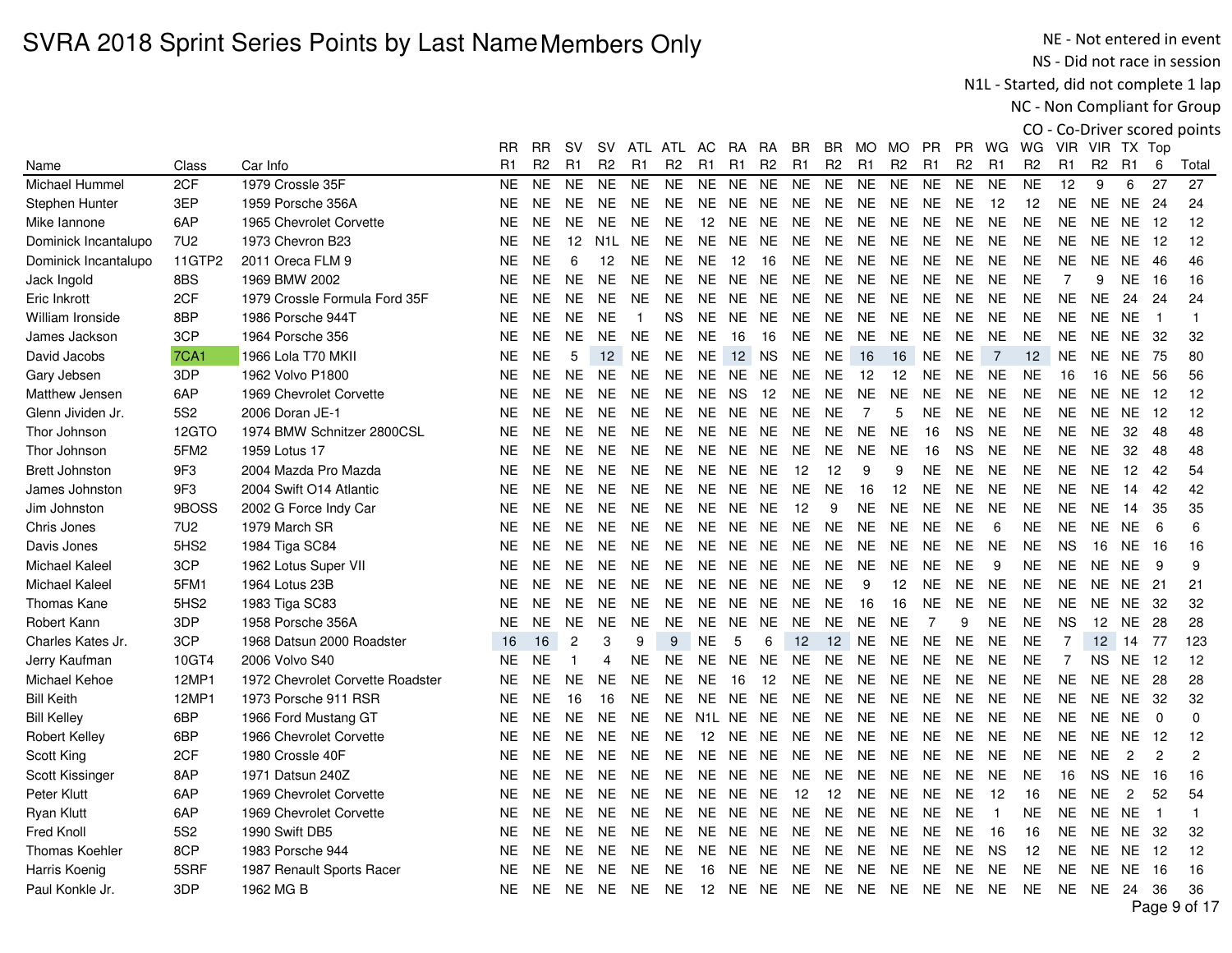NE - Not entered in event NS - Did not race in session

N1L - Started, did not complete 1 lap

NC - Non Compliant for Group

|                       |              |                                      | RR             | RR             | sv             | SV.            | ATL            | ATL            | AC.            | <b>RA</b>      | RA             | BR             | BR             | MO.            | MO.            | PR.              | PR             | WG             | WG             | <b>VIR</b>     |                | VIR TX Top     |                |                |
|-----------------------|--------------|--------------------------------------|----------------|----------------|----------------|----------------|----------------|----------------|----------------|----------------|----------------|----------------|----------------|----------------|----------------|------------------|----------------|----------------|----------------|----------------|----------------|----------------|----------------|----------------|
| Name                  | Class        | Car Info                             | R <sub>1</sub> | R <sub>2</sub> | R <sub>1</sub> | R <sub>2</sub> | R <sub>1</sub> | R <sub>2</sub> | R <sub>1</sub> | R <sub>1</sub> | R <sub>2</sub> | R <sub>1</sub> | R <sub>2</sub> | R <sub>1</sub> | R <sub>2</sub> | R <sub>1</sub>   | R <sub>2</sub> | R <sub>1</sub> | R <sub>2</sub> | R <sub>1</sub> | R <sub>2</sub> | R1             | 6              | Total          |
| Karl Krause           | 5FM1         | 1967 Beach MK4B-II                   | <b>NE</b>      | <b>NE</b>      | <b>NE</b>      | <b>NE</b>      | <b>NE</b>      | <b>NE</b>      | <b>NE</b>      | <b>NE</b>      | <b>NE</b>      | <b>NE</b>      | <b>NE</b>      | <b>NE</b>      | <b>NE</b>      | N <sub>1</sub> L | <b>NS</b>      | <b>NE</b>      | <b>NE</b>      | <b>NE</b>      | <b>NE</b>      | <b>NE</b>      | $\Omega$       | $\Omega$       |
| Christel Kuehnhoefer  | 3EP          | 1965 Alfa Romeo Giulia Spider Veloce | <b>NE</b>      | NE.            | <b>NE</b>      | <b>NE</b>      | 12             | 12             | <b>NE</b>      | <b>NE</b>      | <b>NE</b>      | <b>NE</b>      | <b>NE</b>      | 16             | 16             | <b>NE</b>        | <b>NE</b>      | <b>NE</b>      | <b>NE</b>      | <b>NE</b>      | <b>NE</b>      | 24             | 56             | 80             |
| Ralf Kuehnhoefer      | 5BSR         | 1971 Chevron B19                     | <b>NE</b>      | <b>NE</b>      | <b>NE</b>      | <b>NE</b>      | <b>NE</b>      | <b>NE</b>      | <b>NE</b>      | <b>NE</b>      | <b>NE</b>      | <b>NE</b>      | <b>NE</b>      | <b>NE</b>      | <b>NE</b>      | <b>NE</b>        | <b>NE</b>      | <b>NE</b>      | <b>NE</b>      | <b>NE</b>      | <b>NE</b>      | 32             | 32             | 32             |
| Steve Kupferman       | 5FM1         | 1967 Bobsy SR4 Sportsracer           | <b>NE</b>      | <b>NE</b>      | NE.            | <b>NE</b>      | <b>NE</b>      | <b>NE</b>      | NE.            | NE NE          |                | <b>NE</b>      | <b>NE</b>      | <b>NE</b>      | <b>NE</b>      | 16               | 12             | <b>NE</b>      | <b>NE</b>      | NE.            | <b>NE</b>      | 10             | 38             | 38             |
| <b>Richard Kurtz</b>  | 6TA          | 1965 Ford Mustang                    | <b>NE</b>      | NE.            | NE.            | <b>NE</b>      | <b>NE</b>      | NE.            | <b>NE</b>      | $\overline{1}$ | 4              | <b>NE</b>      | NE.            | NE.            | <b>NE</b>      | <b>NE</b>        | <b>NE</b>      | <b>NE</b>      | <b>NE</b>      | NE.            | <b>NE</b>      | <b>NE</b>      | 5              | 5              |
| <b>Richard Kurtz</b>  | 8BS          | 1975 Datsun 510                      | <b>NE</b>      | <b>NE</b>      | <b>NE</b>      | <b>NE</b>      | <b>NE</b>      | <b>NE</b>      | <b>NE</b>      | <b>NE</b>      | <b>NE</b>      | <b>NE</b>      | <b>NE</b>      | <b>NS</b>      | 12             | <b>NE</b>        | <b>NE</b>      | <b>NE</b>      | <b>NE</b>      | <b>NE</b>      | <b>NE</b>      | NE             | -12            | 12             |
| Michael Lange         | 11GTP3       | 2009 Ford GT3                        | <b>NE</b>      | <b>NE</b>      | <b>NE</b>      | <b>NE</b>      | <b>NE</b>      | <b>NE</b>      | NE.            | NE NE          |                | <b>NE</b>      | <b>NE</b>      | <b>NE</b>      | <b>NE</b>      | <b>NE</b>        | <b>NE</b>      | <b>NE</b>      | <b>NE</b>      | <b>NE</b>      | <b>NS</b>      | <b>NE</b>      | $\Omega$       | $\Omega$       |
| Jeff Langham          | 2FF          | 1972 Merlyn MK 20 A                  | <b>NE</b>      | <b>NE</b>      | NE.            | <b>NE</b>      | <b>NE</b>      | NE.            | NE.            | NE.            | <b>NE</b>      | <b>NE</b>      | <b>NE</b>      | <b>NE</b>      | <b>NE</b>      | <b>NE</b>        | <b>NE</b>      | <b>NE</b>      | <b>NE</b>      | <b>NE</b>      | <b>NE</b>      | 10             | 10             | 10             |
| Chris Langley         | 8RS          | 1966 Corvair Yenko Stinger           | <b>NE</b>      | <b>NE</b>      | <b>NE</b>      | <b>NE</b>      | <b>NE</b>      | <b>NE</b>      | <b>NE</b>      | <b>NE</b>      | <b>NE</b>      | <b>NE</b>      | <b>NE</b>      | <b>NE</b>      | <b>NE</b>      | <b>NE</b>        | <b>NE</b>      | <b>NE</b>      | <b>NE</b>      | <b>NC</b>      | <b>NS</b>      | <b>NE</b>      | $\Omega$       | $\mathbf 0$    |
| David Lasco           | 6BP          | 1966 Shelby Mustang                  | <b>NE</b>      | <b>NE</b>      | <b>NE</b>      | <b>NE</b>      | <b>NE</b>      | <b>NE</b>      | <b>NE</b>      | NE NE          |                | <b>NE</b>      | <b>NE</b>      | <b>NE</b>      | <b>NE</b>      | <b>NE</b>        | <b>NE</b>      | <b>NE</b>      | <b>NE</b>      | <b>NE</b>      | <b>NE</b>      | $\overline{2}$ | $\overline{c}$ | $\overline{2}$ |
| Phil Lasco            | 10GT4        | 2013 Ford Mustang                    | <b>NE</b>      | <b>NE</b>      | <b>NE</b>      | <b>NE</b>      | <b>NE</b>      | <b>NE</b>      | <b>NE</b>      | NE NE          |                | <b>NE</b>      | <b>NE</b>      | <b>NE</b>      | <b>NE</b>      | <b>NE</b>        | <b>NE</b>      | <b>NE</b>      | <b>NE</b>      | $\mathbf{1}$   | <b>NS</b>      | <b>NE</b>      | $\overline{1}$ |                |
| <b>Wade Leathers</b>  | 5VS2         | 1984 Swift DB2                       | <b>NE</b>      | <b>NE</b>      | <b>NE</b>      | <b>NE</b>      | 16             | 16             | NE.            | NE.            | <b>NE</b>      | <b>NE</b>      | <b>NE</b>      | <b>NE</b>      | <b>NE</b>      | <b>NE</b>        | <b>NE</b>      | <b>NE</b>      | <b>NE</b>      | <b>NE</b>      | <b>NE</b>      | NE.            | 32             | 32             |
| Tom Lehmkuhl          | <b>5S2</b>   | 2002 Carbir CS2                      | <b>NE</b>      | <b>NE</b>      | <b>NE</b>      | <b>NE</b>      | <b>NE</b>      | <b>NE</b>      | <b>NE</b>      | 16             | 16             | 16             | 16             | <b>NE</b>      | <b>NE</b>      | <b>NE</b>        | <b>NE</b>      | <b>NE</b>      | <b>NE</b>      | <b>NE</b>      | <b>NE</b>      | NE.            | 64             | 64             |
| Colby Lemmons         | 6AS          | 1965 Ford Mustang                    | <b>NE</b>      | <b>NE</b>      | NE.            | <b>NE</b>      | <b>NE</b>      | <b>NE</b>      | <b>NE</b>      | <b>NE</b>      | <b>NE</b>      | <b>NE</b>      | <b>NE</b>      | <b>NE</b>      | <b>NE</b>      | <b>NE</b>        | <b>NE</b>      | <b>NE</b>      | <b>NE</b>      | <b>NE</b>      | <b>NE</b>      | 14             | 14             | 14             |
| Jim Lenehan           | 8CP          | 1976 Porsche 914/6                   | <b>NE</b>      | <b>NE</b>      | <b>NE</b>      | <b>NE</b>      | <b>NE</b>      | <b>NE</b>      | <b>NE</b>      | <b>NE</b>      | <b>NE</b>      | 12             | 16             | <b>NE</b>      | <b>NE</b>      | <b>NE</b>        | <b>NE</b>      | <b>NE</b>      | <b>NE</b>      | <b>NE</b>      | <b>NE</b>      | <b>NE</b>      | 28             | 28             |
| Jim Lenehan           | 8AP          | 1976 Porsche 914/6                   | <b>NE</b>      | <b>NE</b>      | <b>NE</b>      | <b>NE</b>      | <b>NE</b>      | <b>NE</b>      | <b>NE</b>      | <b>NE</b>      | <b>NE</b>      | <b>NE</b>      | <b>NE</b>      | <b>NE</b>      | <b>NE</b>      | <b>NE</b>        | <b>NE</b>      | 12             | <b>NS</b>      | <b>NE</b>      | <b>NE</b>      | <b>NE</b>      | 12             | 12             |
| Scott LeVeque         | 3DP          | 1966 Chevrolet Corvair Yenko Stinger | <b>NE</b>      | <b>NE</b>      | NE.            | <b>NE</b>      | <b>NE</b>      | <b>NE</b>      | NE.            | NE NE          |                | <b>NE</b>      | <b>NE</b>      | <b>NE</b>      | <b>NE</b>      | <b>NE</b>        | <b>NE</b>      | <b>NE</b>      | <b>NE</b>      | $\overline{7}$ | <b>NS</b>      | <b>NE</b>      | $\overline{7}$ | $\overline{7}$ |
| Howard Liebengood     | 12MP3        | 2002 BMW M3                          | <b>NE</b>      | NE.            | NE.            | <b>NE</b>      | <b>NE</b>      | NE.            | <b>NE</b>      | 16             | 16             | 16             | 16             | NE.            | <b>NE</b>      | <b>NE</b>        | <b>NE</b>      | <b>NE</b>      | <b>NE</b>      | NE.            | NE.            | NE 64          |                | 64             |
| Larry Ligas           | 6AP          | 1961 Jaguar XKE                      | <b>NE</b>      | <b>NE</b>      | 9              | 5              | <b>NE</b>      | NE.            | <b>NE</b>      | NE             | <b>NE</b>      | <b>NE</b>      | <b>NE</b>      | <b>NE</b>      | <b>NE</b>      | <b>NE</b>        | <b>NE</b>      | <b>NE</b>      | <b>NE</b>      | <b>NE</b>      | <b>NE</b>      | NE             | -14            | 14             |
| <b>Bob Lima</b>       | 6AP          | 1969 Chevrolet Corvette              | <b>NE</b>      | <b>NE</b>      | 6              | <b>NS</b>      | <b>NE</b>      | <b>NE</b>      | <b>NE</b>      | <b>NE</b>      | <b>NE</b>      | $\overline{4}$ | <b>NS</b>      | <b>NE</b>      | <b>NE</b>      | <b>NE</b>        | <b>NE</b>      | $\,6\,$        | 9              | <b>NE</b>      | <b>NE</b>      | NE             | 25             | 25             |
| <b>Richard Lind</b>   | 6TA          | 1969 Chevrolet Camaro Z28            | <b>NE</b>      | <b>NE</b>      | NE.            | <b>NE</b>      | <b>NE</b>      | <b>NE</b>      | <b>NE</b>      | 6              | $\overline{7}$ | <b>NE</b>      | <b>NE</b>      | <b>NE</b>      | <b>NE</b>      | <b>NE</b>        | <b>NE</b>      | <b>NE</b>      | <b>NE</b>      | <b>NE</b>      | <b>NE</b>      | <b>NE</b>      | -13            | 13             |
| <b>Steve Link</b>     | 8BS          | 1968 Datsun 510 Sedan                | <b>NE</b>      | <b>NE</b>      | <b>NE</b>      | <b>NE</b>      | <b>NE</b>      | <b>NE</b>      | 16             | <b>NE</b>      | <b>NE</b>      | <b>NE</b>      | <b>NE</b>      | <b>NE</b>      | <b>NE</b>      | <b>NE</b>        | <b>NE</b>      | <b>NE</b>      | <b>NE</b>      | <b>NE</b>      | <b>NE</b>      | NE.            | 16             | 16             |
| Tom Linton            | 2FF          | 1969 Winkelman WD F1                 | <b>NE</b>      | <b>NE</b>      | <b>NE</b>      | <b>NE</b>      | <b>NE</b>      | <b>NE</b>      | <b>NE</b>      | <b>NE</b>      | <b>NE</b>      | <b>NE</b>      | <b>NE</b>      | <b>NE</b>      | <b>NE</b>      | $\overline{4}$   | 6              | <b>NE</b>      | <b>NE</b>      | <b>NE</b>      | <b>NE</b>      | 32             | 42             | 42             |
| Keith Lippiatt        | 8BSL         | 1967 BMW 2002                        | <b>NE</b>      | <b>NE</b>      | <b>NE</b>      | <b>NE</b>      | <b>NE</b>      | <b>NE</b>      | <b>NE</b>      | NE NE          |                | 12             | 12             | <b>NE</b>      | <b>NE</b>      | <b>NE</b>        | <b>NE</b>      | <b>NE</b>      | <b>NE</b>      | <b>NE</b>      |                | NE NE 24       |                | 24             |
| Steven Lisa           | 6NC          | 1964 Ford Galaxie                    | <b>NE</b>      | <b>NE</b>      | <b>NE</b>      | NE.            | <b>NE</b>      | NE.            | NE.            | <b>NE</b>      | <b>NE</b>      | <b>NE</b>      | <b>NE</b>      | NC.            | NC.            | <b>NE</b>        | <b>NE</b>      | <b>NE</b>      | <b>NE</b>      | <b>NE</b>      | <b>NE</b>      | <b>NE</b>      | $\Omega$       | $\mathbf 0$    |
| Juan Lopez-Santini    | 8BP          | 1969 Porsche 911S                    | <b>NE</b>      | <b>NE</b>      | 16             | 16             | <b>NE</b>      | NE.            | <b>NE</b>      | NE             | <b>NE</b>      | <b>NE</b>      | <b>NE</b>      | <b>NE</b>      | <b>NE</b>      | <b>NE</b>        | <b>NE</b>      | <b>NE</b>      | <b>NE</b>      | <b>NE</b>      | <b>NE</b>      | NE.            | 32             | 32             |
| <b>Tiffany Lorton</b> | 8NC          | 1992 Chevrolet Camaro Z28 1 LE       | <b>NE</b>      | <b>NE</b>      | <b>NE</b>      | <b>NE</b>      | <b>NE</b>      | <b>NE</b>      | <b>NE</b>      | NE NE          |                | NC.            | <b>NC</b>      | <b>NE</b>      | <b>NE</b>      | <b>NE</b>        | <b>NE</b>      | <b>NE</b>      | <b>NE</b>      | <b>NE</b>      | <b>NE</b>      | <b>NE</b>      | 0              | $\mathbf 0$    |
| Eric Lux              | 6AP          | 1973 Porsche 911                     | <b>NE</b>      | <b>NE</b>      | <b>NE</b>      | <b>NE</b>      | <b>NE</b>      | <b>NE</b>      | <b>NE</b>      | <b>NE</b>      | <b>NE</b>      | <b>NE</b>      | <b>NE</b>      | <b>NE</b>      | <b>NE</b>      | <b>NE</b>        | <b>NE</b>      | 16             | <b>NS</b>      | <b>NE</b>      | NE.            | NE.            | 16             | 16             |
| Eric Lux              | 10GT4        | 2011 Mercedes SLS                    | <b>NE</b>      | <b>NE</b>      | <b>NE</b>      | <b>NE</b>      | <b>NE</b>      | <b>NE</b>      | <b>NE</b>      | <b>NE</b>      | <b>NE</b>      | <b>NE</b>      | <b>NE</b>      | 16             | 16             | <b>NE</b>        | <b>NE</b>      | $\overline{1}$ | <b>NS</b>      | <b>NE</b>      | <b>NE</b>      | NE.            | -33            | 33             |
| Eric Lux              | 12GTO        | 1973 Porsche 911                     | <b>NE</b>      | NE.            | NE.            | <b>NE</b>      | <b>NE</b>      | <b>NE</b>      | NE.            | NE NE          |                | <b>NE</b>      | <b>NE</b>      | 16             | 16             | <b>NE</b>        | <b>NE</b>      | <b>NE</b>      | <b>NE</b>      | <b>NE</b>      | <b>NE</b>      | NE.            | -32            | 32             |
| William Lyon          | 3DP          | 1957 Porsche 356                     | NE.            | <b>NE</b>      | NE.            | <b>NE</b>      | <b>NE</b>      | NE.            | 16             | NE.            | <b>NE</b>      | <b>NE</b>      | <b>NE</b>      | <b>NE</b>      | <b>NE</b>      | <b>NE</b>        | <b>NE</b>      | <b>NE</b>      | <b>NE</b>      | <b>NE</b>      |                | NE NE          | 16             | 16             |
| William Lyon          | 8CP          | 1967 Porsche 912                     | <b>NE</b>      | <b>NE</b>      | <b>NE</b>      | <b>NE</b>      | <b>NE</b>      | <b>NE</b>      | 12             | <b>NE</b>      | <b>NE</b>      | <b>NE</b>      | <b>NE</b>      | <b>NE</b>      | <b>NE</b>      | <b>NE</b>        | <b>NE</b>      | <b>NE</b>      | <b>NE</b>      | <b>NE</b>      | <b>NE</b>      | NE             | -12            | 12             |
| Alex MacAllister      | 7CA1         | 1971 McLaren M8F                     | <b>NE</b>      | <b>NE</b>      | <b>NE</b>      | <b>NE</b>      | <b>NE</b>      | <b>NE</b>      | NE.            | NE.            | <b>NE</b>      | 16             | 16             | <b>NE</b>      | <b>NE</b>      | <b>NE</b>        | <b>NE</b>      | <b>NE</b>      | <b>NE</b>      | <b>NE</b>      | <b>NE</b>      | NE             | -32            | 32             |
| Alex MacAllister      | 9FB          | 1977 Ralt RT1                        | <b>NE</b>      | <b>NE</b>      | NE.            | <b>NE</b>      | <b>NE</b>      | <b>NE</b>      | <b>NE</b>      | <b>NE</b>      | <b>NE</b>      | 16             | 12             | <b>NE</b>      | <b>NE</b>      | <b>NE</b>        | <b>NE</b>      | <b>NE</b>      | <b>NE</b>      | <b>NE</b>      | <b>NE</b>      | <b>NE</b>      | 28             | 28             |
| Claude Malette        | <b>5S2</b>   | 1990 Lola T90/91                     | <b>NE</b>      | <b>NE</b>      | 16             | 16             | <b>NE</b>      | <b>NE</b>      | <b>NE</b>      | NE             | <b>NE</b>      | <b>NE</b>      | <b>NE</b>      | <b>NE</b>      | <b>NE</b>      | <b>NE</b>        | <b>NE</b>      | <b>NE</b>      | <b>NE</b>      | <b>NE</b>      | <b>NE</b>      | <b>NE</b>      | -32            | 32             |
| <b>Claude Malette</b> | 11GTP2       | 2013 Lola Toyota Bebellion           | <b>NE</b>      | <b>NE</b>      | 12             | <b>NS</b>      | <b>NE</b>      | <b>NE</b>      | <b>NE</b>      | <b>NE</b>      | <b>NE</b>      | <b>NE</b>      | <b>NE</b>      | <b>NE</b>      | <b>NE</b>      | <b>NE</b>        | <b>NE</b>      | <b>NE</b>      | <b>NE</b>      | <b>NE</b>      | <b>NE</b>      | <b>NE</b>      | 12             | 12             |
| Jim Malone            | 8CP          | 1968 Triumph TR6                     | <b>NE</b>      | <b>NE</b>      | <b>NE</b>      | <b>NE</b>      | <b>NE</b>      | <b>NE</b>      | 9              | <b>NE</b>      | <b>NE</b>      | <b>NE</b>      | <b>NE</b>      | <b>NE</b>      | <b>NE</b>      | <b>NE</b>        | <b>NE</b>      | <b>NE</b>      | <b>NE</b>      | <b>NE</b>      | <b>NE</b>      | <b>NE</b>      | 9              | 9              |
| Jon Manship           | <b>11IGT</b> | 2012 Porsche 997.2 GT 3 Cup          | NE.            | <b>NE</b>      | 5              | <b>NS</b>      | <b>NE</b>      | <b>NE</b>      |                |                |                | NE NE NE NE    | <b>NE</b>      | <b>NE</b>      | <b>NE</b>      | NE.              | <b>NE</b>      | <b>NE</b>      | <b>NE</b>      | NE.            | NE NE          |                | 5              | 5              |
|                       |              |                                      |                |                |                |                |                |                |                |                |                |                |                |                |                |                  |                |                |                |                |                |                |                | Page 10 of 17  |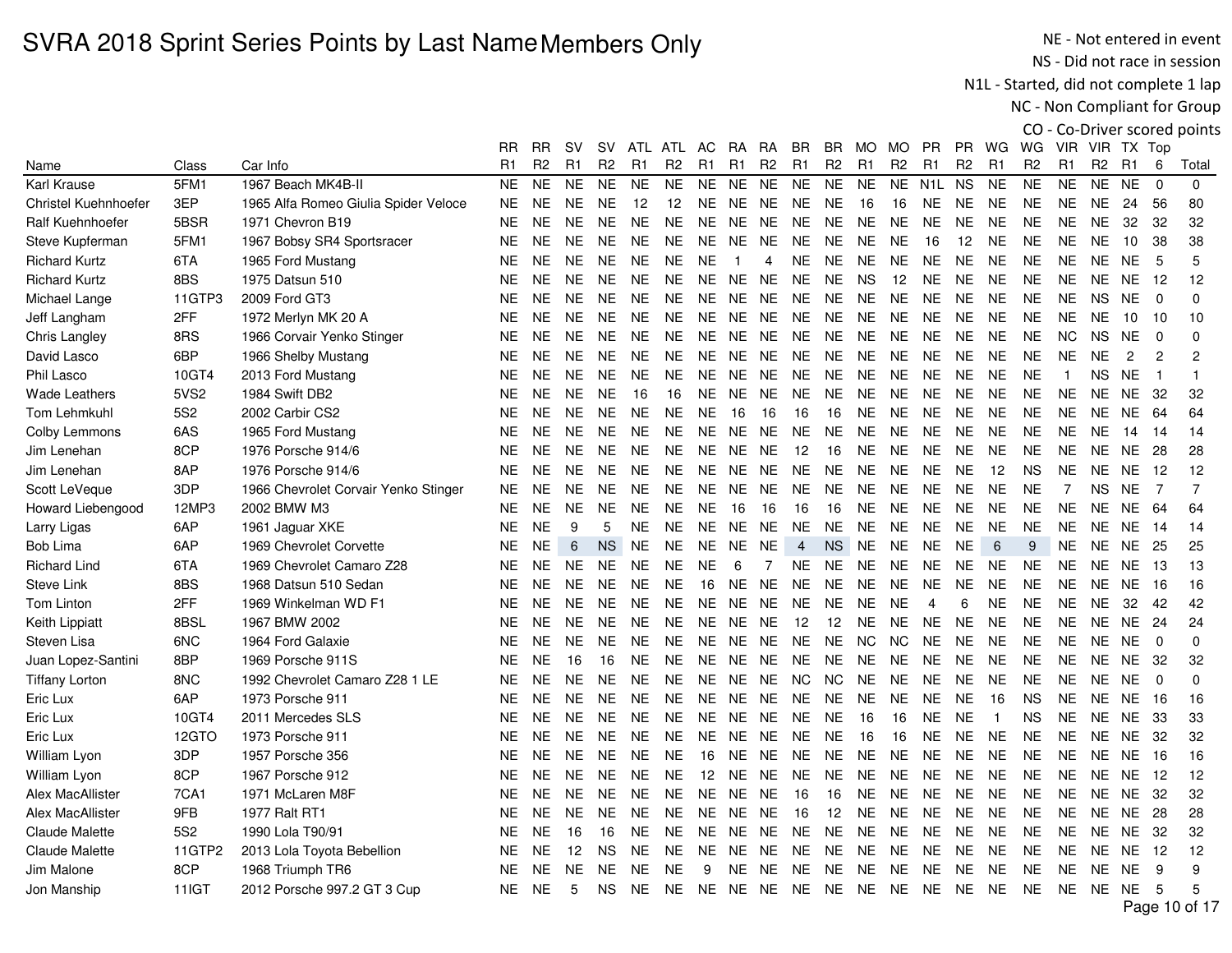NE - Not entered in event NS - Did not race in session

N1L - Started, did not complete 1 lap

NC - Non Compliant for Group

|                      |                  |                                  | RR             | RR             | <b>SV</b>      | sv             | ATL       | ATL               | AC             | <b>RA</b>      | RA             | BR             | BR.            | MO.            | MO.            | PR.            | PR.            | WG             | WG.            | <b>VIR</b>     |                | VIR TX Top     |                |                |
|----------------------|------------------|----------------------------------|----------------|----------------|----------------|----------------|-----------|-------------------|----------------|----------------|----------------|----------------|----------------|----------------|----------------|----------------|----------------|----------------|----------------|----------------|----------------|----------------|----------------|----------------|
| Name                 | Class            | Car Info                         | R <sub>1</sub> | R <sub>2</sub> | R <sub>1</sub> | R <sub>2</sub> | R1        | R <sub>2</sub>    | R <sub>1</sub> | R1             | R <sub>2</sub> | R <sub>1</sub> | R <sub>2</sub> | R <sub>1</sub> | R <sub>2</sub> | R <sub>1</sub> | R <sub>2</sub> | R <sub>1</sub> | R <sub>2</sub> | R <sub>1</sub> | R <sub>2</sub> | R <sub>1</sub> | 6              | Total          |
| Lou Marchant         | 1FP              | 1959 MG A                        | <b>NE</b>      | <b>NE</b>      | <b>NE</b>      | <b>NE</b>      | <b>NE</b> | <b>NE</b>         | <b>NE</b>      | <b>NE</b>      | <b>NE</b>      | <b>NE</b>      | <b>NE</b>      | <b>NE</b>      | <b>NE</b>      | <b>NE</b>      | <b>NE</b>      | <b>NE</b>      | <b>NE</b>      | <b>NE</b>      | <b>NE</b>      | 8              | 8              | 8              |
| <b>Frank Marcum</b>  | 6TA              | 1964 Ford Falcon                 | <b>NE</b>      | <b>NE</b>      | <b>NE</b>      | NE.            | <b>NE</b> | <b>NE</b>         | <b>NE</b>      | NE             | <b>NE</b>      | <b>NE</b>      | <b>NE</b>      | <b>NE</b>      | <b>NE</b>      | <b>NE</b>      | <b>NE</b>      | <b>NE</b>      | <b>NE</b>      | 16             | 16             | NE             | 32             | 32             |
| <b>Frank Marcum</b>  | 6BP              | 1966 Ford GT350                  | <b>NE</b>      | <b>NE</b>      | NE.            | <b>NE</b>      | <b>NE</b> | <b>NE</b>         | NE.            | NE.            | <b>NE</b>      | <b>NE</b>      | <b>NE</b>      | <b>NS</b>      | 12             | <b>NE</b>      | <b>NE</b>      | <b>NE</b>      | <b>NE</b>      | <b>NE</b>      | <b>NE</b>      | <b>NE</b>      | 12             | 12             |
| Frank Marcum         | 6NC              | 1969 Ford Boss 302               | <b>NE</b>      | <b>NE</b>      | <b>NE</b>      | <b>NE</b>      | <b>NC</b> | <b>NC</b>         | <b>NE</b>      | <b>NE</b>      | <b>NE</b>      | <b>NE</b>      | <b>NE</b>      | <b>NE</b>      | <b>NE</b>      | <b>NE</b>      | <b>NE</b>      | <b>NE</b>      | <b>NE</b>      | <b>NE</b>      | <b>NE</b>      | <b>NE</b>      | $\Omega$       | $\mathbf 0$    |
| <b>Frank Marcum</b>  | 10GT3            | 1966 Volvo P1800                 | <b>NE</b>      | <b>NE</b>      | <b>NE</b>      | <b>NE</b>      | <b>NE</b> | <b>NE</b>         | <b>NE</b>      | NE             | <b>NE</b>      | <b>NE</b>      | <b>NE</b>      | 16             | <b>NS</b>      | <b>NE</b>      | <b>NE</b>      | <b>NE</b>      | <b>NE</b>      | <b>NE</b>      | <b>NE</b>      | NE             | 16             | 16             |
| <b>Frank Marcum</b>  | 10SC4            | 2008 Dodge Charger               | <b>NE</b>      | <b>NE</b>      | <b>NE</b>      | <b>NE</b>      | NE.       | NE.               | NE.            | NE             | <b>NE</b>      | 16             | <b>NS</b>      | NE.            | <b>NE</b>      | <b>NE</b>      | <b>NE</b>      | <b>NE</b>      | <b>NE</b>      | <b>NE</b>      | NE.            | NE.            | 16             | 16             |
| Bernardo D. Martinez | 3BS              | 1968 Alfa Romeo GTA Jr           | <b>NE</b>      | <b>NE</b>      | <b>NE</b>      | <b>NE</b>      | <b>NE</b> | <b>NE</b>         | <b>NE</b>      | NE             | <b>NE</b>      | <b>NE</b>      | <b>NE</b>      | 12             | <b>NS</b>      | <b>NE</b>      | <b>NE</b>      | <b>NE</b>      | <b>NE</b>      | <b>NE</b>      | <b>NE</b>      | 24             | 36             | 36             |
| Lowell Marx          | 8CP              | 1972 Datsun 240Z                 | <b>NE</b>      | <b>NE</b>      | <b>NE</b>      | <b>NE</b>      | <b>NE</b> | <b>NE</b>         | <b>NE</b>      | <b>NE</b>      | <b>NE</b>      | 5              | $\overline{7}$ | 9              | 9              | <b>NE</b>      | <b>NE</b>      | $\overline{7}$ | <b>NS</b>      | <b>NE</b>      | <b>NE</b>      | NE.            | 37             | 37             |
| Alain Matrat         | 9F <sub>2</sub>  | 1987 Martini MK 53 Super Vee     | <b>NE</b>      | <b>NE</b>      | NE.            | NE.            | NE.       | NE.               | NE.            | NE NE          |                | NE.            | NE.            | 16             | 16             | <b>NE</b>      | <b>NE</b>      | <b>NE</b>      | <b>NE</b>      | <b>NE</b>      | <b>NE</b>      | 14             | 32             | 46             |
| <b>Glenn Maurer</b>  | 8RS              | 1984 Alfa Romeo GTV 6            | <b>NE</b>      | <b>NE</b>      | <b>NE</b>      | <b>NE</b>      | <b>NE</b> | <b>NE</b>         | NE.            | NE.            | <b>NE</b>      | <b>NE</b>      | <b>NE</b>      | <b>NE</b>      | <b>NE</b>      | <b>NE</b>      | <b>NE</b>      | <b>NE</b>      | <b>NE</b>      | 16             | 16             | <b>NE</b>      | 32             | 32             |
| Dan McChesney        | 8AP              | 1973 Porsche 911 RS              | 16             | <b>NS</b>      | <b>NE</b>      | <b>NE</b>      | <b>NE</b> | <b>NE</b>         | <b>NE</b>      | NE.            | <b>NE</b>      | <b>NE</b>      | <b>NE</b>      | <b>NE</b>      | <b>NE</b>      | <b>NE</b>      | <b>NE</b>      | <b>NE</b>      | <b>NE</b>      | 12             | <b>NS</b>      | <b>NE</b>      | 28             | 28             |
| Mac McCombs          | 7CA1             | 1966 Ford GT40                   | <b>NE</b>      | <b>NE</b>      | 7              | 7              | <b>NE</b> | <b>NE</b>         | NE.            | NE.            | <b>NE</b>      | <b>NE</b>      | NE.            | <b>NE</b>      | <b>NE</b>      | <b>NE</b>      | <b>NE</b>      | <b>NE</b>      | <b>NE</b>      | <b>NS</b>      | 12             | NE.            | 26             | 26             |
| John McCormick       | 6AP              | 1985 Ford Cobra IV               | <b>NE</b>      | <b>NE</b>      | <b>NE</b>      | <b>NE</b>      | <b>NE</b> | <b>NE</b>         | <b>NE</b>      | NE NE          |                | <b>NE</b>      | <b>NE</b>      | <b>NE</b>      | <b>NE</b>      | <b>NE</b>      | <b>NE</b>      | <b>NE</b>      | <b>NE</b>      | <b>NE</b>      | <b>NE</b>      | 8              | 8              | 8              |
| Patrick Mcgovern     | <b>SM</b>        | 1993 Mazda Miata                 | <b>NE</b>      | NE.            | NE.            | NE.            | NE.       | NE.               | NE.            | NE             | <b>NE</b>      | <b>NE</b>      | <b>NE</b>      | 6              | 6              | <b>NE</b>      | <b>NE</b>      | <b>NE</b>      | <b>NE</b>      | 9              | 9              | <b>NE</b>      | 30             | 30             |
| Jeff McKee           | 7CA1             | 1968 Superformance GT40          | <b>NE</b>      | <b>NE</b>      | 12             | 16             | <b>NE</b> | NE.               | <b>NE</b>      | <b>NE</b>      | <b>NE</b>      | <b>NE</b>      | <b>NE</b>      | <b>NE</b>      | <b>NE</b>      | <b>NE</b>      | <b>NE</b>      | <b>NE</b>      | <b>NE</b>      | <b>NE</b>      | <b>NE</b>      | NE.            | 28             | 28             |
| Peter McLaughlin     | <b>7U2</b>       | 1980 March 822                   | <b>NE</b>      | <b>NE</b>      | <b>NE</b>      | <b>NE</b>      | 12        | 9                 | <b>NE</b>      | NE NE          |                | <b>NE</b>      | <b>NE</b>      | 16             | 16             | <b>NE</b>      | <b>NE</b>      | 12             | <b>NS</b>      | <b>NE</b>      | <b>NE</b>      | <b>NE</b>      | 65             | 65             |
| Andrew McLean        | 1HP              | 1959 Austin Healey Sprite        | 16             | 16             | <b>NE</b>      | <b>NE</b>      | 9         | $12 \overline{ }$ | NE.            | NE             | <b>NE</b>      | <b>NE</b>      | <b>NE</b>      | <b>NE</b>      | <b>NE</b>      | <b>NE</b>      | <b>NE</b>      | <b>NE</b>      | <b>NE</b>      | <b>NE</b>      | <b>NE</b>      | NE.            | -53            | 53             |
| Andrew McLean        | 1GP              | 1959 Austin Healey Sprite        | <b>NE</b>      | <b>NE</b>      | NE.            | <b>NE</b>      | <b>NE</b> | <b>NE</b>         | NE.            | <b>NE</b>      | <b>NE</b>      | <b>NE</b>      | <b>NE</b>      | <b>NE</b>      | <b>NE</b>      | <b>NE</b>      | <b>NE</b>      | <b>NE</b>      | <b>NE</b>      | 16             | 16             | NE.            | 32             | 32             |
| Andrew McLean        | 1FP              | 1958 Austin Healey Bugeye Sprite | <b>NE</b>      | <b>NE</b>      | <b>NE</b>      | <b>NE</b>      | <b>NE</b> | <b>NE</b>         | <b>NE</b>      | NE             | <b>NE</b>      | $\overline{1}$ | <b>NS</b>      | <b>NE</b>      | <b>NE</b>      | <b>NE</b>      | <b>NE</b>      | <b>NE</b>      | <b>NE</b>      | <b>NE</b>      | <b>NE</b>      | <b>NE</b>      | $\overline{1}$ | $\mathbf{1}$   |
| Sam McLean           | 1HP              | 1958 Austin Healey Sprite        | <b>NE</b>      | <b>NE</b>      | <b>NE</b>      | <b>NE</b>      | 16        | N <sub>1</sub> L  | NE.            | NE.            | <b>NE</b>      | <b>NE</b>      | <b>NE</b>      | <b>NE</b>      | <b>NE</b>      | <b>NE</b>      | <b>NE</b>      | <b>NE</b>      | <b>NE</b>      | <b>NE</b>      | <b>NE</b>      | <b>NE</b>      | 16             | 16             |
| Sandra McNeil        | 5FM1             | 1963 Lotus 23B                   | <b>NE</b>      | <b>NE</b>      | <b>NE</b>      | <b>NE</b>      | <b>NE</b> | <b>NE</b>         | <b>NE</b>      | NE NE          |                | <b>NE</b>      | <b>NE</b>      | 12             | 9              | <b>NE</b>      | <b>NE</b>      | <b>NE</b>      | <b>NE</b>      | <b>NE</b>      | <b>NE</b>      | NE             | - 21           | 21             |
| Harry McPherson      | 7CA1             | 1968 Ford GT40 MK1               | <b>NE</b>      | <b>NE</b>      | 6              | 6              | <b>NE</b> | NE.               | <b>NE</b>      | NE.            | <b>NE</b>      | <b>NE</b>      | <b>NE</b>      | <b>NE</b>      | <b>NE</b>      | <b>NE</b>      | <b>NE</b>      | <b>NE</b>      | <b>NE</b>      | <b>NS</b>      | 16             | NE.            | 28             | 28             |
| Philip Meany Jr.     | 5HS <sub>2</sub> | 1985 Shrike S2000                | <b>NE</b>      | <b>NE</b>      | <b>NE</b>      | <b>NE</b>      | <b>NE</b> | NE.               | NE.            | NE.            | <b>NE</b>      | <b>NE</b>      | <b>NE</b>      | NE.            | <b>NE</b>      | <b>NE</b>      | <b>NE</b>      | <b>NE</b>      | <b>NE</b>      | $\overline{7}$ | NE.            | <b>NE</b>      | $\overline{7}$ | $\overline{7}$ |
| Jerome Mee           | 9BOSS            | 2015 Dallara F2                  | <b>NE</b>      | <b>NE</b>      | <b>NE</b>      | <b>NE</b>      | <b>NE</b> | <b>NE</b>         | <b>NE</b>      | <b>NE</b>      | <b>NE</b>      | <b>NE</b>      | <b>NE</b>      | <b>NE</b>      | <b>NE</b>      | <b>NE</b>      | <b>NE</b>      | <b>NE</b>      | <b>NE</b>      | <b>NE</b>      | <b>NE</b>      | 32             | 32             | 32             |
| Cal Meeker           | <b>7U2</b>       | 1973 Lola T292                   | <b>NE</b>      | <b>NE</b>      | <b>NE</b>      | <b>NE</b>      | <b>NE</b> | <b>NE</b>         | 16             | <b>NE</b>      | <b>NE</b>      | -1             | 16             | <b>NE</b>      | <b>NE</b>      | 16             | 16             | <b>NE</b>      | <b>NE</b>      | <b>NE</b>      | <b>NE</b>      | NE.            | 65             | 65             |
| Cal Meeker           | 9FA              | 1979 Tyrrell F1                  | <b>NE</b>      | <b>NE</b>      | NE.            | <b>NE</b>      | <b>NE</b> | <b>NE</b>         | 16             | <b>NE</b>      | <b>NE</b>      | 16             | 16             | <b>NE</b>      | <b>NE</b>      | <b>NE</b>      | <b>NE</b>      | <b>NE</b>      | <b>NE</b>      | <b>NE</b>      | <b>NE</b>      | <b>NE</b>      | 48             | 48             |
| Ken Mennella         | 6AP              | 1963 Chevrolet Corvette GSRep    | <b>NE</b>      | <b>NE</b>      | 4              | <b>NS</b>      | <b>NE</b> | <b>NE</b>         | <b>NE</b>      | <b>NE</b>      | <b>NE</b>      | <b>NE</b>      | <b>NE</b>      | <b>NE</b>      | <b>NE</b>      | <b>NE</b>      | <b>NE</b>      | -1             | <b>NS</b>      | <b>NE</b>      | <b>NE</b>      | <b>NE</b>      | 5              | 5              |
| <b>Andrew Meudt</b>  | 12MP2            | 1985 BMW M635csi                 | <b>NE</b>      | <b>NE</b>      | <b>NE</b>      | <b>NE</b>      | <b>NE</b> | <b>NE</b>         | <b>NE</b>      | 12             | 12             | <b>NE</b>      | <b>NE</b>      | <b>NE</b>      | <b>NE</b>      | <b>NE</b>      | <b>NE</b>      | <b>NE</b>      | <b>NE</b>      | <b>NE</b>      | <b>NE</b>      | 32             | 56             | 56             |
| <b>Charles Meudt</b> | 12MP2            | 1984 Jaguar XJS                  | <b>NE</b>      | <b>NE</b>      | NE.            | NE.            | <b>NE</b> | <b>NE</b>         | <b>NE</b>      | $\mathbf{1}$   |                | <b>NE</b>      | <b>NE</b>      | <b>NE</b>      | <b>NE</b>      | <b>NE</b>      | <b>NE</b>      | <b>NE</b>      | <b>NE</b>      | <b>NE</b>      | <b>NE</b>      | 24             | 26             | 26             |
| <b>Jeff Miller</b>   | 7U <sub>2</sub>  | 1977 Lola T496                   | <b>NE</b>      | <b>NE</b>      | NE.            | NE.            | <b>NE</b> | <b>NE</b>         | NE.            | $\overline{1}$ | 16             | <b>NE</b>      | <b>NE</b>      | <b>NE</b>      | <b>NE</b>      | <b>NE</b>      | <b>NE</b>      | <b>NE</b>      | <b>NE</b>      | <b>NE</b>      | <b>NE</b>      | NE             | -17            | 17             |
| John G Miller        | 4CM              | 1961 Hatch Park Spl.             | <b>NE</b>      | <b>NE</b>      | <b>NE</b>      | <b>NE</b>      | <b>NE</b> | <b>NE</b>         | <b>NE</b>      | NE             | <b>NE</b>      | <b>NE</b>      | <b>NE</b>      | <b>NE</b>      | <b>NE</b>      | 16             | 16             | <b>NE</b>      | <b>NE</b>      | <b>NE</b>      | NE             | <b>NE</b>      | 32             | 32             |
| Jon Miller           | 12MP2            | 1989 Chevrolet Corvette          | <b>NE</b>      | <b>NE</b>      | <b>NE</b>      | NE             | <b>NE</b> | <b>NE</b>         | <b>NE</b>      | NE.            | <b>NE</b>      | <b>NE</b>      | <b>NE</b>      | <b>NE</b>      | <b>NE</b>      | <b>NE</b>      | <b>NE</b>      | 9              | 9              | <b>NE</b>      | <b>NE</b>      | 32             | 50             | 50             |
| Jacqulyn Mincheff    | 6AP              | 1972 Chevrolet Corvette C3       | <b>NE</b>      | <b>NE</b>      | <b>NE</b>      | <b>NE</b>      | <b>NE</b> | <b>NE</b>         | NE.            | NE             | <b>NE</b>      | <b>NE</b>      | <b>NE</b>      | <b>NE</b>      | <b>NE</b>      | 9              | 6              | <b>NE</b>      | <b>NE</b>      | <b>NE</b>      | <b>NE</b>      | <b>NE</b>      | 15             | 15             |
| Jeff Mincheff        | 6AP              | 1969 Chevrolet Corvette C3       | <b>NE</b>      | <b>NE</b>      | NE.            | NE.            | <b>NE</b> | NE.               | NE.            | NE.            | <b>NE</b>      | <b>NE</b>      | <b>NE</b>      | <b>NE</b>      | <b>NE</b>      | <b>NS</b>      | 9              | <b>NE</b>      | <b>NE</b>      | <b>NE</b>      | NE.            | <b>NE</b>      | 9              | 9              |
| John Mirro           | 9FA5             | 1974 March Formula 5000          | <b>NE</b>      | <b>NE</b>      | NE.            | <b>NE</b>      | <b>NE</b> | <b>NE</b>         | <b>NE</b>      | <b>NE</b>      | <b>NE</b>      | <b>NE</b>      | <b>NE</b>      | <b>NE</b>      | <b>NE</b>      | <b>NE</b>      | <b>NE</b>      | 12             | 9              | <b>NE</b>      | <b>NE</b>      | NE.            | 21             | 21             |
| J.R. Mitchell        | 2FJ2             | 1960 Lotus 18 FJ                 | <b>NE</b>      | <b>NE</b>      | NE.            | NE.            | <b>NE</b> | NE.               | <b>NE</b>      | NE             | <b>NE</b>      | <b>NE</b>      | <b>NE</b>      | <b>NE</b>      | <b>NE</b>      | <b>NE</b>      | <b>NE</b>      | <b>NE</b>      | <b>NE</b>      | 16             | 16             | <b>NE</b>      | 32             | 32             |
| Jeff Mitchell        | 8BS              | 1974 BMW 2002                    | <b>NE</b>      | <b>NE</b>      | NE.            | NE.            | <b>NE</b> | NE.               | NE.            | NE NE          |                | <b>NE</b>      | <b>NE</b>      | 16             | 9              | <b>NE</b>      | <b>NE</b>      | <b>NE</b>      | <b>NE</b>      | <b>NE</b>      | <b>NE</b>      | <b>NE</b>      | 25             | 25             |
| <b>Robert Mocas</b>  | 8DP              | 1969 Alfa Romeo Spider           | NE.            |                |                | NE NE NE NE NE |           |                   | NE NE NE       |                |                | 16             | 16 NS          |                | 16             | <b>NE</b>      | NE.            | <b>NS</b>      | $\overline{1}$ | 9              | <b>NS</b>      | 32             | 58             | 90             |
|                      |                  |                                  |                |                |                |                |           |                   |                |                |                |                |                |                |                |                |                |                |                |                |                |                |                |                |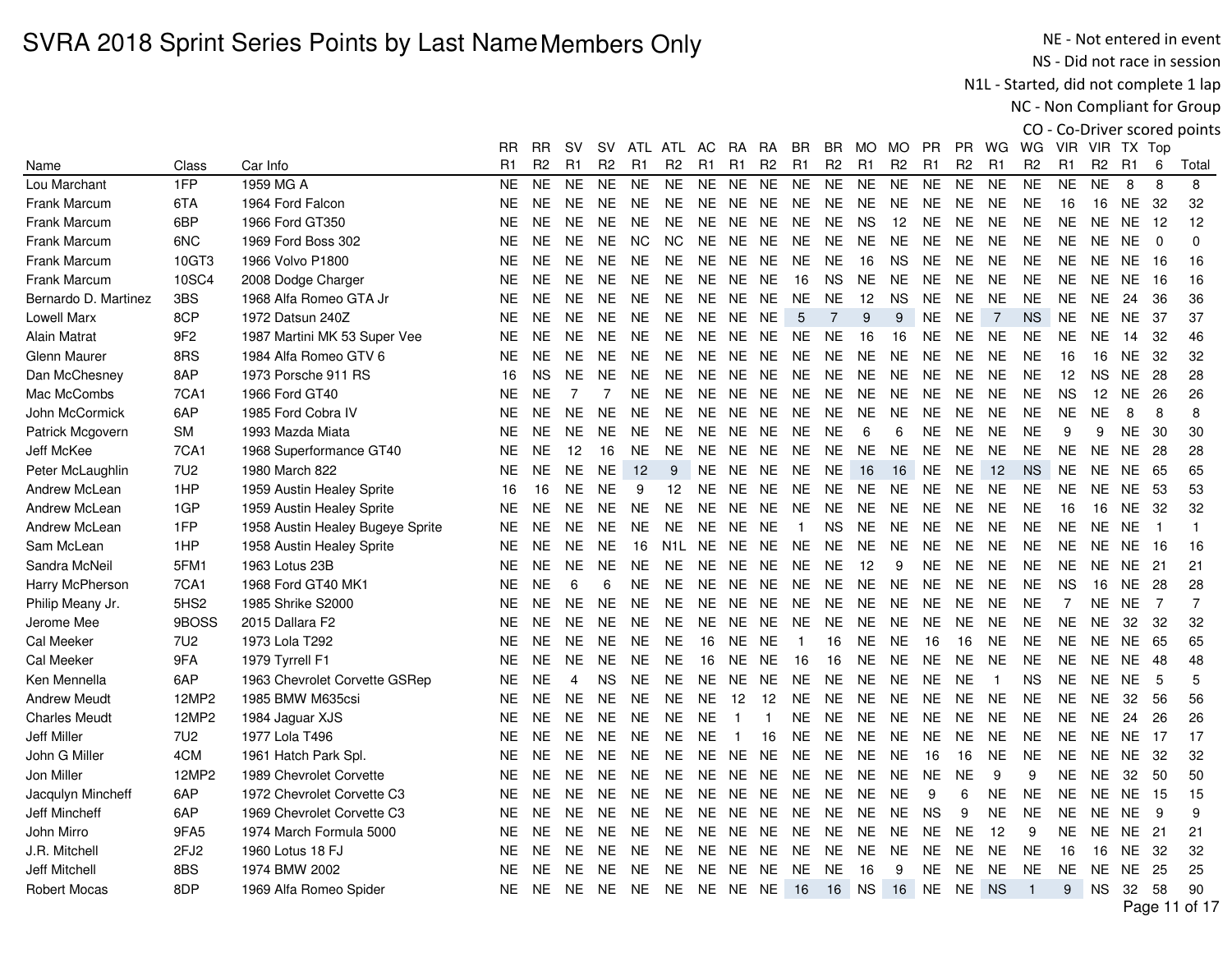NE - Not entered in event NS - Did not race in session

N1L - Started, did not complete 1 lap

NC - Non Compliant for Group

|                         |              |                                  | RR.            | RR             | sv             | <b>SV</b>      | ATL            | ATL            | AC             | RA.            | RA               | BR.            | BR.            | MO             | MO             | <b>PR</b>      | <b>PR</b>      | WG             | WG             | VIR.             |                | VIR TX Top      |                |                |
|-------------------------|--------------|----------------------------------|----------------|----------------|----------------|----------------|----------------|----------------|----------------|----------------|------------------|----------------|----------------|----------------|----------------|----------------|----------------|----------------|----------------|------------------|----------------|-----------------|----------------|----------------|
| Name                    | Class        | Car Info                         | R <sub>1</sub> | R <sub>2</sub> | R <sub>1</sub> | R <sub>2</sub> | R <sub>1</sub> | R <sub>2</sub> | R <sub>1</sub> | R <sub>1</sub> | R <sub>2</sub>   | R <sub>1</sub> | R <sub>2</sub> | R <sub>1</sub> | R <sub>2</sub> | R <sub>1</sub> | R <sub>2</sub> | R <sub>1</sub> | R <sub>2</sub> | R1               | R <sub>2</sub> | - R1            | 6              | Total          |
| <b>Charles Monk</b>     | 9F1          | 1997 Lola T97/20                 | <b>NE</b>      | <b>NE</b>      | <b>NE</b>      | <b>NE</b>      | <b>NE</b>      | <b>NE</b>      | <b>NE</b>      | <b>NE</b>      | <b>NE</b>        | <b>NE</b>      | <b>NE</b>      | 16             | 16             | <b>NE</b>      | <b>NE</b>      | <b>NE</b>      | <b>NE</b>      | <b>NE</b>        | <b>NE</b>      | <b>NE</b>       | 32             | 32             |
| Jim Montana             | 5VS2         | 1985 Lola T598                   | <b>NE</b>      | <b>NE</b>      | <b>NE</b>      | <b>NE</b>      | <b>NE</b>      | <b>NE</b>      | <b>NE</b>      | NE NE          |                  | 16             | <b>NS</b>      | <b>NE</b>      | <b>NE</b>      | <b>NE</b>      | <b>NE</b>      | <b>NE</b>      | <b>NE</b>      | <b>NE</b>        |                | <b>NE NE 16</b> |                | 16             |
| <b>Rick Mooney</b>      | 6BP          | 1968 Chevrolet Corvette Roadster | <b>NE</b>      | <b>NE</b>      | <b>NE</b>      | <b>NE</b>      | <b>NE</b>      | <b>NE</b>      | <b>NE</b>      | $\overline{1}$ | N <sub>1</sub> L | <b>NE</b>      | <b>NE</b>      | <b>NE</b>      | <b>NE</b>      | <b>NE</b>      | NE.            | 16             | 16             | <b>NE</b>        | <b>NE</b>      | <b>NE</b>       | -33            | 33             |
| Andrew Moore            | 3EP          | 1965 MGB roadster                | <b>NE</b>      | <b>NE</b>      | <b>NE</b>      | NE.            | NE.            | <b>NE</b>      |                | NE NE NE       |                  | <b>NE</b>      | NE.            | <b>NE</b>      | <b>NE</b>      | NE.            | <b>NE</b>      | 16             | <b>NS</b>      | <b>NE</b>        |                | <b>NE NE 16</b> |                | 16             |
| Gary Moore              | 6BP          | 1965 Shelby GT350                | <b>NE</b>      | <b>NE</b>      | 16             | 16             | NE.            | <b>NE</b>      |                | NE NE NE       |                  | <b>NE</b>      | <b>NE</b>      | <b>NE</b>      | <b>NE</b>      | <b>NE</b>      | <b>NE</b>      | 9              | <b>NS</b>      | <b>NE</b>        |                | NE NE           | - 41           | 41             |
| Frank Morelli           | 4AP          | 1961 Chevrolet Corvette          | <b>NE</b>      | <b>NE</b>      | 16             | <b>NS</b>      | <b>NE</b>      | <b>NE</b>      | <b>NE</b>      | NE NE          |                  | <b>NE</b>      | <b>NE</b>      | 12             | 12             | <b>NE</b>      | <b>NE</b>      | 9              | <b>NS</b>      | <b>NE</b>        | <b>NE</b>      | <b>NE</b>       | -49            | 49             |
| Tom Morgan              | 3DP          | 1956 Morgan 4/4                  | <b>NE</b>      | <b>NE</b>      | <b>NE</b>      | <b>NE</b>      | <b>NE</b>      | <b>NE</b>      | NE             | NE NE          |                  | NE             | <b>NE</b>      | <b>NE</b>      | <b>NE</b>      | 9              | <b>NS</b>      | <b>NE</b>      | <b>NE</b>      | <b>NE</b>        | NE.            | NE.             | 9              | 9              |
| Ken Morris              | 3DP          | 1969 MG B                        | <b>NE</b>      | <b>NE</b>      | <b>NE</b>      | <b>NE</b>      | NE.            | <b>NE</b>      | <b>NE</b>      | <b>NE</b>      | <b>NE</b>        | NE.            | <b>NE</b>      | <b>NE</b>      | <b>NE</b>      | <b>NE</b>      | <b>NE</b>      | <b>NE</b>      | <b>NE</b>      | <b>NE</b>        | <b>NE</b>      | 8               | 8              | 8              |
| <b>Scot Morton</b>      | 7U2          | 1986 Ralt RT4 CanAm              | <b>NE</b>      | <b>NE</b>      | 16             | 16             | 9              | 12             | <b>NE</b>      | <b>NE</b>      | <b>NE</b>        | <b>NE</b>      | <b>NE</b>      | <b>NE</b>      | <b>NE</b>      | <b>NE</b>      | <b>NE</b>      | <b>NE</b>      | <b>NE</b>      | <b>NE</b>        | <b>NE</b>      | 12              | 53             | 65             |
| <b>Michael Moss</b>     | <b>7CA1</b>  | 1969 Lola T163                   | <b>NE</b>      | <b>NE</b>      | <b>NE</b>      | <b>NE</b>      | <b>NE</b>      | <b>NE</b>      | <b>NE</b>      | <b>NE</b>      | <b>NE</b>        | <b>NE</b>      | <b>NE</b>      | <b>NE</b>      | <b>NE</b>      | <b>NE</b>      | <b>NE</b>      | 9              | 16             | <b>NE</b>        |                | <b>NE NE 25</b> |                | 25             |
| Jacek Mucha             | 9F3          | 2006 Swift jms17cp               | 16             | 16             | NE.            | <b>NE</b>      | 16             | 16             | <b>NE</b>      | 16             | 16               | 16             | 16             | 12             | 16             | <b>NE</b>      | <b>NE</b>      | 16             | 16             | <b>NE</b>        |                | NE NS           | -96            | 188            |
| Jacek Mucha             | 11GTP3       | 2006 Swift JMS 016 CP            | <b>NE</b>      | <b>NE</b>      | <b>NE</b>      | NE.            | 16             | 16             | <b>NE</b>      | 16             | 16               | 16             | 16             | <b>NE</b>      | <b>NE</b>      | <b>NE</b>      | <b>NE</b>      | <b>NE</b>      | <b>NE</b>      | 16               | 16             | 18              | 96             | 146            |
| <b>Matthew Mulacek</b>  | 6TA          | 1967 Chevrolet Camaro            | <b>NE</b>      | <b>NE</b>      | <b>NE</b>      | <b>NE</b>      | <b>NE</b>      | <b>NE</b>      | <b>NE</b>      | 3              | 5                | NE             | <b>NE</b>      | <b>NE</b>      | <b>NE</b>      | <b>NE</b>      | <b>NE</b>      | <b>NE</b>      | <b>NE</b>      | <b>NE</b>        | <b>NE</b>      | <b>NE</b>       | 8              | 8              |
| <b>Phil Mulacek</b>     | 4X           | 1966 Shelby Cobra 427            | <b>NE</b>      | <b>NE</b>      | <b>NE</b>      | <b>NE</b>      | <b>NE</b>      | <b>NE</b>      | NE.            | <b>NE</b>      | <b>NE</b>        | <b>NE</b>      | <b>NE</b>      | <b>NE</b>      | <b>NE</b>      | <b>NE</b>      | <b>NE</b>      | <b>NE</b>      | <b>NE</b>      | <b>NE</b>        |                | NE NC           | $\Omega$       | 0              |
| <b>Phil Mulacek</b>     | 6BP          | 1966 Ford Mustang                | <b>NE</b>      | <b>NE</b>      | <b>NE</b>      | <b>NE</b>      | <b>NE</b>      | <b>NE</b>      | <b>NE</b>      | <b>NE</b>      | <b>NE</b>        | <b>NE</b>      | <b>NE</b>      | <b>NE</b>      | <b>NE</b>      | <b>NE</b>      | <b>NE</b>      | <b>NE</b>      | <b>NE</b>      | <b>NE</b>        | <b>NE</b>      | $\overline{c}$  | $\overline{2}$ | $\overline{c}$ |
| <b>Phil Mulacek</b>     | 7CA1         | 1965 Ford GT40                   | <b>NE</b>      | <b>NE</b>      | <b>NE</b>      | <b>NE</b>      | <b>NE</b>      | <b>NE</b>      | <b>NE</b>      | <b>NE</b>      | <b>NE</b>        | <b>NE</b>      | <b>NE</b>      | <b>NE</b>      | <b>NE</b>      | <b>NE</b>      | <b>NE</b>      | <b>NE</b>      | <b>NE</b>      | <b>NE</b>        | <b>NE</b>      | 14              | -14            | 14             |
| <b>Pierre Mulacek</b>   | 4Х           | 1964 Shelby 289 Cobra            | <b>NE</b>      | <b>NE</b>      | <b>NE</b>      | <b>NE</b>      | <b>NE</b>      | NE.            |                | NE NE NE       |                  | NE.            | NE.            | <b>NE</b>      | <b>NE</b>      | <b>NE</b>      | <b>NE</b>      | <b>NE</b>      | <b>NE</b>      | <b>NE</b>        | NE.            | <b>NC</b>       | $\Omega$       | 0              |
| Pierre Mulacek          | 6BP          | 1967 Shelby GT350                | <b>NE</b>      | NE.            | <b>NE</b>      | <b>NE</b>      | NE.            | <b>NE</b>      | NE.            | NE.            | NE.              | NE.            | <b>NE</b>      | <b>NE</b>      | <b>NE</b>      | NE.            | <b>NE</b>      | <b>NE</b>      | <b>NE</b>      | <b>NE</b>        | <b>NE</b>      | $\overline{c}$  | $\overline{c}$ | 2              |
| Ray Mulacek             | 6AP          | 1969 Chevrolet Camaro            | <b>NE</b>      | <b>NE</b>      | <b>NE</b>      | <b>NE</b>      | <b>NE</b>      | <b>NE</b>      | <b>NE</b>      | 16             | 16               | <b>NE</b>      | <b>NE</b>      | <b>NE</b>      | <b>NE</b>      | <b>NE</b>      | <b>NE</b>      | <b>NE</b>      | <b>NE</b>      | <b>NE</b>        | <b>NE</b>      | <b>NE</b>       | 32             | 32             |
| <b>Sterling Mulacek</b> | 4X           | 1964 AC Cobra                    | <b>NE</b>      | <b>NE</b>      | <b>NE</b>      | <b>NE</b>      | <b>NE</b>      | <b>NE</b>      | <b>NE</b>      | <b>NE</b>      | <b>NE</b>        | <b>NE</b>      | <b>NE</b>      | <b>NE</b>      | <b>NE</b>      | <b>NE</b>      | <b>NE</b>      | <b>NE</b>      | <b>NE</b>      | <b>NE</b>        | <b>NE</b>      | <b>NC</b>       | $\mathbf 0$    | $\mathbf 0$    |
| <b>Sterling Mulacek</b> | 6BP          | 1966 Shelby GT350                | <b>NE</b>      | <b>NE</b>      | <b>NE</b>      | <b>NE</b>      | <b>NE</b>      | <b>NE</b>      | <b>NE</b>      | <b>NE</b>      | <b>NE</b>        | <b>NE</b>      | <b>NE</b>      | <b>NE</b>      | <b>NE</b>      | <b>NE</b>      | <b>NE</b>      | <b>NE</b>      | <b>NE</b>      | <b>NE</b>        | <b>NE</b>      | $\overline{c}$  | $\mathbf{2}$   | $\overline{c}$ |
| John Mullaney           | <b>11IGT</b> | 2000 Ferrari 360 Challenge       | <b>NE</b>      | <b>NE</b>      | 4              | <b>NS</b>      | <b>NE</b>      | <b>NE</b>      | <b>NE</b>      | <b>NE</b>      | <b>NE</b>        | <b>NE</b>      | <b>NE</b>      | <b>NE</b>      | <b>NE</b>      | <b>NE</b>      | <b>NE</b>      | <b>NE</b>      | <b>NE</b>      | <b>NE</b>        | <b>NE</b>      | <b>NE</b>       | $\overline{4}$ | 4              |
| Willis Murphey Jr       | 5FM1         | 1963 Elva Mk7S                   | <b>NE</b>      | <b>NE</b>      | <b>NE</b>      | <b>NE</b>      | <b>NE</b>      | <b>NE</b>      | <b>NE</b>      | <b>NE</b>      | <b>NE</b>        | <b>NE</b>      | <b>NE</b>      | <b>NE</b>      | <b>NE</b>      | <b>NE</b>      | <b>NE</b>      | <b>NE</b>      | <b>NE</b>      | <b>NE</b>        | <b>NE</b>      | 12              | 12             | 12             |
| <b>Cliff Murray</b>     | 3CP          | 1955 Porsche 356                 | <b>NE</b>      | <b>NE</b>      | $\overline{7}$ | $\overline{7}$ | NE.            | <b>NE</b>      | <b>NE</b>      | NE NE          |                  | NE.            | <b>NE</b>      | <b>NE</b>      | <b>NE</b>      | <b>NE</b>      | <b>NE</b>      | <b>NE</b>      | <b>NE</b>      | <b>NE</b>        |                | NE NE 14        |                | 14             |
| Dawn Myers              | 3EP          | 1961 MG A                        | <b>NE</b>      | <b>NE</b>      | 16             | 16             | NE.            | <b>NE</b>      | NE             | NE NE          |                  | <b>NE</b>      | <b>NE</b>      | <b>NE</b>      | <b>NE</b>      | <b>NE</b>      | <b>NE</b>      | <b>NE</b>      | <b>NE</b>      | <b>NE</b>        |                | NE NE           | 32             | 32             |
| Ron Myska               | 10SC1        | 1969 Ford Talladega              | <b>NE</b>      | <b>NE</b>      | <b>NE</b>      | <b>NE</b>      | <b>NE</b>      | <b>NE</b>      | <b>NE</b>      | NE             | <b>NE</b>        | 16             | 16             | <b>NE</b>      | <b>NE</b>      | <b>NE</b>      | <b>NE</b>      | <b>NE</b>      | <b>NE</b>      | <b>NE</b>        | <b>NE</b>      | <b>NE</b>       | 32             | 32             |
| John Nash               | 3DP          | 1962 Lotus Super Seven           | <b>NE</b>      | <b>NE</b>      | 9              | 9              | <b>NE</b>      | <b>NE</b>      | NE.            | NE NE          |                  | <b>DQ</b>      | 16             | <b>NE</b>      | <b>NE</b>      | <b>NE</b>      | <b>NE</b>      | <b>NE</b>      | <b>NE</b>      | 9                | 12             | -14             | 55             | 69             |
| <b>Richard Naze</b>     | 8CP          | 1972 Porsche 911                 | <b>NE</b>      | <b>NE</b>      | <b>NE</b>      | <b>NE</b>      | <b>NE</b>      | <b>NE</b>      | NE.            | <b>NE</b>      | NE.              | NS.            | 12             | <b>NE</b>      | <b>NE</b>      | <b>NE</b>      | <b>NE</b>      | <b>NE</b>      | <b>NE</b>      | <b>NE</b>        | NE.            | NE.             | -12            | 12             |
| Mark Nettesheim         | 8BS          | 1969 Datsun 510                  | <b>NE</b>      | <b>NE</b>      | <b>NE</b>      | <b>NE</b>      | <b>NE</b>      | <b>NE</b>      | 9              | <b>NE</b>      | <b>NE</b>        | <b>NE</b>      | <b>NE</b>      | <b>NE</b>      | <b>NE</b>      | <b>NE</b>      | <b>NE</b>      | <b>NE</b>      | <b>NE</b>      | <b>NE</b>        | <b>NE</b>      | $\,6$           | 15             | 15             |
| <b>Scott Nettleship</b> | 2CF          | 1981 Crossle 45F                 | <b>NE</b>      | <b>NE</b>      | <b>NE</b>      | <b>NE</b>      | <b>NE</b>      | <b>NE</b>      | <b>NE</b>      | NE NE          |                  | NE.            | <b>NE</b>      | <b>NE</b>      | <b>NE</b>      | NE.            | <b>NE</b>      | <b>NE</b>      | <b>NE</b>      | 5                | 6              | 2               | -13            | 13             |
| <b>Drew Neubauer</b>    | 8AP          | 1978 Datsun 280Z                 | <b>NE</b>      | <b>NE</b>      | <b>NE</b>      | NE.            | <b>NE</b>      | <b>NE</b>      | NE             | NE NE          |                  | $\mathbf{1}$   | 12             | <b>NE</b>      | <b>NE</b>      | <b>NE</b>      | NE             | <b>NE</b>      | <b>NE</b>      | <b>NE</b>        | <b>NE</b>      | 18              | 31             | 31             |
| <b>Bruce Newcomer</b>   | 1FP          | 1966 Austin Healey Sprite        | <b>NE</b>      | <b>NE</b>      | <b>NE</b>      | <b>NE</b>      | <b>NE</b>      | <b>NE</b>      | NE             | NE NE          |                  | 5              | 5              | $N\mathsf{E}$  | <b>NE</b>      | <b>NE</b>      | <b>NE</b>      | <b>NE</b>      | <b>NE</b>      | N <sub>1</sub> L | 4              | <b>NE</b>       | -14            | 14             |
| David Nicholas          | 1FP          | 1960 MG A                        | <b>NE</b>      | <b>NE</b>      | 16             | 16             | 12             | 16             | <b>NE</b>      | NE.            | <b>NE</b>        | <b>NE</b>      | <b>NE</b>      | <b>NE</b>      | <b>NE</b>      | <b>NE</b>      | <b>NE</b>      | 16             | <b>NE</b>      | 9                | 16             | 24              | 92             | 125            |
| <b>Hal Nichols</b>      | 8BS          | 1971 Alfa Romeo GTV              | <b>NE</b>      | <b>NE</b>      | <b>NE</b>      | <b>NE</b>      | <b>NE</b>      | <b>NE</b>      | <b>NE</b>      | NE             | <b>NE</b>        | <b>NE</b>      | <b>NE</b>      | 12             | <b>NS</b>      | <b>NE</b>      | <b>NE</b>      | <b>NE</b>      | <b>NE</b>      | <b>NE</b>        |                | NE NE           | 12             | 12             |
| <b>Marc Nichols</b>     | 8CP          | 1964 Lotus Super 7 S2            | <b>NE</b>      | <b>NE</b>      | <b>NE</b>      | <b>NE</b>      | <b>NE</b>      | <b>NE</b>      | <b>NE</b>      | <b>NE</b>      | <b>NE</b>        | <b>NE</b>      | <b>NE</b>      | <b>NE</b>      | <b>NE</b>      | 12             | 12             | <b>NE</b>      | <b>NE</b>      | <b>NE</b>        | <b>NE</b>      | <b>NE</b>       | -24            | 24             |
| Peter Nielsen           | 1F           | 1965 Autodynamics MK III         | <b>NE</b>      | <b>NE</b>      | <b>NE</b>      | <b>NE</b>      | <b>NE</b>      | <b>NE</b>      | <b>NE</b>      | <b>NE</b>      | <b>NE</b>        | <b>NE</b>      | <b>NE</b>      | <b>NE</b>      | <b>NE</b>      | <b>NE</b>      | <b>NE</b>      | 12             | 16             | <b>NE</b>        |                | NE NE           | -28            | 28             |
| David Nikolas           | 11GTP1       | 1988 Fabcar GTP                  | <b>NE</b>      | <b>NE</b>      | <b>NE</b>      | <b>NE</b>      | <b>NE</b>      | <b>NE</b>      | <b>NE</b>      | NE NE          |                  | <b>NE</b>      | <b>NE</b>      | 16             | 16             | <b>NE</b>      | <b>NE</b>      | <b>NE</b>      | <b>NE</b>      | <b>NE</b>        |                | NE NE           | 32             | 32             |
| Don Noe                 | 10GT4        | 1993 Ford Mustang                | <b>NE</b>      | <b>NE</b>      | <b>NE</b>      | NE.            | <b>NE</b>      | <b>NE</b>      |                | NE NE NE       |                  | NE NE          |                | <b>NE</b>      | <b>NE</b>      | NE.            | <b>NE</b>      | <b>NE</b>      | <b>NE</b>      | <b>NE</b>        | NE.            | 32              | 32             | 32             |
|                         |              |                                  |                |                |                |                |                |                |                |                |                  |                |                |                |                |                |                |                |                |                  |                |                 |                | Page 12 of 17  |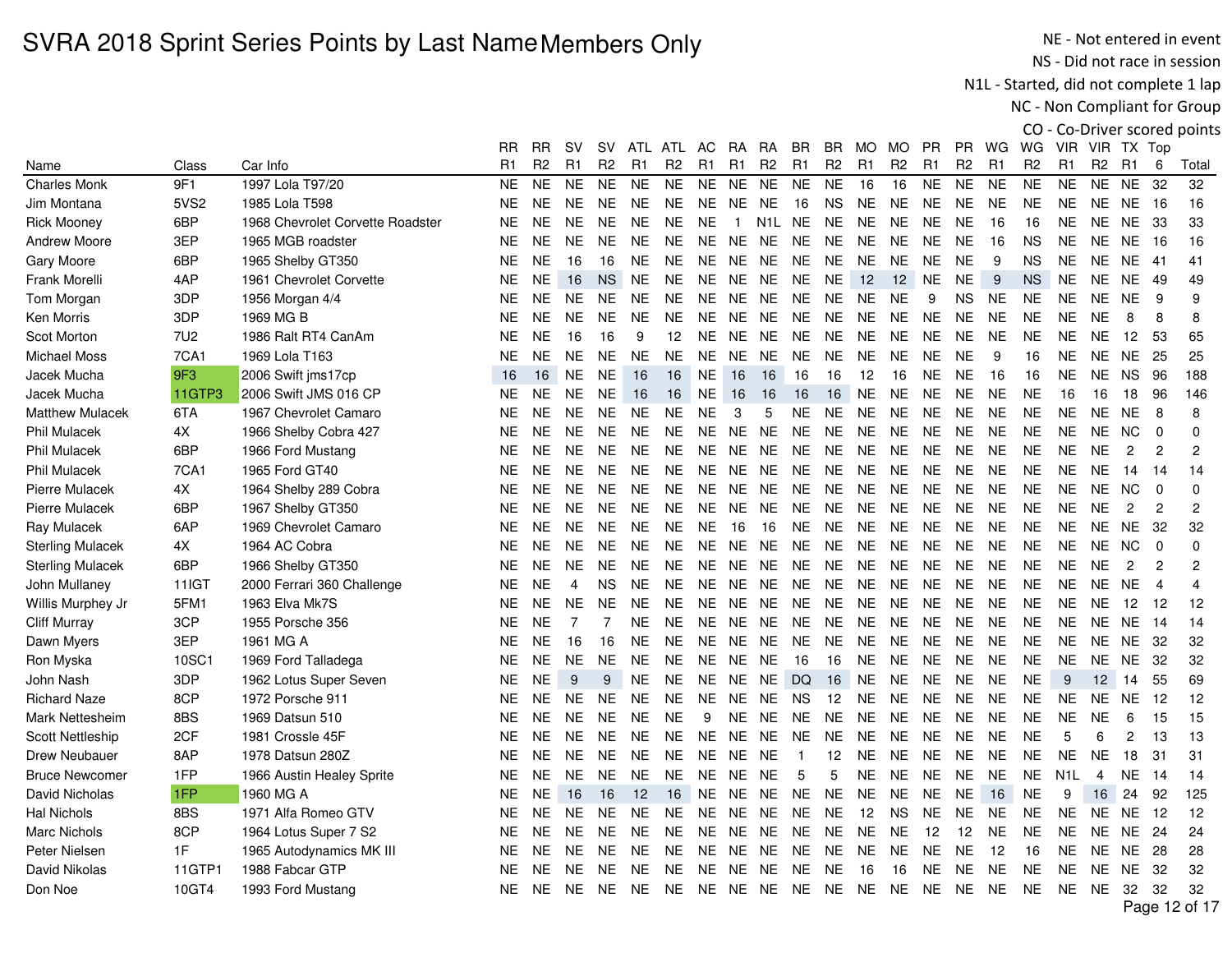NE - Not entered in event NS - Did not race in session

N1L - Started, did not complete 1 lap

NC - Non Compliant for Group

|                       |                 |                                  | <b>RR</b>      | RR             | sv             | sv             | ATL            | ATL            | AC                | RA             | RA             | BR             | BR             | MO.            | MO.            | PR             | <b>PR</b>      | WG             | WG             | <b>VIR</b>     |                | VIR TX Top     |                |                |
|-----------------------|-----------------|----------------------------------|----------------|----------------|----------------|----------------|----------------|----------------|-------------------|----------------|----------------|----------------|----------------|----------------|----------------|----------------|----------------|----------------|----------------|----------------|----------------|----------------|----------------|----------------|
| Name                  | Class           | Car Info                         | R <sub>1</sub> | R <sub>2</sub> | R <sub>1</sub> | R <sub>2</sub> | R <sub>1</sub> | R <sub>2</sub> | R <sub>1</sub>    | R1             | R <sub>2</sub> | R <sub>1</sub> | R <sub>2</sub> | R <sub>1</sub> | R <sub>2</sub> | R <sub>1</sub> | R <sub>2</sub> | R1             | R <sub>2</sub> | R <sub>1</sub> | R <sub>2</sub> | R1             | 6              | Total          |
| Michael O'Connor      | 12MP2           | 1987 BMW 325                     | <b>NE</b>      | <b>NE</b>      | 16             | 16             | <b>NE</b>      | <b>NE</b>      | <b>NE</b>         | <b>NE</b>      | <b>NE</b>      | <b>NE</b>      | <b>NE</b>      | <b>NE</b>      | <b>NE</b>      | <b>NE</b>      | <b>NE</b>      | <b>NE</b>      | <b>NE</b>      | 16             | <b>NS</b>      | <b>NE</b>      | 48             | 48             |
| Jody O'Donnell        | 6AP             | 1969 Chevrolet Corvette          | <b>NE</b>      | <b>NE</b>      | <b>NE</b>      | NE.            | <b>NE</b>      | <b>NE</b>      | <b>NE</b>         | NE             | <b>NE</b>      | <b>NS</b>      | N1L            | <b>NE</b>      | <b>NE</b>      | <b>NE</b>      | <b>NE</b>      | <b>NE</b>      | <b>NE</b>      | <b>NE</b>      | <b>NE</b>      | 32             | 32             | 32             |
| Dale Oesterle         | 1FP             | 1962 Triumph Spitfire            | <b>NE</b>      | <b>NE</b>      | NE.            | <b>NE</b>      | <b>NE</b>      | NE.            | NE.               | NE.            | <b>NE</b>      | 16             | -1             | 16             | 16             | <b>NE</b>      | <b>NE</b>      | <b>NE</b>      | <b>NE</b>      | <b>NE</b>      | <b>NE</b>      | <b>NE</b>      | 49             | 49             |
| Dennis Olthoff        | 8DP             | 1962 GSM Dart                    | <b>NE</b>      | <b>NE</b>      | <b>NE</b>      | <b>NE</b>      | <b>NE</b>      | <b>NE</b>      | <b>NE</b>         | <b>NE</b>      | <b>NE</b>      | <b>NE</b>      | <b>NE</b>      | <b>NE</b>      | <b>NE</b>      | <b>NE</b>      | <b>NE</b>      | <b>NE</b>      | <b>NE</b>      | 12             | <b>NS</b>      | <b>NE</b>      | 12             | 12             |
| Michael Origer        | 6AP             | 1969 Chevrolet Corvette          | <b>NE</b>      | <b>NE</b>      | <b>NE</b>      | <b>NE</b>      | <b>NE</b>      | <b>NE</b>      | <b>NE</b>         | NE             | <b>NE</b>      | <b>NE</b>      | <b>NE</b>      | 16             | 16             | <b>NE</b>      | <b>NE</b>      | 9              | <b>NS</b>      | <b>NE</b>      | <b>NE</b>      | <b>NE</b>      | -41            | 41             |
| <b>Rick Ortman</b>    | 12MP2           | 1988 Chevrolet Corvette          | <b>NE</b>      | <b>NE</b>      | 12             | <b>NS</b>      | 16             | 16             | NE.               | 16             | 16             | $\overline{7}$ | $\overline{7}$ | 16             | 16             | <b>NE</b>      | <b>NE</b>      | 12             | 12             | <b>NE</b>      | <b>NE</b>      | <b>NE</b>      | 96             | 146            |
| <b>Ronald Pace</b>    | 7U <sub>2</sub> | 1979 Lola T492/496               | <b>NE</b>      | <b>NE</b>      | <b>NE</b>      | <b>NE</b>      | <b>NE</b>      | <b>NE</b>      | <b>NE</b>         | $\overline{1}$ | 12             | <b>NE</b>      | <b>NE</b>      | <b>NE</b>      | <b>NE</b>      | <b>NE</b>      | <b>NE</b>      | <b>NE</b>      | <b>NE</b>      | <b>NE</b>      | <b>NE</b>      | <b>NE</b>      | -13            | 13             |
| <b>Wesley Pace</b>    | 3CP             | 1967 Datsun 2000                 | <b>NE</b>      | <b>NE</b>      | <b>NE</b>      | <b>NE</b>      | <b>NE</b>      | <b>NE</b>      | <b>NE</b>         | NE             | <b>NE</b>      | 9              | <b>NS</b>      | <b>NE</b>      | <b>NE</b>      | <b>NE</b>      | <b>NE</b>      | <b>NE</b>      | <b>NE</b>      | 5              | <b>NS</b>      | <b>NE</b>      | 14             | 14             |
| <b>Wil Painter</b>    | 3BS             | 1966 Alfa Romeo GTV              | <b>NE</b>      | <b>NE</b>      | NE.            | <b>NE</b>      | <b>NE</b>      | NE.            | NE.               | NE.            | <b>NE</b>      | 16             | 12             | 16             | 16             | <b>NE</b>      | <b>NE</b>      | <b>NE</b>      | <b>NE</b>      | <b>NE</b>      | <b>NE</b>      | <b>NE</b>      | -60            | 60             |
| <b>Tony Parella</b>   | 4BP             | 1958 Chevrolet Corvette          | <b>NE</b>      | <b>NE</b>      | <b>NE</b>      | <b>NE</b>      | <b>NE</b>      | <b>NE</b>      | NE.               | <b>NE</b>      | <b>NE</b>      | 16             | 12             | <b>NE</b>      | <b>NE</b>      | <b>NE</b>      | <b>NE</b>      | <b>NS</b>      | 12             | <b>NE</b>      | <b>NE</b>      | NE.            | 40             | 40             |
| <b>Matt Parent</b>    | 6AP             | 1969 Chevrolet Corvette L88      | <b>NE</b>      | <b>NE</b>      | <b>NE</b>      | <b>NE</b>      | <b>NE</b>      | <b>NE</b>      | <b>NE</b>         | NE             | <b>NE</b>      | $\overline{7}$ | $\overline{7}$ | <b>NE</b>      | <b>NE</b>      | <b>NE</b>      | <b>NE</b>      | <b>NE</b>      | <b>NE</b>      | <b>NE</b>      | <b>NE</b>      | <b>NE</b>      | 14             | 14             |
| Hervey Parke          | 3CP             | 1965 Ginetta G4                  | <b>NE</b>      | <b>NE</b>      | 16             | 16             | <b>NE</b>      | NE.            | NE.               | NE.            | <b>NE</b>      | <b>NE</b>      | <b>NE</b>      | NE.            | <b>NE</b>      | <b>NE</b>      | <b>NE</b>      | <b>NE</b>      | <b>NE</b>      | <b>NE</b>      | <b>NE</b>      | <b>NE</b>      | 32             | 32             |
| Samuel Partin         | 1CS             | 1969 Alfa Romeo GT Junior        | <b>NE</b>      | <b>NE</b>      | <b>NE</b>      | <b>NE</b>      | <b>NE</b>      | <b>NE</b>      | <b>NE</b>         | NE NE          |                | <b>NE</b>      | <b>NE</b>      | <b>NE</b>      | <b>NE</b>      | <b>NE</b>      | <b>NE</b>      | <b>NE</b>      | <b>NE</b>      | <b>NE</b>      | <b>NE</b>      | 18             | 18             | 18             |
| Susan Patterson       | 3CP             | 1959 Elvar Courier Roadster      | NE.            | NE.            | NE.            | NE.            | NE.            | NE.            | NE.               | NE.            | <b>NE</b>      | <b>NE</b>      | <b>NE</b>      | $\overline{7}$ | <b>NS</b>      | <b>NE</b>      | <b>NE</b>      | <b>NE</b>      | <b>NE</b>      | 6              | <b>NS</b>      | 18             | 31             | 31             |
| <b>Richard Payne</b>  | 6AP             | 1970 Chevrolet Corvette Roadster | <b>NE</b>      | <b>NE</b>      | NE.            | <b>NE</b>      | <b>NE</b>      | <b>NE</b>      | <b>NE</b>         | <b>NE</b>      | <b>NE</b>      | 2              | 4              | <b>NE</b>      | <b>NE</b>      | <b>NE</b>      | <b>NE</b>      | $\overline{c}$ | 6              | <b>NE</b>      | <b>NE</b>      | <b>NE</b>      | 14             | 14             |
| Pen Pendleton         | 6AP             | 1966 Ford Mustang GT             | <b>NE</b>      | <b>NE</b>      | NE.            | <b>NE</b>      | <b>NE</b>      | <b>NE</b>      | 9                 | <b>NE</b>      | <b>NE</b>      | <b>NE</b>      | <b>NE</b>      | <b>NE</b>      | <b>NE</b>      | <b>NE</b>      | <b>NE</b>      | <b>NE</b>      | <b>NE</b>      | <b>NE</b>      | <b>NE</b>      | <b>NE</b>      | 9              | 9              |
| John Perry            | 12GTU           | 1972 Porsche 914/6               | <b>NE</b>      | <b>NE</b>      | NE.            | <b>NE</b>      | $NC$           | <b>NC</b>      | <b>NE</b>         | NE NE          |                | 16             | 16             | <b>NE</b>      | <b>NE</b>      | <b>NE</b>      | <b>NE</b>      | 9              | <b>NS</b>      | <b>NE</b>      | <b>NE</b>      | <b>NE</b>      | -41            | 41             |
| <b>Grant Perryman</b> | 2FB             | 1967 Brabham BT21                | <b>NE</b>      | <b>NE</b>      | <b>NE</b>      | <b>NE</b>      | <b>NE</b>      | <b>NE</b>      | $12 \overline{ }$ | <b>NE</b>      | <b>NE</b>      | <b>NE</b>      | <b>NE</b>      | <b>NE</b>      | <b>NE</b>      | <b>NE</b>      | <b>NE</b>      | <b>NE</b>      | <b>NE</b>      | <b>NE</b>      | <b>NE</b>      | NE.            | -12            | 12             |
| <b>Grant Perryman</b> | 9FB             | 1974 Chevron B27                 | <b>NE</b>      | <b>NE</b>      | <b>NE</b>      | <b>NE</b>      | <b>NE</b>      | <b>NE</b>      | 16                | <b>NE</b>      | <b>NE</b>      | <b>NE</b>      | <b>NE</b>      | <b>NE</b>      | <b>NE</b>      | <b>NE</b>      | <b>NE</b>      | <b>NE</b>      | <b>NE</b>      | <b>NE</b>      | <b>NE</b>      | <b>NE</b>      | 16             | 16             |
| Marc A. Petein        | 6BP             | 1966 Shelby GT 350               | <b>NE</b>      | <b>NE</b>      | NE.            | <b>NE</b>      | <b>NE</b>      | <b>NE</b>      | $\overline{7}$    | <b>NE</b>      | <b>NE</b>      | <b>NE</b>      | <b>NE</b>      | NE.            | <b>NE</b>      | <b>NE</b>      | <b>NE</b>      | <b>NE</b>      | <b>NE</b>      | <b>NE</b>      | <b>NE</b>      | <b>NE</b>      | $\overline{7}$ | $\overline{7}$ |
| Jonathan Pfeffer      | 12MP2           | 1990 Chevrolet Corvette          | <b>NE</b>      | <b>NE</b>      | <b>NE</b>      | <b>NE</b>      | <b>NE</b>      | <b>NE</b>      | <b>NE</b>         | NE NE          |                | 16             | 16             | <b>NE</b>      | <b>NE</b>      | <b>NE</b>      | <b>NE</b>      | <b>NE</b>      | <b>NE</b>      | <b>NE</b>      | <b>NE</b>      | <b>NE</b>      | -32            | 32             |
| <b>Robert Pfeffer</b> | 12MP2           | 1990 Chevrolet Corvette          | <b>NE</b>      | <b>NE</b>      | NE.            | NE.            | <b>NE</b>      | <b>NE</b>      | NE.               | NE             | <b>NE</b>      | 9              | 9              | NE.            | <b>NE</b>      | <b>NE</b>      | <b>NE</b>      | <b>NE</b>      | <b>NE</b>      | <b>NE</b>      | <b>NE</b>      | <b>NE</b>      | 18             | 18             |
| <b>Beth Philion</b>   | 10SC3           | 2001 Dodge Nascar Coupe          | <b>NE</b>      | <b>NE</b>      | <b>NE</b>      | NE.            | <b>NE</b>      | <b>NE</b>      | $\overline{7}$    | NE.            | <b>NE</b>      | <b>NE</b>      | <b>NE</b>      | NE.            | <b>NE</b>      | <b>NE</b>      | <b>NE</b>      | <b>NE</b>      | <b>NE</b>      | <b>NE</b>      | NE.            | <b>NE</b>      | $\overline{7}$ | $\overline{7}$ |
| Marcus Pillion        | 3CP             | 1960 Porsche 356B Coupe          | <b>NE</b>      | <b>NE</b>      | 9              | 6              | <b>NE</b>      | <b>NE</b>      | <b>NE</b>         | <b>NE</b>      | <b>NE</b>      | <b>NE</b>      | <b>NE</b>      | <b>NE</b>      | <b>NE</b>      | <b>NE</b>      | <b>NE</b>      | <b>NE</b>      | <b>NE</b>      | <b>NE</b>      | <b>NE</b>      | <b>NE</b>      | 15             | 15             |
| Mark Pladson          | 3DP             | 1964 Morgan 4/4                  | <b>NE</b>      | <b>NE</b>      | <b>NE</b>      | <b>NE</b>      | <b>NE</b>      | <b>NE</b>      | $\overline{7}$    | <b>NE</b>      | <b>NE</b>      | <b>NE</b>      | <b>NE</b>      | <b>NE</b>      | <b>NE</b>      | <b>NE</b>      | <b>NE</b>      | <b>NE</b>      | <b>NE</b>      | <b>NE</b>      | <b>NE</b>      | <b>NE</b>      | 7              | $\overline{7}$ |
| <b>Russell Poole</b>  | 8CP             | 1970 Porsche 914/6               | <b>NE</b>      | <b>NE</b>      | <b>NS</b>      | 16             | <b>NE</b>      | <b>NE</b>      | NE.               | NE.            | <b>NE</b>      | <b>NE</b>      | <b>NE</b>      | <b>NE</b>      | <b>NE</b>      | <b>NE</b>      | <b>NE</b>      | <b>NE</b>      | <b>NE</b>      | <b>NE</b>      | <b>NE</b>      | NE.            | 16             | 16             |
| Michael Popp          | 9F <sub>2</sub> | 1997 Van Diemen FC               | <b>NE</b>      | <b>NE</b>      | <b>NE</b>      | <b>NE</b>      | <b>NE</b>      | <b>NE</b>      | <b>NE</b>         | 12             | $\overline{7}$ | <b>NE</b>      | <b>NE</b>      | <b>NE</b>      | <b>NE</b>      | <b>NE</b>      | <b>NE</b>      | <b>NE</b>      | <b>NE</b>      | <b>NE</b>      | <b>NE</b>      | <b>NE</b>      | -19            | 19             |
| Lee Poseidon          | 8BS             | 1966 Alfa Romeo GT Veloce        | <b>NE</b>      | <b>NE</b>      | <b>NE</b>      | <b>NE</b>      | <b>NE</b>      | <b>NE</b>      | <b>NE</b>         | <b>NE</b>      | <b>NE</b>      | <b>NE</b>      | <b>NE</b>      | $\overline{7}$ | $\overline{7}$ | <b>NE</b>      | <b>NE</b>      | <b>NE</b>      | <b>NE</b>      | <b>NE</b>      | <b>NE</b>      | <b>NE</b>      | 14             | 14             |
| <b>Casey Putsch</b>   | 10GT1           | 1988 Chevrolet Corvette GT1      | <b>NE</b>      | <b>NE</b>      | NE.            | <b>NE</b>      | <b>NE</b>      | NE.            | NE.               | NE             | <b>NE</b>      | 16             | 16             | 16             | 16             | <b>NE</b>      | <b>NE</b>      | <b>NE</b>      | <b>NE</b>      | <b>NE</b>      | <b>NE</b>      | <b>NE</b>      | 64             | 64             |
| Paul Quackenbush      | 8CP             | 1963 Lotus Super 7               | <b>NE</b>      | <b>NE</b>      | NE.            | NE.            | <b>NE</b>      | NE.            | NE.               | NE             | <b>NE</b>      | <b>NE</b>      | <b>NE</b>      | <b>NE</b>      | <b>NE</b>      | <b>NE</b>      | <b>NE</b>      | <b>NE</b>      | <b>NE</b>      | <b>NE</b>      | <b>NE</b>      | 24             | 24             | 24             |
| Joel Quadracci        | 9F1             | 1997 Lola T97/20                 | <b>NE</b>      | <b>NE</b>      | <b>NE</b>      | <b>NE</b>      | <b>NE</b>      | <b>NE</b>      | <b>NE</b>         | 16             | 16             | <b>NE</b>      | <b>NE</b>      | <b>NE</b>      | <b>NE</b>      | <b>NE</b>      | <b>NE</b>      | <b>NE</b>      | <b>NE</b>      | <b>NE</b>      | <b>NE</b>      | 24             | 32             | 56             |
| Joel Quadracci        | 11GTP3          | 2010 Lola B08/90                 | <b>NE</b>      | <b>NE</b>      | <b>NE</b>      | NE             | <b>NE</b>      | <b>NE</b>      | <b>NE</b>         | 12             | 12             | <b>NE</b>      | <b>NE</b>      | <b>NE</b>      | <b>NE</b>      | <b>NE</b>      | <b>NE</b>      | <b>NE</b>      | <b>NE</b>      | <b>NE</b>      | <b>NE</b>      | 12             | 36             | 36             |
| John Quadracci        | 5VS2            | 1985 Swift DB2                   | <b>NE</b>      | <b>NE</b>      | <b>NE</b>      | <b>NE</b>      | <b>NE</b>      | <b>NE</b>      | <b>NE</b>         | NE.            | <b>NE</b>      | <b>NE</b>      | <b>NE</b>      | <b>NE</b>      | <b>NE</b>      | <b>NE</b>      | <b>NE</b>      | <b>NE</b>      | <b>NE</b>      | <b>NE</b>      | <b>NE</b>      | 24             | 24             | 24             |
| Dennis Racine         | 1CS             | 1966 Morris Mini Cooper S        | <b>NE</b>      | <b>NE</b>      | NE.            | NE.            | <b>NE</b>      | NE.            | NE.               | NE.            | <b>NE</b>      | NE.            | <b>NE</b>      | <b>NE</b>      | <b>NE</b>      | <b>NE</b>      | <b>NE</b>      | <b>NE</b>      | <b>NE</b>      | <b>NE</b>      | NE.            | DQ.            | $\Omega$       | $\Omega$       |
| Donald Racine         | 1CS             | 1961 Austin Mini Cooper S        | <b>NE</b>      | <b>NE</b>      | NE.            | <b>NE</b>      | <b>NE</b>      | <b>NE</b>      | <b>NE</b>         | NE.            | <b>NE</b>      | <b>NE</b>      | <b>NE</b>      | <b>NE</b>      | <b>NE</b>      | <b>NE</b>      | <b>NE</b>      | <b>NE</b>      | <b>NE</b>      | <b>NE</b>      | NE.            | DQ             | $\mathbf 0$    | 0              |
| Michael Racy          | 2PCF            | 2006 Van Dieman RF06             | <b>NE</b>      | <b>NE</b>      | NE.            | NE.            | <b>NE</b>      | NE.            | <b>NE</b>         | NE.            | <b>NE</b>      | <b>NE</b>      | <b>NE</b>      | <b>NE</b>      | <b>NE</b>      | 12             | -1             | <b>NE</b>      | <b>NE</b>      | <b>NE</b>      | <b>NE</b>      | $\overline{2}$ | 15             | 15             |
| Doug Radix            | 1FP             | 1955 Mercedes-Benz 190 SL        | <b>NE</b>      | <b>NE</b>      | NE.            | NE.            | <b>NE</b>      | <b>NE</b>      | <b>NE</b>         | 16             | 16             | 6              | 12             | <b>NE</b>      | <b>NE</b>      | <b>NE</b>      | <b>NE</b>      | <b>NE</b>      | <b>NE</b>      | <b>NE</b>      | <b>NE</b>      | <b>NE</b>      | 50             | 50             |
| Peter Ragonetti       | 8BS             | 1966 Alfa Romeo Giulia Sprint    | <b>NE</b>      | NE.            | NE             | NE.            | NE.            | NE.            |                   |                |                | NE NE NE NE NE |                | NE.            | NE.            | <b>NE</b>      | NE             | 9              | <b>NE</b>      | <b>NE</b>      | <b>NE</b>      | NE.            | 9              | 9              |
|                       |                 |                                  |                |                |                |                |                |                |                   |                |                |                |                |                |                |                |                |                |                |                |                |                | $\overline{1}$ |                |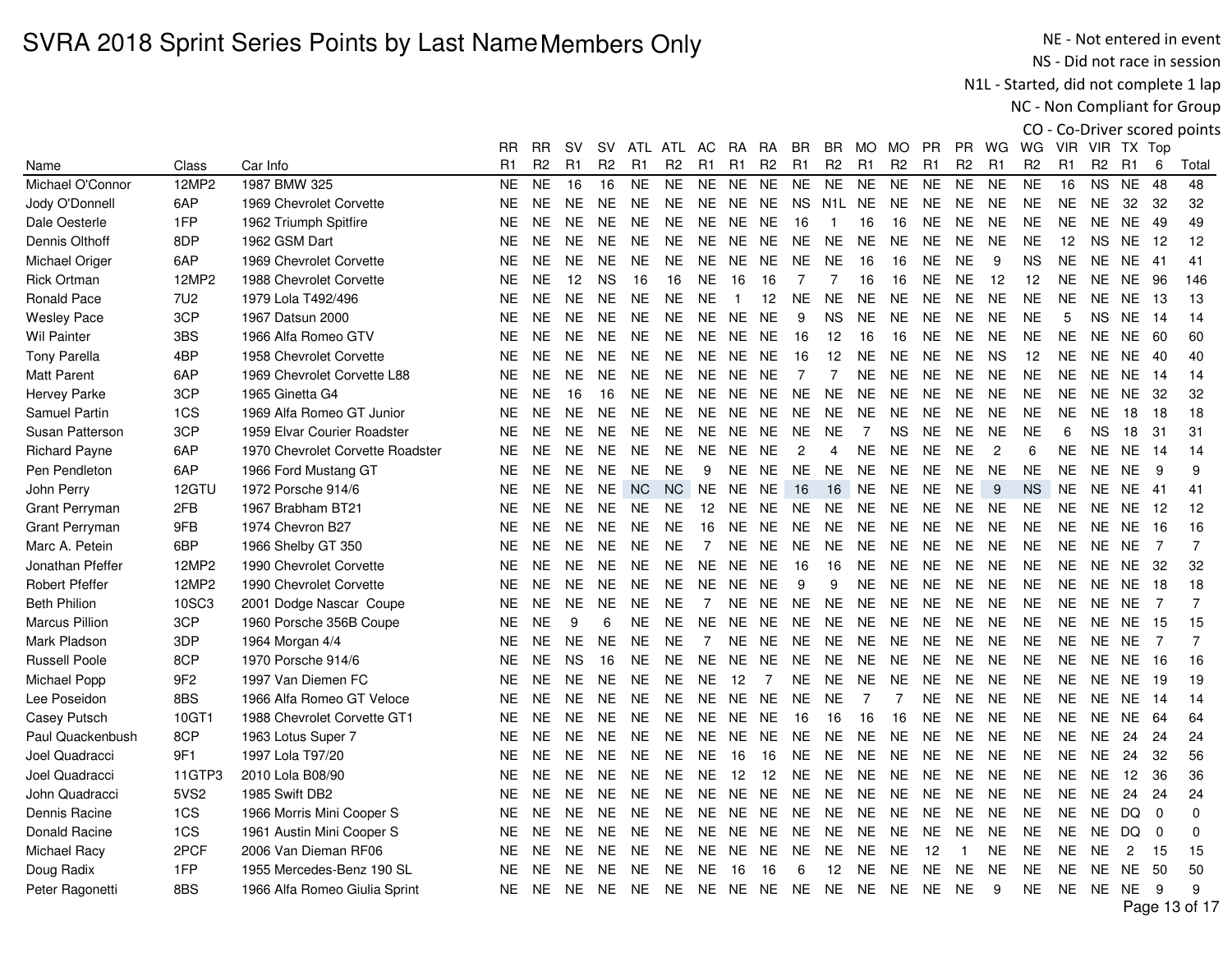NE - Not entered in event NS - Did not race in session

N1L - Started, did not complete 1 lap

NC - Non Compliant for Group

|                        |                  |                                      | RR.       | RR             | sv             | sv             | ATL            | ATL            | AC.            | RA.            | RA             | BR.            | BR.            | MO.            | MO             | <b>PR</b>      | PR.            | WG             | WG.            | <b>VIR</b>     |                | VIR TX Top     |                |                |
|------------------------|------------------|--------------------------------------|-----------|----------------|----------------|----------------|----------------|----------------|----------------|----------------|----------------|----------------|----------------|----------------|----------------|----------------|----------------|----------------|----------------|----------------|----------------|----------------|----------------|----------------|
| Name                   | Class            | Car Info                             | R1        | R <sub>2</sub> | R <sub>1</sub> | R <sub>2</sub> | R <sub>1</sub> | R <sub>2</sub> | R1             | R1             | R <sub>2</sub> | R1             | R <sub>2</sub> | R <sub>1</sub> | R <sub>2</sub> | R <sub>1</sub> | R <sub>2</sub> | R <sub>1</sub> | R <sub>2</sub> | R <sub>1</sub> | R <sub>2</sub> | R1             | 6              | Total          |
| Tom Ragonetti          | 5FM <sub>2</sub> | 1956 Alfa Romeo Special              | <b>NE</b> | <b>NE</b>      | <b>NE</b>      | <b>NE</b>      | <b>NE</b>      | <b>NE</b>      | <b>NE</b>      | <b>NE</b>      | <b>NE</b>      | <b>NE</b>      | <b>NE</b>      | <b>NE</b>      | <b>NE</b>      | <b>NE</b>      | <b>NE</b>      | 16             | 16             | <b>NE</b>      | <b>NE</b>      | <b>NE</b>      | 32             | 32             |
| Tom Ragonetti          | 8DP              | 1969 Alfa Romeo Duetto               | <b>NE</b> | <b>NE</b>      | <b>NE</b>      | <b>NE</b>      | <b>NE</b>      | <b>NE</b>      | <b>NE</b>      | NE             | <b>NE</b>      | <b>NE</b>      | <b>NE</b>      | <b>NS</b>      | 9              | NE.            | NE             | <b>NE</b>      | <b>NE</b>      | <b>NE</b>      |                | NE NE          | -9             | 9              |
| Ron Ramsey             | 6BP              | 1965 Chevrolet Corvette Roadster     | <b>NE</b> | <b>NE</b>      | <b>NE</b>      | <b>NE</b>      | <b>NE</b>      | <b>NE</b>      | NE.            | NE.            | <b>NE</b>      | NE.            | <b>NE</b>      | <b>NE</b>      | <b>NE</b>      | NE.            | <b>NE</b>      | 6              | 9              | <b>NE</b>      | NE.            | NE.            | - 15           | 15             |
| David Rankin           | 10GT4            | 1997 Chevrolet Camaro                | <b>NE</b> | <b>NE</b>      | 4              | 6              | <b>NE</b>      | <b>NE</b>      | <b>NE</b>      | <b>NE</b>      | <b>NE</b>      | <b>NE</b>      | <b>NE</b>      | <b>NE</b>      | <b>NE</b>      | <b>NE</b>      | <b>NE</b>      | <b>NE</b>      | <b>NE</b>      | <b>NE</b>      |                | NE NE          | 10             | 10             |
| <b>Steve Rauh</b>      | 8BS              | 1972 Alfa Romeo GTV                  | <b>NE</b> | <b>NE</b>      | <b>NE</b>      | <b>NE</b>      | <b>NE</b>      | <b>NE</b>      |                | NE NE NE       |                | <b>NE</b>      | <b>NE</b>      | <b>NE</b>      | <b>NE</b>      | NE.            | <b>NE</b>      | $\overline{7}$ | $\overline{7}$ | <b>NE</b>      |                | NE NE 14       |                | 14             |
| <b>Bruce Raymond</b>   | 10GT2            | 1985 Pontiac Firebird                | <b>NE</b> | <b>NE</b>      | $\overline{1}$ | <b>NS</b>      | <b>NE</b>      | <b>NE</b>      |                | NE NE NE       |                | 16             | $\overline{1}$ | <b>NE</b>      | <b>NE</b>      | <b>NE</b>      | <b>NE</b>      | 16             | $\mathbf{1}$   | <b>NE</b>      |                | NE NE          | - 35           | 35             |
| Paul Read              | 11GTP3           | 2012 Radical SR8                     | <b>NE</b> | <b>NE</b>      | <b>NE</b>      | NE.            | <b>NE</b>      | <b>NE</b>      | 16             | NE NE          |                | 9              | <b>NS</b>      | 16             | 12             | <b>NE</b>      | <b>NE</b>      | <b>NE</b>      | <b>NE</b>      | <b>NS</b>      | <b>NS</b>      | 10             | 53             | 63             |
| Don Readinger          | 1F               | 1965 Formcar MK III                  | <b>NE</b> | <b>NE</b>      | <b>NE</b>      | <b>NE</b>      | <b>NE</b>      | <b>NE</b>      | 6              |                | NE NE          | <b>NE</b>      | <b>NE</b>      | <b>NE</b>      | <b>NE</b>      | <b>NE</b>      | <b>NE</b>      | <b>NE</b>      | <b>NE</b>      | <b>NE</b>      | <b>NE</b>      | <b>NE</b>      | 6              | 6              |
| <b>Richard Reilich</b> | 10NC             | 1977 Porsche 934                     | <b>NE</b> | <b>NE</b>      | <b>NE</b>      | <b>NE</b>      | <b>NE</b>      | <b>NE</b>      | <b>NE</b>      | NE             | <b>NE</b>      | NC             | <b>NS</b>      | <b>NE</b>      | <b>NE</b>      | <b>NE</b>      | <b>NE</b>      | <b>NE</b>      | <b>NE</b>      | <b>NE</b>      | <b>NE</b>      | <b>NE</b>      | $\Omega$       | 0              |
| Jim Reiss              | 6TA              | 1969 Ford Mustang                    | <b>NE</b> | <b>NE</b>      | <b>NE</b>      | <b>NE</b>      | <b>NE</b>      | <b>NE</b>      | <b>NE</b>      | <b>NE</b>      | <b>NE</b>      | <b>NE</b>      | <b>NE</b>      | <b>NE</b>      | <b>NE</b>      | <b>NE</b>      | <b>NE</b>      | <b>NE</b>      | <b>NE</b>      | NE.            | <b>NE</b>      | 12             | -12            | 12             |
| Paul Ricco             | 3DP              | 1962 Triumph TR4                     | <b>NE</b> | <b>NE</b>      | <b>NE</b>      | <b>NE</b>      | <b>NE</b>      | <b>NE</b>      | <b>NE</b>      | 9              | 12             | NE.            | <b>NE</b>      | <b>NE</b>      | <b>NE</b>      | <b>NE</b>      | <b>NE</b>      | <b>NE</b>      | <b>NE</b>      | <b>NE</b>      | NE.            | NE.            | -21            | 21             |
| Doug Richmond          | 10GT4            | 2008 Ford Falcon                     | <b>NE</b> | <b>NE</b>      | <b>NE</b>      | <b>NE</b>      | $\mathbf 1$    |                | <b>NE</b>      | <b>NE</b>      | <b>NE</b>      | <b>NE</b>      | <b>NE</b>      | <b>NE</b>      | <b>NE</b>      | <b>NE</b>      | <b>NE</b>      | <b>NE</b>      | <b>NE</b>      | 12             | <b>NS</b>      | <b>NE</b>      | -14            | 14             |
| Joe Robau              | 6BP              | 1964 Chevrolet Corvette              | <b>NE</b> | <b>NE</b>      | <b>NE</b>      | <b>NE</b>      | <b>NE</b>      | <b>NE</b>      |                | NE NE NE       |                | 7              | 5              | <b>NE</b>      | <b>NE</b>      | <b>NE</b>      | <b>NE</b>      | <b>NE</b>      | <b>NE</b>      | <b>NE</b>      | <b>NE</b>      | 6              | 18             | 18             |
| <b>David Roberts</b>   | 4BP              | 1956 Chevrolet Corvette              | <b>NE</b> | <b>NE</b>      | <b>NE</b>      | <b>NE</b>      | <b>NE</b>      | <b>NE</b>      | <b>NE</b>      | NE NE          |                | DQ             | 16             | <b>NE</b>      | <b>NE</b>      | <b>NE</b>      | <b>NE</b>      | <b>NE</b>      | <b>NE</b>      | 16             | <b>NS</b>      | <b>NE</b>      | - 32           | 32             |
| David Roberts          | 6TA              | 1969 Chevrolet Camaro                | <b>NE</b> | <b>NE</b>      | $\overline{7}$ | ΝS             | <b>NE</b>      | <b>NE</b>      | NE.            | NE.            | <b>NE</b>      | NE.            | <b>NE</b>      | <b>NE</b>      | <b>NE</b>      | <b>NE</b>      | <b>NE</b>      | <b>NE</b>      | <b>NE</b>      | <b>NE</b>      | <b>NE</b>      | <b>NE</b>      | $\overline{7}$ | $\overline{7}$ |
| David Roberts          | 10GT4            | 2013 Porsche GT4 Club Sport          | <b>NE</b> | <b>NE</b>      | 3              | <b>NS</b>      | 9              | 9              | ΝE             | NE.            | NE.            | <b>NE</b>      | <b>NE</b>      | <b>NE</b>      | <b>NE</b>      | <b>NE</b>      | <b>NE</b>      | <b>NE</b>      | <b>NE</b>      | <b>NE</b>      | NE.            | NE.            | 21             | 21             |
| <b>Randy Roberts</b>   | 1F               | 1986 VW Viper FV                     | <b>NE</b> | <b>NE</b>      | <b>NE</b>      | <b>NE</b>      | <b>NE</b>      | <b>NE</b>      | $\overline{7}$ | <b>NE</b>      | <b>NE</b>      | <b>NE</b>      | <b>NE</b>      | <b>NE</b>      | <b>NE</b>      | <b>NE</b>      | <b>NE</b>      | <b>NE</b>      | <b>NE</b>      | <b>NE</b>      | NE.            | <b>NE</b>      | -7             | $\overline{7}$ |
| Richard T. Roberts     | 2CF              | 1981 Crossle 45F                     | <b>NE</b> | <b>NE</b>      | <b>NE</b>      | NE.            | <b>NE</b>      | <b>NE</b>      | <b>NE</b>      | NE.            | NE.            | <b>NE</b>      | <b>NE</b>      | <b>NE</b>      | <b>NE</b>      | 12             | 12             | <b>NE</b>      | <b>NE</b>      | <b>NE</b>      | NE.            | NE.            | -24            | 24             |
| Jerry Robinson         | 12MP3            | 2010 Dodge Viper                     | <b>NE</b> | <b>NE</b>      | <b>NE</b>      | NE.            | <b>NE</b>      | <b>NE</b>      | <b>NE</b>      | <b>NE</b>      | <b>NE</b>      | 9              | 9              | 16             | 12             | <b>NE</b>      | <b>NE</b>      | <b>NE</b>      | <b>NE</b>      | <b>NE</b>      | <b>NE</b>      | 32             | 46             | 78             |
| Simon Robinson         | 8AP              | 1973 Porsche 911                     | <b>NE</b> | <b>NE</b>      | <b>NE</b>      | NE.            | <b>NE</b>      | <b>NE</b>      | NE.            | <b>NE</b>      | <b>NE</b>      | <b>NE</b>      | <b>NE</b>      | <b>NE</b>      | <b>NE</b>      | <b>NE</b>      | <b>NE</b>      | <b>NE</b>      | <b>NE</b>      | <b>NE</b>      | <b>NE</b>      | 18             | 18             | 18             |
| <b>Scott Rodgers</b>   | 6TA              | 1969 Ford Mustang Boss               | <b>NE</b> | <b>NE</b>      | <b>NE</b>      | <b>NE</b>      | <b>NE</b>      | <b>NE</b>      | NE.            | NE.            | <b>NE</b>      | $\overline{7}$ | <b>NS</b>      | <b>NE</b>      | <b>NE</b>      | <b>NE</b>      | <b>NE</b>      | <b>NE</b>      | <b>NE</b>      | <b>NE</b>      | <b>NE</b>      | NE.            | 7              | $\overline{7}$ |
| <b>Charles Rolle</b>   | 6TA              | 1968 CHEVROLET CAMARO                | <b>NE</b> | <b>NE</b>      | <b>NE</b>      | <b>NE</b>      | <b>NE</b>      | NE.            | N1L NE NE      |                |                | <b>NE</b>      | <b>NE</b>      | <b>NE</b>      | <b>NE</b>      | <b>NE</b>      | NE             | <b>NE</b>      | <b>NE</b>      | <b>NE</b>      |                | NE NE          | $\Omega$       | 0              |
| Gerson Rosenberg       | 10GT4            | 1996 Porsche 911                     | <b>NE</b> | <b>NE</b>      | <b>NE</b>      | <b>NE</b>      | NE.            | <b>NE</b>      | <b>NE</b>      | $\overline{4}$ | NS.            | <b>NE</b>      | <b>NE</b>      | <b>NE</b>      | <b>NE</b>      | <b>NE</b>      | <b>NE</b>      | <b>NE</b>      | <b>NE</b>      | <b>NE</b>      | NE.            | NE.            | $\overline{4}$ | 4              |
| Russ Rosenberg         | 8BS              | 1976 BMW 2002                        | <b>NE</b> | <b>NE</b>      | <b>NE</b>      | <b>NE</b>      | 9              | 9              | <b>NE</b>      | <b>NE</b>      | <b>NE</b>      | <b>NE</b>      | <b>NE</b>      | <b>NE</b>      | <b>NE</b>      | <b>NE</b>      | <b>NE</b>      | <b>NE</b>      | <b>NE</b>      | <b>NE</b>      | <b>NE</b>      | 2              | 20             | 20             |
| Russ Rosenberg         | 8Corvair         | 1966 Chevrolet Corvair               | <b>NE</b> | <b>NE</b>      | <b>NE</b>      | <b>NE</b>      | <b>NE</b>      | <b>NE</b>      | <b>NE</b>      | <b>NE</b>      | <b>NE</b>      | <b>NE</b>      | <b>NE</b>      | <b>NE</b>      | <b>NE</b>      | <b>NE</b>      | <b>NE</b>      | <b>NE</b>      | <b>NE</b>      | <b>NC</b>      | <b>NS</b>      | <b>NE</b>      | $\Omega$       | $\Omega$       |
| Michael Rossini        | SM <sub>1</sub>  | 1997 Mazda Miata                     | 9         | 9              | <b>NE</b>      | NE.            | 12             | 12             | <b>NE</b>      | <b>NE</b>      | NE             | <b>NE</b>      | <b>NE</b>      | <b>NE</b>      | <b>NE</b>      | <b>NE</b>      | <b>NE</b>      | <b>NE</b>      | <b>NE</b>      | 12             | $\mathbf{1}$   | NE             | - 55           | 55             |
| Kevin Ruble            | 12MP3            | 1998 BMW M3 Sedan                    | <b>NE</b> | <b>NE</b>      | <b>NE</b>      | <b>NE</b>      | <b>NE</b>      | <b>NE</b>      | <b>NE</b>      | <b>NE</b>      | <b>NE</b>      | 12             | 9              | <b>NE</b>      | <b>NE</b>      | <b>NE</b>      | NE             | <b>NE</b>      | <b>NE</b>      | <b>NE</b>      | <b>NE</b>      | <b>NE</b>      | 21             | 21             |
| Tim Rubright           | 10SC3            | 1997 Ford Thunderbird                | <b>NE</b> | <b>NE</b>      | <b>NE</b>      | <b>NE</b>      | <b>NE</b>      | <b>NE</b>      | <b>NE</b>      | <b>NE</b>      | <b>NE</b>      | 12             | <b>NS</b>      | <b>NE</b>      | <b>NE</b>      | <b>NE</b>      | <b>NE</b>      | 16             | <b>NS</b>      | 12             | <b>NS</b>      | NE             | -40            | 40             |
| Tim Rubright           | 12MP3            | 2012 Ford Mustang Boss 302s          | <b>NE</b> | <b>NE</b>      | <b>NE</b>      | <b>NE</b>      | 16             | 16             | <b>NE</b>      | <b>NE</b>      | <b>NE</b>      | <b>NE</b>      | <b>NE</b>      | <b>NE</b>      | <b>NE</b>      | <b>NE</b>      | <b>NE</b>      | <b>NE</b>      | <b>NE</b>      | <b>NE</b>      |                | NE NE          | -32            | 32             |
| Sean Ryan              | 6TA              | 1971 Chevrolet Camaro                | <b>NE</b> | <b>NE</b>      | <b>NE</b>      | <b>NE</b>      | <b>NE</b>      | <b>NE</b>      | <b>NE</b>      | <b>NE</b>      | NE.            | NE.            | <b>NE</b>      | <b>NE</b>      | <b>NE</b>      | <b>NE</b>      | <b>NE</b>      | <b>NE</b>      | <b>NE</b>      | -1             | <b>NS</b>      | <b>NE</b>      |                | $\overline{1}$ |
| Sean Ryan              | 10SC3            | 2006 Ford Fusion                     | <b>NE</b> | <b>NE</b>      | <b>NE</b>      | <b>NE</b>      | NE.            | <b>NE</b>      | NE.            | NE.            | NE.            | NE.            | <b>NE</b>      | <b>NE</b>      | <b>NE</b>      | <b>NE</b>      | NE.            | <b>NE</b>      | <b>NE</b>      | $\overline{7}$ | <b>NS</b>      | <b>NE</b>      | $\overline{7}$ | 7              |
| Kevin Rychlik          | <b>SM</b>        | 1993 Mazda Miata                     | <b>NE</b> | <b>NE</b>      | <b>NE</b>      | NE.            | <b>NE</b>      | <b>NE</b>      | <b>NE</b>      | <b>NE</b>      | <b>NE</b>      | <b>NE</b>      | <b>NE</b>      | $N\mathsf{E}$  | <b>NE</b>      | <b>NE</b>      | <b>NE</b>      | <b>NE</b>      | <b>NE</b>      |                | 1              | <b>NE</b>      | $\overline{2}$ | 2              |
| Richard Rzepkowski     | 1FP              | 1971 MG Midget                       | <b>NE</b> | <b>NE</b>      | <b>NE</b>      | <b>NE</b>      | NE.            | <b>NE</b>      | <b>NE</b>      | NE.            | NE.            | <b>NE</b>      | <b>NE</b>      | <b>NE</b>      | <b>NE</b>      | <b>NE</b>      | <b>NE</b>      | 5              | 6              | <b>NE</b>      | <b>NE</b>      | <b>NE</b>      | 11             | 11             |
| Tom Sakai              | 6BP              | 1964 Sunbeam Tiger                   | <b>NE</b> | <b>NE</b>      | <b>NE</b>      | <b>NE</b>      | <b>NE</b>      | <b>NE</b>      | 9              | <b>NE</b>      | <b>NE</b>      | <b>NE</b>      | <b>NE</b>      | <b>NE</b>      | <b>NE</b>      | <b>NE</b>      | <b>NS</b>      | $\overline{1}$ | <b>NE</b>      | <b>NE</b>      | NE.            | NE.            | - 10           | 10             |
| Paolo Salvatore        | 2PCF             | 1984 Swift DB1                       | <b>NE</b> | <b>NE</b>      | <b>NE</b>      | NE.            | <b>NE</b>      | <b>NE</b>      | <b>NE</b>      | <b>NE</b>      | <b>NE</b>      | <b>NE</b>      | <b>NE</b>      | <b>NE</b>      | <b>NE</b>      | <b>NE</b>      | <b>NE</b>      | <b>NE</b>      | <b>NE</b>      | <b>NE</b>      | <b>NE</b>      | $\overline{c}$ | $\overline{c}$ | $\overline{2}$ |
| Jim Sandberg           | 6AP              | 1969 Chevrolet Corvette              | <b>NE</b> | <b>NE</b>      | <b>NE</b>      | <b>NE</b>      | <b>NE</b>      | <b>NE</b>      | <b>NE</b>      | <b>NE</b>      | <b>NE</b>      | 3              | 5              | <b>NE</b>      | <b>NE</b>      | <b>NE</b>      | <b>NE</b>      | <b>NE</b>      | <b>NE</b>      | <b>NE</b>      | <b>NE</b>      | 14             | 22             | 22             |
| <b>Steve Sanett</b>    | 4FM2             | 1957 Lotus 11 Le Mans                | <b>NE</b> | <b>NE</b>      | <b>NE</b>      | <b>NE</b>      | <b>NE</b>      | <b>NE</b>      | <b>NE</b>      | NE.            | <b>NE</b>      | <b>NE</b>      | <b>NE</b>      | <b>NE</b>      | <b>NE</b>      | <b>NE</b>      | <b>NE</b>      | <b>NE</b>      | <b>NE</b>      | <b>NE</b>      | <b>NE</b>      | 18             | 18             | 18             |
| James Schardt          | 3Corvair         | 1966 Chevrolet Yenko Stinger Corvair | <b>NE</b> | <b>NE</b>      | <b>NE</b>      | NE.            | <b>NE</b>      | <b>NE</b>      |                | NE NE NE       |                | NE NE          |                | NE NE NE       |                |                | <b>NE</b>      | <b>NE</b>      | NE.            | NC.            | NS NE          |                | $\Omega$       | 0              |
|                        |                  |                                      |           |                |                |                |                |                |                |                |                |                |                |                |                |                |                |                |                |                |                |                |                |                |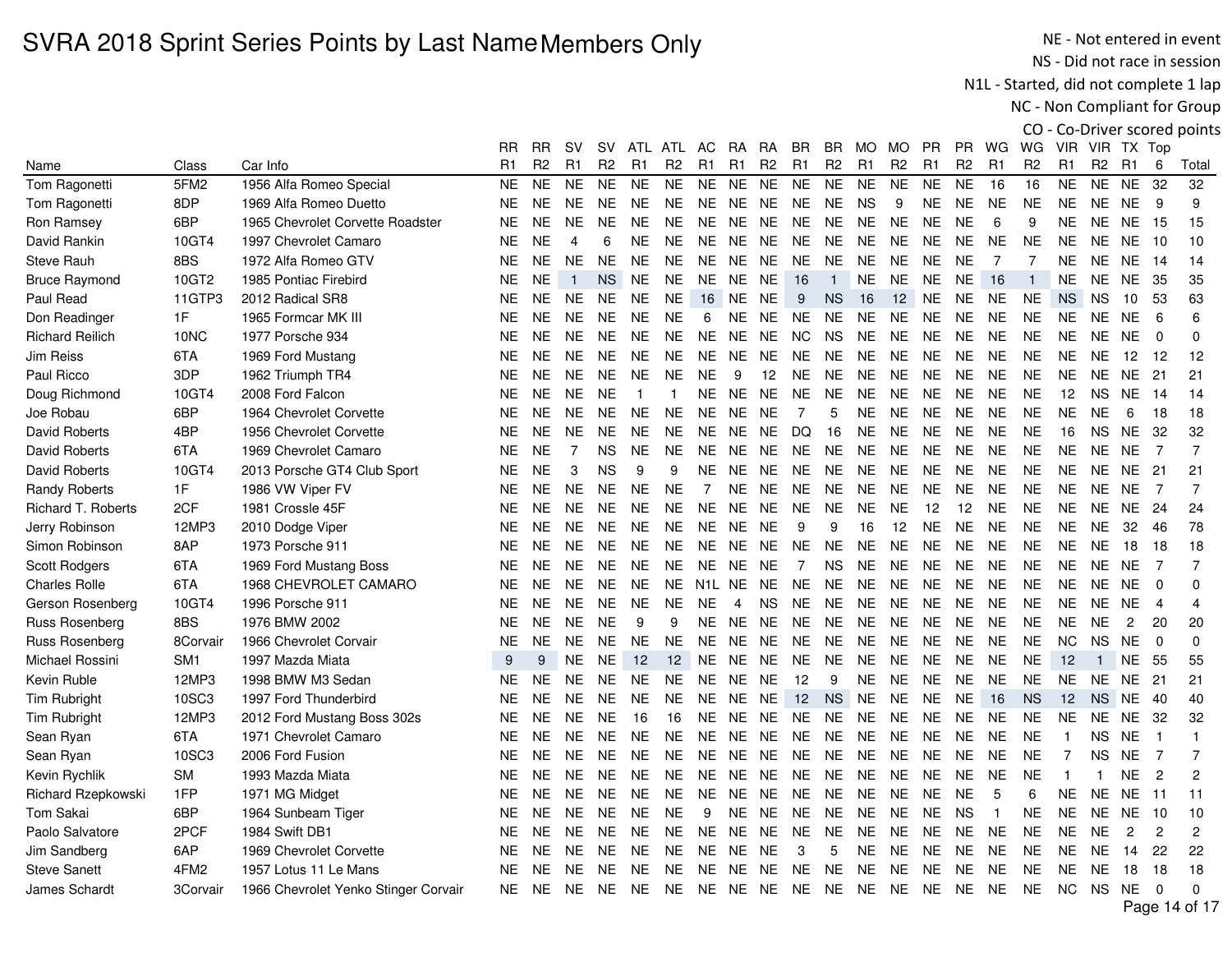NE - Not entered in event NS - Did not race in session

N1L - Started, did not complete 1 lap

NC - Non Compliant for Group

|                         |                  |                                  | RR.            | RR.              | sv                | SV.               |           | ATL ATL        | AC.            | RA.       | RA.            | BR.            | BR.            | MO MO          |                | <b>PR</b>      | PR.            | WG             | WG.            | VIR.           |                 | VIR TX Top      |                |                |
|-------------------------|------------------|----------------------------------|----------------|------------------|-------------------|-------------------|-----------|----------------|----------------|-----------|----------------|----------------|----------------|----------------|----------------|----------------|----------------|----------------|----------------|----------------|-----------------|-----------------|----------------|----------------|
| Name                    | Class            | Car Info                         | R <sub>1</sub> | R <sub>2</sub>   | R1                | R <sub>2</sub>    | R1        | R <sub>2</sub> | R <sub>1</sub> | R1        | R <sub>2</sub> | R <sub>1</sub> | R <sub>2</sub> | R <sub>1</sub> | R <sub>2</sub> | R <sub>1</sub> | R <sub>2</sub> | R <sub>1</sub> | R <sub>2</sub> | R <sub>1</sub> | R <sub>2</sub>  | R1              | 6              | Total          |
| <b>Brian C Schommer</b> | 10GT1            | 1982 Dillon / Chev Camaro        | <b>NE</b>      | <b>NE</b>        | <b>NE</b>         | <b>NE</b>         | <b>NE</b> | <b>NE</b>      | <b>NE</b>      | <b>NE</b> | <b>NE</b>      | <b>NE</b>      | <b>NE</b>      | 12             | 12             | <b>NE</b>      | <b>NE</b>      | <b>NE</b>      | <b>NE</b>      | <b>NE</b>      | <b>NE</b>       | <b>NE</b>       | 24             | 24             |
| <b>Brian C Schommer</b> | <b>SM</b>        | 1992 Mazda Miata                 | NE.            | <b>NE</b>        | <b>NE</b>         | <b>NE</b>         | <b>NE</b> | <b>NE</b>      | NE.            | <b>NE</b> | <b>NE</b>      | NE             | <b>NE</b>      | <b>NE</b>      | <b>NE</b>      | <b>NE</b>      | <b>NE</b>      | <b>NE</b>      | <b>NE</b>      | $\overline{1}$ | $\overline{1}$  | <b>NE</b>       | $\overline{2}$ | $\overline{2}$ |
| John Schrecker          | 3CP              | 1964 Porsche 356                 | <b>NE</b>      | <b>NE</b>        | <b>NE</b>         | <b>NE</b>         | <b>NE</b> | <b>NE</b>      | <b>NE</b>      | <b>NE</b> | <b>NE</b>      | <b>NE</b>      | <b>NE</b>      | 16             | <b>NS</b>      | <b>NE</b>      | NE             | <b>NE</b>      | <b>NE</b>      | <b>NE</b>      | <b>NE</b>       | <b>NE</b>       | 16             | 16             |
| Doug Schultz            | 10SC1            | 1969 Dodge Daytona               | NE.            | <b>NE</b>        | <b>NE</b>         | <b>NE</b>         | <b>NE</b> | <b>NE</b>      |                | NE NE NE  |                | 12             | 12             | <b>NE</b>      | <b>NE</b>      | <b>NE</b>      | <b>NE</b>      | <b>NE</b>      | <b>NE</b>      | <b>NE</b>      |                 | NE NE 24        |                | 24             |
| <b>Gary Schultz</b>     | 12MP1            | 1972 Porsche 914-6               | NE.            | <b>NE</b>        | <b>NE</b>         | <b>NE</b>         | <b>NE</b> | <b>NE</b>      |                | NE NE NE  |                | <b>NE</b>      | <b>NE</b>      | <b>NS</b>      | 16             | <b>NE</b>      | <b>NE</b>      | <b>NE</b>      | <b>NE</b>      | <b>NE</b>      |                 | <b>NE NE 16</b> |                | 16             |
| Kenneth Schuster        | SM               | 1990 Mazda Miata                 | 5              | N <sub>1</sub> L | <b>NE</b>         | <b>NE</b>         | 1         | 3              |                | NE NE     | <b>NE</b>      | <b>NE</b>      | <b>NE</b>      | <b>NE</b>      | <b>NE</b>      | <b>NE</b>      | <b>NE</b>      | <b>NE</b>      | <b>NE</b>      | <b>NE</b>      |                 | NE NE           | 9              | 9              |
| <b>Bill Schwacke</b>    | 4BP              | 1955 Chevrolet Corvette          | <b>NE</b>      | <b>NE</b>        | <b>NE</b>         | <b>NE</b>         | <b>NE</b> | <b>NE</b>      | NE NE          |           | NE             | <b>NE</b>      | <b>NE</b>      | 16             | 16             | <b>NE</b>      | <b>NE</b>      | 16             | 16             | <b>NE</b>      |                 | NE NE           | - 64           | 64             |
| Clair Schwendeman       | 6AP              | 1968 Chevrolet Corvette Roadster | <b>NE</b>      | <b>NE</b>        | <b>NE</b>         | <b>NE</b>         | NE.       | <b>NE</b>      | <b>NE</b>      | <b>NE</b> | <b>NE</b>      | <b>NS</b>      | 6              | <b>NE</b>      | <b>NE</b>      | <b>NE</b>      | <b>NE</b>      | <b>NE</b>      | <b>NE</b>      | 12             | <b>NS</b>       | 18              | 36             | 36             |
| <b>Charles Schwimer</b> | 4CM              | 1965 Maserati TIPO 151           | NE.            | <b>NE</b>        | <b>NE</b>         | <b>NE</b>         | <b>NE</b> | <b>NE</b>      | NE.            | <b>NE</b> | <b>NE</b>      | <b>NE</b>      | <b>NE</b>      | 12             | -1             | NE.            | <b>NE</b>      | <b>NE</b>      | <b>NE</b>      | <b>NE</b>      | <b>NE</b>       | <b>NE</b>       | -13            | 13             |
| Nathan Scigliano        | 5S <sub>2</sub>  | 2004 Carbir S2                   | NE.            | <b>NE</b>        | <b>NE</b>         | <b>NE</b>         | <b>NE</b> | <b>NE</b>      | NE.            | <b>NE</b> | NE.            | <b>NE</b>      | <b>NE</b>      | 6              | 6              | <b>NE</b>      | <b>NE</b>      | <b>NE</b>      | <b>NE</b>      | <b>NE</b>      |                 | NE NE           | 12             | 12             |
| John Scott              | 6BP              | 1971 Chevrolet Corvette Roadster | <b>NE</b>      | <b>NE</b>        | <b>NE</b>         | <b>NE</b>         | <b>NE</b> | <b>NE</b>      |                | NE NE NE  |                | 5              | <b>NS</b>      | NE.            | <b>NE</b>      | NE.            | <b>NE</b>      | <b>NE</b>      | <b>NE</b>      | <b>NE</b>      | <b>NE</b>       | $\overline{2}$  | $\overline{7}$ | $\overline{7}$ |
| <b>Steve Scullen</b>    | 11GTP3           | 2007 Lola B07/18 LMP1            | NE.            | <b>NE</b>        | <b>NE</b>         | <b>NE</b>         | <b>NE</b> | <b>NE</b>      | NE.            | <b>NE</b> | NE.            | <b>NE</b>      | NE.            | <b>NE</b>      | <b>NE</b>      | <b>NE</b>      | <b>NE</b>      | 16             | <b>NS</b>      | <b>NE</b>      |                 | NE NE           | - 16           | 16             |
| <b>Fritz Seidel</b>     | 5S2              | 2004 Carbir CS2                  | <b>NE</b>      | <b>NE</b>        | <b>NE</b>         | <b>NE</b>         | <b>NE</b> | <b>NE</b>      | NE.            | <b>NE</b> | NE.            | <b>NE</b>      | <b>NE</b>      | <b>NE</b>      | <b>NE</b>      | <b>NE</b>      | <b>NE</b>      | <b>NE</b>      | <b>NE</b>      | <b>NE</b>      | <b>NE</b>       | 32              | 32             | 32             |
| <b>Fritz Seidel</b>     | 6AP              | 1973 Porsche 911 IROC-RSR        | <b>NE</b>      | <b>NE</b>        | $12 \overline{ }$ | $12 \overline{ }$ | <b>NE</b> | <b>NE</b>      | NE.            | <b>NE</b> | <b>NE</b>      | <b>NE</b>      | <b>NE</b>      | <b>NE</b>      | <b>NE</b>      | <b>NE</b>      | <b>NE</b>      | <b>NE</b>      | <b>NE</b>      | <b>NE</b>      |                 | NE NE           | -24            | 24             |
| <b>Fritz Seidel</b>     | 10GTO            | 1972 Porsche RSR                 | NE.            | <b>NE</b>        | <b>NE</b>         | <b>NE</b>         | <b>NE</b> | <b>NE</b>      | <b>NE</b>      | 16        | 16             | NE.            | NE.            | <b>NE</b>      | <b>NE</b>      | <b>NE</b>      | <b>NE</b>      | <b>NE</b>      | <b>NE</b>      | <b>NE</b>      | NE.             | <b>NE</b>       | -32            | 32             |
| <b>Stephen Seitz</b>    | 6BP              | 1965 Ford Mustang                | <b>NE</b>      | <b>NE</b>        | <b>NE</b>         | <b>NE</b>         | <b>NE</b> | <b>NE</b>      | <b>NE</b>      | <b>NE</b> | <b>NE</b>      | <b>NE</b>      | <b>NE</b>      | <b>NE</b>      | <b>NE</b>      | <b>NE</b>      | <b>NE</b>      | <b>NE</b>      | <b>NE</b>      | <b>NE</b>      | <b>NE</b>       | 8               | 8              | 8              |
| <b>Patrick Sessions</b> | 6BP              | 1966 Shelby GT350                | NE.            | <b>NE</b>        | <b>NE</b>         | <b>NE</b>         | <b>NE</b> | <b>NE</b>      |                | NE NE     | <b>NE</b>      | NE             | <b>NE</b>      | <b>NE</b>      | <b>NE</b>      | <b>NE</b>      | <b>NE</b>      | $\overline{2}$ | <b>NE</b>      | <b>NE</b>      | <b>NE</b>       | <b>NE</b>       | $\overline{2}$ | 2              |
| Kevin Shaha             | 8BS              | 1971 Datsun 510                  | NE.            | <b>NE</b>        | <b>NE</b>         | <b>NE</b>         | NE.       | <b>NE</b>      |                | NE NE     | <b>NE</b>      | NE             | <b>NE</b>      | <b>NE</b>      | <b>NE</b>      | <b>NE</b>      | NE             | <b>NE</b>      | NE.            | <b>NE</b>      | <b>NE</b>       | $\overline{c}$  | $\overline{2}$ | 2              |
| Marc Sharinn            | 10SC3            | 2003 Dodge Charger               | <b>NE</b>      | <b>NE</b>        | 12                | 12                | <b>NE</b> | <b>NE</b>      | <b>NE</b>      | 9         | <b>NS</b>      | <b>NE</b>      | <b>NE</b>      | <b>NE</b>      | <b>NE</b>      | <b>NE</b>      | <b>NE</b>      | 9              | 16             | <b>NE</b>      | <b>NE</b>       | 32              | 58             | 90             |
| Tom Shelton             | 6BP              | 1966 Shelby GT350                | <b>NE</b>      | <b>NE</b>        | <b>NE</b>         | <b>NE</b>         | <b>NE</b> | <b>NE</b>      | NE.            | <b>NE</b> | NE.            | <b>NE</b>      | <b>NE</b>      | <b>NS</b>      | 9              | <b>NE</b>      | <b>NE</b>      | <b>NE</b>      | <b>NE</b>      | 9              | 12              | <b>NE</b>       | -30            | 30             |
| Tom Shelton             | 7CA <sub>2</sub> | 1965 Lola T70                    | NE.            | <b>NE</b>        | <b>NE</b>         | <b>NE</b>         | <b>NE</b> | <b>NE</b>      | <b>NE</b>      | NE        | NE             | <b>NE</b>      | NE             | <b>NE</b>      | <b>NE</b>      | <b>NE</b>      | <b>NE</b>      | 16             | <b>NS</b>      | <b>NE</b>      |                 | <b>NE NE 16</b> |                | 16             |
| Mark Sherwood           | 9F <sub>2</sub>  | 1995 Ralt RT41                   | NE.            | <b>NE</b>        | <b>NE</b>         | <b>NE</b>         | <b>NE</b> | <b>NE</b>      | <b>NE</b>      | <b>NE</b> | <b>NE</b>      | 16             | 16             | <b>NE</b>      | <b>NE</b>      | <b>NE</b>      | <b>NE</b>      | 16             | 16             | <b>NE</b>      | NE              | <b>NE</b>       | -64            | 64             |
| Rob Sherwood            | 5S <sub>2</sub>  | 2002 Carbir CS2                  | <b>NE</b>      | <b>NE</b>        | <b>NE</b>         | <b>NE</b>         | <b>NE</b> | <b>NE</b>      | <b>NE</b>      | <b>NE</b> | <b>NE</b>      | <b>NE</b>      | <b>NE</b>      | 12             | 16             | <b>NE</b>      | <b>NE</b>      | <b>NE</b>      | <b>NE</b>      | <b>NE</b>      | <b>NE</b>       | <b>NE</b>       | 28             | 28             |
| Frank Shober            | 3DP              | 1987 VW Golf                     | 16             | 16               | <b>NE</b>         | <b>NE</b>         | <b>NE</b> | <b>NE</b>      | NE NE          |           | <b>NE</b>      | <b>NE</b>      | <b>NE</b>      | <b>NE</b>      | <b>NE</b>      | <b>NE</b>      | <b>NE</b>      | <b>NE</b>      | <b>NE</b>      | <b>NE</b>      |                 | NE NE           | - 32           | 32             |
| Stephen Shody           | 6AP              | 1965 Shelby Cobra                | NE.            | <b>NE</b>        | <b>NE</b>         | <b>NE</b>         | <b>NE</b> | <b>NE</b>      | NE.            | <b>NE</b> | <b>NE</b>      | <b>NE</b>      | NE             | <b>NE</b>      | <b>NE</b>      | <b>NE</b>      | <b>NE</b>      | <b>NE</b>      | <b>NE</b>      | $\overline{7}$ | 12 <sup>°</sup> | NE.             | - 19           | 19             |
| Doris Siebert           | 9F <sub>2</sub>  | 2008 Dallara F007                | <b>NE</b>      | <b>NE</b>        | <b>NE</b>         | <b>NE</b>         | <b>NE</b> | <b>NE</b>      | NE.            | <b>NE</b> | <b>NE</b>      | NE             | <b>NE</b>      | <b>NE</b>      | <b>NE</b>      | <b>NE</b>      | <b>NE</b>      | <b>NE</b>      | <b>NE</b>      | <b>NE</b>      | <b>NE</b>       | 12              | 12             | 12             |
| <b>Bill Simer</b>       | 5FM1             | 1962 Lotus 23                    | NE.            | <b>NE</b>        | <b>NE</b>         | <b>NE</b>         | <b>NE</b> | <b>NE</b>      | NE.            | <b>NE</b> | <b>NE</b>      | NE             | <b>NE</b>      | <b>NE</b>      | <b>NE</b>      | 12             | 16             | <b>NE</b>      | <b>NE</b>      | <b>NE</b>      |                 | NE NE           | - 28           | 28             |
| <b>Craig Skeels</b>     | 6BP              | 1965 Ford Mustang                | <b>NE</b>      | <b>NE</b>        | <b>NE</b>         | <b>NE</b>         | NE.       | <b>NE</b>      | 16             | <b>NE</b> | <b>NE</b>      | <b>NE</b>      | <b>NE</b>      | <b>NE</b>      | <b>NE</b>      | <b>NE</b>      | <b>NE</b>      | <b>NE</b>      | <b>NE</b>      | <b>NE</b>      |                 | <b>NE NE 16</b> |                | 16             |
| <b>Vic Skirmants</b>    | 3CP              | 1961 Porsche 356B                | <b>NE</b>      | <b>NE</b>        | 12                | 12                | <b>NE</b> | <b>NE</b>      | <b>NE</b>      | <b>NE</b> | <b>NE</b>      | <b>NE</b>      | <b>NE</b>      | <b>NE</b>      | <b>NE</b>      | <b>NE</b>      | <b>NE</b>      | 12             | 16             | <b>NE</b>      |                 | NE NE           | - 52           | 52             |
| <b>Vic Skirmants</b>    | 4DM              | 1962 Dolphin Porsche America     | <b>NE</b>      | <b>NE</b>        | <b>NE</b>         | <b>NE</b>         | <b>NE</b> | <b>NE</b>      | <b>NE</b>      | <b>NE</b> | <b>NE</b>      | <b>NE</b>      | <b>NE</b>      | 16             | 16             | <b>NE</b>      | <b>NE</b>      | <b>NE</b>      | <b>NE</b>      | <b>NE</b>      |                 | NE NE           | -32            | 32             |
| Mike Slusarz            | SM <sub>1</sub>  | 1994 Mazda Miata                 | NE.            | <b>NE</b>        | <b>NE</b>         | <b>NE</b>         | 6         | 6              |                | NE NE     | <b>NE</b>      | <b>NE</b>      | <b>NE</b>      | <b>NE</b>      | <b>NE</b>      | <b>NE</b>      | <b>NE</b>      | <b>NE</b>      | <b>NE</b>      | <b>NE</b>      |                 | NE NE           | 12             | 12             |
| <b>Michael Slutz</b>    | <b>10SC2</b>     | 1988 Oldsmobile Cutlass          | NE.            | <b>NE</b>        | 16                | <b>NS</b>         | 16        | 16             | <b>NE</b>      | NE.       | <b>NE</b>      | 16             | <b>NS</b>      | 16             | 16             | <b>NE</b>      | <b>NE</b>      | 16             | <b>NE</b>      | <b>NE</b>      | <b>NE</b>       | <b>NE</b>       | 96             | 112            |
| Lance Smith             | 6TA              | 1970 Chevrolet Camaro            | <b>NE</b>      | <b>NE</b>        | <b>NE</b>         | <b>NE</b>         | <b>NE</b> | <b>NE</b>      | <b>NE</b>      | <b>NE</b> | <b>NE</b>      | <b>NE</b>      | <b>NE</b>      | <b>NE</b>      | <b>NE</b>      | <b>NE</b>      | <b>NE</b>      | <b>NE</b>      | <b>NE</b>      | <b>NE</b>      | <b>NE</b>       | 14              | -14            | 14             |
| Sam Smith               | 8BS              | 1972 BMW 2002                    | NE.            | <b>NE</b>        | <b>NE</b>         | <b>NE</b>         | NE.       | <b>NE</b>      | <b>NE</b>      | <b>NE</b> | <b>NE</b>      | <b>NE</b>      | <b>NE</b>      | <b>NE</b>      | <b>NE</b>      | <b>NE</b>      | <b>NE</b>      | <b>NE</b>      | <b>NE</b>      | <b>NE</b>      | <b>NE</b>       | 24              | 24             | 24             |
| <b>Woody Smith</b>      | 6AP              | 1970 Chevrolet Corvette Roadster | NE.            | <b>NE</b>        | $\overline{c}$    | 6                 | <b>NE</b> | <b>NE</b>      | <b>NE</b>      | <b>NE</b> | <b>NE</b>      | <b>NE</b>      | <b>NE</b>      | <b>NE</b>      | <b>NE</b>      | <b>NE</b>      | <b>NE</b>      | <b>NE</b>      | <b>NE</b>      | <b>NE</b>      | <b>NE</b>       | <b>NE</b>       | 8              | 8              |
| David Smoker            | 2FB              | 1971 Brabham BT-35               | <b>NE</b>      | <b>NE</b>        | <b>NE</b>         | <b>NE</b>         | <b>NE</b> | <b>NE</b>      | 16             | <b>NE</b> | <b>NE</b>      | <b>NE</b>      | <b>NE</b>      | <b>NE</b>      | <b>NE</b>      | <b>NE</b>      | <b>NE</b>      | <b>NE</b>      | <b>NE</b>      | <b>NE</b>      | NE.             | <b>NE</b>       | 16             | 16             |
| Don Soenen              | 10GT4            | 1995 Ford Mustang TA             | NE.            | <b>NE</b>        | <b>NE</b>         | <b>NE</b>         | <b>NE</b> | <b>NE</b>      | <b>NE</b>      | <b>NE</b> | <b>NE</b>      | <b>NE</b>      | <b>NE</b>      | $\mathbf{1}$   | 12             | NE             | <b>NE</b>      | <b>NE</b>      | <b>NE</b>      | <b>NE</b>      | <b>NE</b>       | <b>NE</b>       | 13             | 13             |
| Don Soenen              | 12MP3            | 1994 Ford Mustang Cobra          | NE.            | <b>NE</b>        | <b>NE</b>         | <b>NE</b>         | <b>NE</b> | <b>NE</b>      | <b>NE</b>      | <b>NE</b> | <b>NE</b>      | NE.            | <b>NE</b>      | <b>NS</b>      | 9              | <b>NE</b>      | <b>NE</b>      | <b>NE</b>      | <b>NE</b>      | <b>NE</b>      | <b>NE</b>       | NE.             | 9              | 9              |
| Michael Spence          | 2FF              | 1972 Crossle 20F                 | NE.            | <b>NE</b>        | <b>NE</b>         | <b>NE</b>         | <b>NE</b> | <b>NE</b>      |                | NE NE NE  |                | NE NE          |                | -12            | -12            | NE.            | <b>NE</b>      | <b>NE</b>      | <b>NE</b>      | NE.            |                 | NE NE           | - 24           | 24             |
|                         |                  |                                  |                |                  |                   |                   |           |                |                |           |                |                |                |                |                |                |                |                |                |                |                 |                 |                | Page 15 of 17  |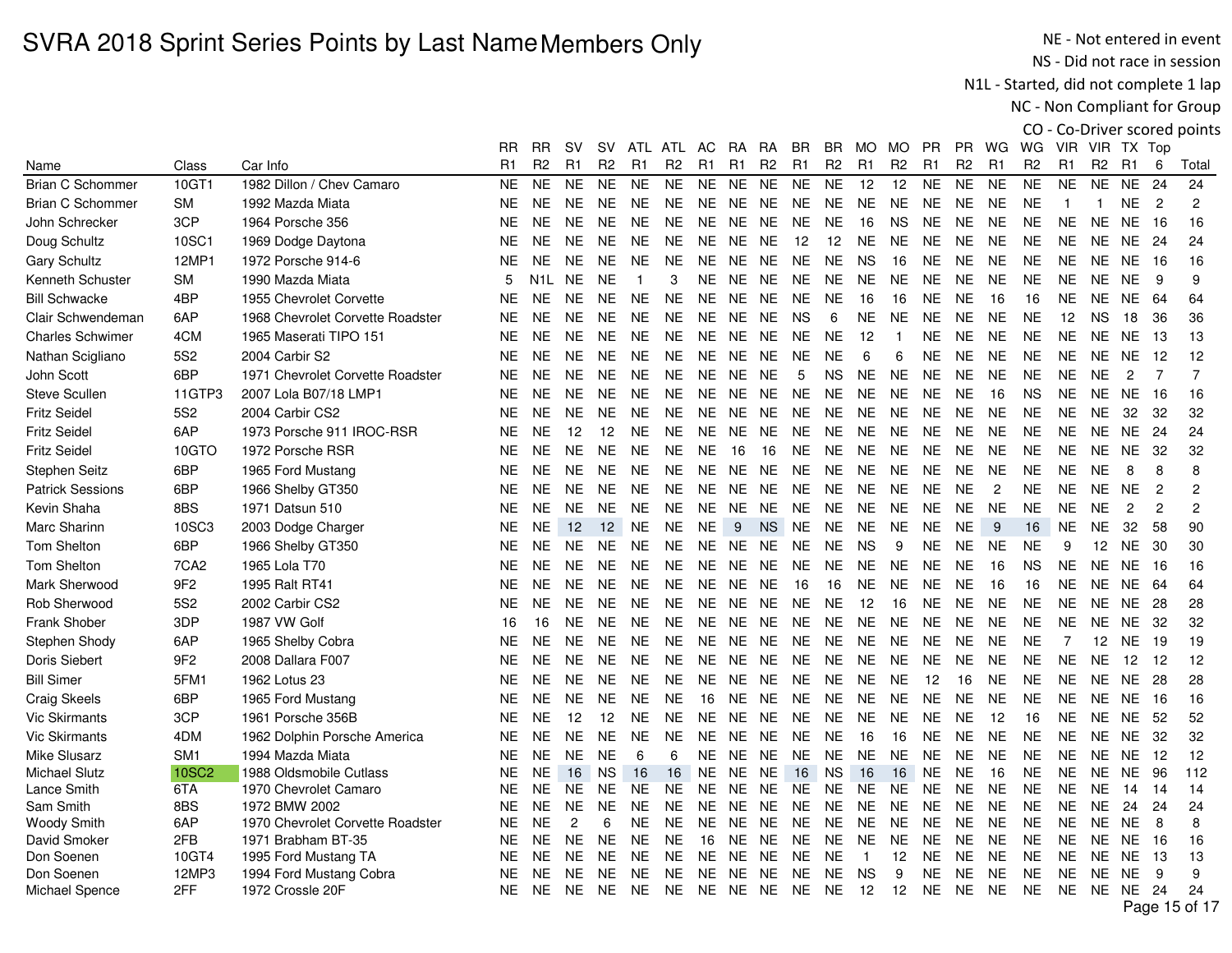NE - Not entered in event NS - Did not race in session

N1L - Started, did not complete 1 lap

NC - Non Compliant for Group

|                         |                 |                                  |                |                |           |                |                |                |                |                |                |                  |                |                |                |                |                |           |                |                |                |                |                         | CO - Co-Driver scored points |
|-------------------------|-----------------|----------------------------------|----------------|----------------|-----------|----------------|----------------|----------------|----------------|----------------|----------------|------------------|----------------|----------------|----------------|----------------|----------------|-----------|----------------|----------------|----------------|----------------|-------------------------|------------------------------|
|                         |                 |                                  | RR             | <b>RR</b>      | <b>SV</b> | <b>SV</b>      |                | ATL ATL        | AC             | <b>RA</b>      | RA             | <b>BR</b>        | BR             | MO.            | MO             | <b>PR</b>      | PR.            | WG.       | WG             |                | VIR VIR TX Top |                |                         |                              |
| Name                    | Class           | Car Info                         | R <sub>1</sub> | R <sub>2</sub> | R1        | R <sub>2</sub> | R <sub>1</sub> | R <sub>2</sub> | R <sub>1</sub> | R <sub>1</sub> | R <sub>2</sub> | R1               | R <sub>2</sub> | R <sub>1</sub> | R <sub>2</sub> | R <sub>1</sub> | R <sub>2</sub> | R1        | R <sub>2</sub> | R <sub>1</sub> | R <sub>2</sub> | <b>R1</b>      | 6                       | Total                        |
| John Stanford           | 3DP             | 1965 Turner MKIII                | <b>NE</b>      | <b>NE</b>      | NE.       | <b>NE</b>      | <b>NE</b>      | <b>NE</b>      | NE.            | <b>NE</b>      | <b>NE</b>      | 16               | <b>NS</b>      | NE.            | NE.            | NE.            | <b>NE</b>      | <b>NE</b> | <b>NE</b>      | NE.            | NE.            | NE.            | 16                      | 16                           |
| <b>Randall Stark</b>    | 3DP             | 1974 MG B                        | <b>NE</b>      | <b>NE</b>      | NE.       | <b>NE</b>      | NE.            | <b>NE</b>      | NE.            | NE             | <b>NE</b>      | <b>NE</b>        | <b>NE</b>      | <b>NE</b>      | <b>NE</b>      | <b>NE</b>      | NE.            | <b>NE</b> | <b>NE</b>      | <b>NE</b>      | NE.            | 10             | - 10                    | 10                           |
| <b>Stephen Steers</b>   | 4BM             | 1958 Echidna Roadster            | <b>NE</b>      | <b>NE</b>      | <b>NE</b> | <b>NE</b>      | <b>NE</b>      | <b>NE</b>      | <b>NE</b>      | <b>NE</b>      | <b>NE</b>      | <b>NE</b>        | <b>NE</b>      | <b>NE</b>      | <b>NE</b>      | <b>NE</b>      | <b>NE</b>      | <b>NE</b> | <b>NE</b>      | <b>NE</b>      | <b>NE</b>      | 24             | 24                      | 24                           |
| <b>Terry Stephens</b>   | 3CP             | 1962 Triumph TR4                 | 12             | <b>NS</b>      | <b>NE</b> | <b>NE</b>      | <b>NE</b>      | <b>NE</b>      | <b>NE</b>      | <b>NE</b>      | <b>NE</b>      | <b>NE</b>        | <b>NE</b>      | <b>NE</b>      | <b>NE</b>      | <b>NE</b>      | <b>NE</b>      | <b>NE</b> | <b>NE</b>      | <b>NE</b>      | <b>NE</b>      | <b>NE</b>      | 12                      | 12                           |
| James Stiehr            | 2FF             | 1969 Winkelmann WDF1             | <b>NE</b>      | <b>NE</b>      | NE.       | <b>NE</b>      | <b>NE</b>      | <b>NE</b>      | NE.            | NE.            | <b>NE</b>      | NE               | <b>NE</b>      | $N\mathsf{E}$  | <b>NE</b>      | <b>NE</b>      | NE.            | 16        | <b>NS</b>      | <b>NE</b>      | NE             | <b>NE</b>      | 16                      | 16                           |
| Paul Stinson            | 8CP             | 1963 Lotus Super 7               | <b>NE</b>      | <b>NE</b>      | NE.       | <b>NE</b>      | <b>NE</b>      | <b>NE</b>      | NE.            | <b>NE</b>      | <b>NE</b>      | <b>NE</b>        | <b>NE</b>      | <b>NE</b>      | <b>NE</b>      | <b>NE</b>      | <b>NE</b>      | 12        | 16             | <b>NE</b>      | NE.            | <b>NE</b>      | 28                      | 28                           |
| <b>Todd Strong</b>      | 2CF             | 1974 Titan Mk9                   | NE.            | <b>NE</b>      | <b>NE</b> | <b>NE</b>      | <b>NE</b>      | <b>NE</b>      | <b>NE</b>      | <b>NE</b>      | <b>NE</b>      | 16               | 16             | 16             | 16             | <b>NE</b>      | <b>NE</b>      | <b>NE</b> | <b>NE</b>      | <b>NE</b>      | <b>NE</b>      | 32             | 64                      | 96                           |
| <b>Todd Stuckart</b>    | 12MP            | 1956 Chevrolet Corvette Roadster | <b>NE</b>      | <b>NE</b>      | <b>NE</b> | <b>NE</b>      | <b>NE</b>      | <b>NE</b>      | <b>NE</b>      | 12             | $\overline{1}$ | NE.              | <b>NE</b>      | <b>NE</b>      | <b>NE</b>      | <b>NE</b>      | <b>NE</b>      | <b>NE</b> | <b>NE</b>      | <b>NE</b>      | <b>NE</b>      | <b>NE</b>      | -13                     | 13                           |
| Paul Subject            | 9F <sub>2</sub> | 1998 Star Cars FM                | <b>NE</b>      | <b>NE</b>      | <b>NE</b> | <b>NE</b>      | <b>NE</b>      | <b>NE</b>      | <b>NE</b>      | 16             | 16             | <b>NE</b>        | <b>NE</b>      | <b>NE</b>      | <b>NE</b>      | <b>NE</b>      | <b>NE</b>      | 9         | 9              | <b>NE</b>      | <b>NE</b>      | <b>NE</b>      | 50                      | 50                           |
| Joe Sullivan            | 8BP             | 1989 Porsche 944 s2              | <b>NE</b>      | <b>NE</b>      | <b>NE</b> | <b>NE</b>      | 16             | 16             | <b>NE</b>      | <b>NE</b>      | <b>NE</b>      | $N\mathsf{E}$    | <b>NE</b>      | $N\mathsf{E}$  | <b>NE</b>      | $N\mathsf{E}$  | <b>NE</b>      | <b>NE</b> | <b>NE</b>      | <b>NE</b>      | <b>NE</b>      | <b>NE</b>      | 32                      | 32                           |
| <b>Ed Swart</b>         | 9FA             | 1978 Chevron B45- F2             | <b>NE</b>      | NE.            | NE.       | <b>NE</b>      | <b>NE</b>      | <b>NE</b>      | 9              | <b>NE</b>      | <b>NE</b>      | NE.              | <b>NE</b>      | <b>NE</b>      | <b>NE</b>      | <b>NE</b>      | <b>NE</b>      | <b>NE</b> | <b>NE</b>      | <b>NE</b>      | NE.            | <b>NE</b>      | 9                       | 9                            |
| Dave Sweeney            | 2FB             | 1965 Brabham BT 14               | <b>NE</b>      | <b>NE</b>      | <b>NE</b> | <b>NE</b>      | <b>NE</b>      | <b>NE</b>      | <b>NE</b>      | <b>NE</b>      | <b>NE</b>      | <b>NE</b>        | <b>NE</b>      | <b>NE</b>      | <b>NE</b>      | 12             | 12             | <b>NE</b> | <b>NE</b>      | <b>NE</b>      | <b>NE</b>      | <b>NE</b>      | 24                      | 24                           |
| Dave Swigler            | 9F <sub>2</sub> | 1980 March 80a                   | <b>NE</b>      | <b>NE</b>      | <b>NE</b> | <b>NE</b>      | 12             | 12             | <b>NE</b>      | <b>NE</b>      | <b>NE</b>      | <b>NE</b>        | <b>NE</b>      | <b>NE</b>      | <b>NE</b>      | <b>NE</b>      | <b>NE</b>      | <b>NE</b> | <b>NE</b>      | <b>NE</b>      | <b>NE</b>      | <b>NE</b>      | 24                      | 24                           |
| Michael Taradash        | 2FF             | 1978 Crossle 40F                 | <b>NE</b>      | <b>NE</b>      | <b>NE</b> | <b>NE</b>      | <b>NE</b>      | <b>NE</b>      | <b>NE</b>      | <b>NE</b>      | <b>NE</b>      | <b>NE</b>        | <b>NE</b>      | <b>NE</b>      | <b>NE</b>      | <b>NE</b>      | <b>NE</b>      | 12        | 16             | <b>NE</b>      | NE.            | <b>NE</b>      | 28                      | 28                           |
| Michael Taradash        | 3CP             | 1961 Porsche 356                 | <b>NE</b>      | <b>NE</b>      | NE.       | NE.            | <b>NE</b>      | <b>NE</b>      | NE             | <b>NE</b>      | NE.            | <b>NE</b>        | <b>NE</b>      | <b>NE</b>      | <b>NE</b>      | <b>NE</b>      | NE.            | 6         | 9              | <b>NE</b>      | NE             | <b>NE</b>      | 15                      | 15                           |
| Michael Taradash        | 3CP             | 1959 Porsche 356                 | <b>NE</b>      | <b>NE</b>      | 4         | 4              | <b>NE</b>      | NE.            | <b>NE</b>      | NE.            | <b>NE</b>      | <b>NE</b>        | <b>NE</b>      | <b>NE</b>      | <b>NE</b>      | <b>NE</b>      | <b>NE</b>      | <b>NE</b> | <b>NE</b>      | <b>NE</b>      | NE.            | <b>NE</b>      | 8                       | 8                            |
| Don Tevini              | 4DM             | 1959 Devin D Porsche             | <b>NE</b>      | <b>NE</b>      | <b>NE</b> | <b>NE</b>      | <b>NE</b>      | <b>NE</b>      | <b>NE</b>      | NE NE          |                | $\mathbf{1}$     | <b>NS</b>      | <b>NE</b>      | <b>NE</b>      | <b>NE</b>      | <b>NE</b>      | <b>NE</b> | <b>NE</b>      | <b>NE</b>      | <b>NE</b>      | <b>NE</b>      | $\overline{\mathbf{1}}$ | $\mathbf{1}$                 |
| Allan Thom              | 3EP             | 1965 Alfa Romeo Giulia TI        | <b>NE</b>      | <b>NE</b>      | <b>NE</b> | <b>NE</b>      | <b>NE</b>      | <b>NE</b>      | <b>NE</b>      | 16             | 16             | <b>NE</b>        | <b>NE</b>      | <b>NE</b>      | <b>NE</b>      | <b>NE</b>      | <b>NE</b>      | <b>NE</b> | <b>NE</b>      | <b>NE</b>      | NE             | <b>NE</b>      | 32                      | 32                           |
| Michael Thomae          | SM <sub>1</sub> | 1994 Mazda Miata                 | <b>NE</b>      | <b>NE</b>      | <b>NE</b> | <b>NE</b>      | <b>NE</b>      | <b>NE</b>      | <b>NE</b>      | $\overline{7}$ | 12             | <b>NE</b>        | <b>NE</b>      | <b>NE</b>      | <b>NE</b>      | <b>NE</b>      | <b>NE</b>      | <b>NE</b> | <b>NE</b>      | <b>NE</b>      | NE.            | <b>NE</b>      | 19                      | 19                           |
| <b>Brian Thomas</b>     | 2FF             | 1969 Lotus 51                    | <b>NE</b>      | <b>NE</b>      | NE.       | NE.            | <b>NE</b>      | <b>NE</b>      | <b>NE</b>      | <b>NE</b>      | <b>NE</b>      | NE.              | <b>NE</b>      | <b>NE</b>      | <b>NE</b>      | <b>NE</b>      | <b>NE</b>      | <b>NE</b> | <b>NE</b>      | 12             | NS.            | NE.            | -12                     | 12                           |
| <b>Richard Thomas</b>   | 1GP             | 1956 Austin Healey 100M          | <b>NE</b>      | <b>NE</b>      | <b>NE</b> | <b>NE</b>      | <b>NE</b>      | <b>NE</b>      | <b>NE</b>      | <b>NE</b>      | <b>NE</b>      | <b>NE</b>        | <b>NE</b>      | <b>NE</b>      | <b>NE</b>      | 16             | 16             | <b>NE</b> | <b>NE</b>      | <b>NE</b>      | <b>NE</b>      | <b>NE</b>      | 32                      | 32                           |
| <b>Steve Thomas</b>     | 10SC2           | 1994 Ford Thunderbird            | <b>NE</b>      | <b>NE</b>      | <b>NE</b> | <b>NE</b>      | <b>NE</b>      | <b>NE</b>      | 16             | <b>NE</b>      | <b>NE</b>      | <b>NE</b>        | <b>NE</b>      | <b>NE</b>      | <b>NE</b>      | <b>NE</b>      | <b>NE</b>      | <b>NE</b> | <b>NE</b>      | <b>NE</b>      | <b>NE</b>      | <b>NE</b>      | 16                      | 16                           |
| Will Thomas             | 2FB             | 1967 Brabham BT21                | <b>NE</b>      | <b>NE</b>      | <b>NE</b> | <b>NE</b>      | <b>NE</b>      | <b>NE</b>      | <b>NE</b>      | <b>NE</b>      | <b>NE</b>      | $N\mathsf{E}$    | <b>NE</b>      | <b>NE</b>      | <b>NE</b>      | <b>NE</b>      | <b>NE</b>      | <b>NE</b> | <b>NE</b>      | 12             | <b>NS</b>      | 14             | 26                      | 26                           |
| Ryan Thomson            | 10SC3           | 2007 Dodge Charger               | <b>NE</b>      | NE.            | <b>NE</b> | NE.            | 12             | 12             | NE             | <b>NE</b>      | <b>NE</b>      | <b>NE</b>        | <b>NE</b>      | <b>NE</b>      | <b>NE</b>      | <b>NE</b>      | <b>NE</b>      | <b>NE</b> | <b>NE</b>      | <b>NE</b>      | NE.            | <b>NE</b>      | 24                      | 24                           |
| <b>Bill Thumel</b>      | 3CP             | 1959 Elva Courier                | <b>NE</b>      | NE.            | <b>NE</b> | <b>NE</b>      | <b>NE</b>      | <b>NE</b>      | <b>NE</b>      | NE.            | <b>NE</b>      | <b>NE</b>        | <b>NE</b>      | <b>NE</b>      | <b>NE</b>      | <b>NE</b>      | <b>NE</b>      | 16        | <b>NS</b>      | 16             | <b>NS</b>      | <b>NE</b>      | 32                      | 32                           |
| <b>Bill Thumel</b>      | 7CA1            | 1968 Lola T70 coupe              | <b>NE</b>      | <b>NE</b>      | <b>NE</b> | <b>NE</b>      | <b>NE</b>      | <b>NE</b>      | <b>NE</b>      | <b>NE</b>      | <b>NE</b>      | <b>NE</b>        | <b>NE</b>      | <b>NE</b>      | <b>NE</b>      | <b>NE</b>      | <b>NE</b>      | 16        | <b>NS</b>      | <b>NE</b>      | <b>NE</b>      | <b>NE</b>      | 16                      | 16                           |
| Ferenc Tirkala          | 1GP             | 1962 Triumph Spitfire            | <b>NE</b>      | <b>NE</b>      | <b>NE</b> | <b>NE</b>      | <b>NE</b>      | <b>NE</b>      | <b>NE</b>      | <b>NE</b>      | <b>NE</b>      | 16               | 16             | <b>NE</b>      | <b>NE</b>      | <b>NE</b>      | <b>NE</b>      | <b>NE</b> | <b>NE</b>      | <b>NE</b>      | <b>NE</b>      | <b>NE</b>      | 32                      | 32                           |
| Peter Toombs            | 11IGT           | 2009 Porsche 997 GrandAm Cup     | <b>NE</b>      | <b>NE</b>      | 9         | <b>NS</b>      | <b>NE</b>      | <b>NE</b>      | <b>NE</b>      | <b>NE</b>      | <b>NE</b>      | <b>NE</b>        | <b>NE</b>      | <b>NE</b>      | <b>NE</b>      | <b>NE</b>      | <b>NE</b>      | <b>NE</b> | <b>NE</b>      | <b>NE</b>      | NE.            | <b>NE</b>      | 9                       | 9                            |
| <b>Todd Treffert</b>    | 6AP             | 1974 Porsche 911                 | <b>NE</b>      | <b>NE</b>      | 16        | 16             | <b>NE</b>      | <b>NE</b>      | NE.            | <b>NE</b>      | <b>NE</b>      | <b>NE</b>        | <b>NE</b>      | <b>NE</b>      | <b>NE</b>      | <b>NE</b>      | <b>NE</b>      | <b>NE</b> | <b>NE</b>      | <b>NE</b>      | NE.            | <b>NE</b>      | 32                      | 32                           |
| Roman Tucker            | 8BS             | 1972 Alfa Romeo Berlina          | <b>NE</b>      | <b>NE</b>      | <b>NE</b> | <b>NE</b>      | <b>NE</b>      | <b>NE</b>      | <b>NE</b>      | NE             | <b>NE</b>      | <b>NE</b>        | <b>NE</b>      | <b>NE</b>      | <b>NE</b>      | <b>NE</b>      | <b>NE</b>      | <b>NE</b> | <b>NE</b>      | <b>NE</b>      | <b>NE</b>      | $\overline{c}$ | $\overline{c}$          | 2                            |
| <b>Tom Tuttle</b>       | 2FB             | 1967 Brabham B21                 | <b>NE</b>      | <b>NE</b>      | <b>NE</b> | <b>NE</b>      | <b>NE</b>      | <b>NE</b>      | <b>NE</b>      | <b>NE</b>      | <b>NE</b>      | <b>NE</b>        | <b>NE</b>      | <b>NE</b>      | <b>NE</b>      | <b>NE</b>      | <b>NE</b>      | <b>NE</b> | <b>NE</b>      | <b>NE</b>      | <b>NE</b>      | $\overline{4}$ | 4                       | 4                            |
| Bob Tyo                 | <b>10SC2</b>    | 1983 Oldsmobile Cutlass          | <b>NE</b>      | <b>NE</b>      | <b>NE</b> | <b>NE</b>      | <b>NE</b>      | <b>NE</b>      | <b>NE</b>      | NE             | <b>NE</b>      | <b>NE</b>        | <b>NE</b>      | <b>NE</b>      | <b>NE</b>      | <b>NE</b>      | <b>NE</b>      | 12        | 16             | <b>NE</b>      | NE.            | <b>NE</b>      | 28                      | 28                           |
| Vince Vaccaro           | 8BS             | 1972 Alfa Romeo GTV              | <b>NE</b>      | <b>NE</b>      | 9         | 9              | <b>NE</b>      | <b>NE</b>      | NE             | <b>NE</b>      | NE.            | <b>NE</b>        | <b>NE</b>      | <b>NE</b>      | <b>NE</b>      | NE.            | NE.            | 16        | <b>NS</b>      | 9              | NS.            | <b>NE</b>      | 43                      | 43                           |
| Tom Vail Jr             | 3EP             | 1960 Alfa Romeo Giulietta Sprint | <b>NE</b>      | <b>NE</b>      | <b>NE</b> | <b>NE</b>      | <b>NE</b>      | <b>NE</b>      | <b>NE</b>      | NE.            | <b>NE</b>      | <b>NS</b>        | $\overline{1}$ | <b>NE</b>      | <b>NE</b>      | <b>NE</b>      | <b>NE</b>      | <b>NE</b> | <b>NE</b>      | <b>NE</b>      | <b>NE</b>      | <b>NE</b>      | -1                      | $\mathbf{1}$                 |
| Tom Vail Jr             | 8AP             | 1974 Ferrari 308 GT4             | <b>NE</b>      | <b>NE</b>      | <b>NE</b> | <b>NE</b>      | <b>NE</b>      | <b>NE</b>      | <b>NE</b>      | NE.            | <b>NE</b>      | 16               | 16             | <b>NE</b>      | <b>NE</b>      | <b>NE</b>      | <b>NE</b>      | <b>NE</b> | <b>NE</b>      | <b>NE</b>      | <b>NE</b>      | <b>NE</b>      | 32                      | 32                           |
| <b>Edward VanTassel</b> | 2FF             | 1970 Titan MK6                   | <b>NE</b>      | <b>NE</b>      | <b>NE</b> | <b>NE</b>      | <b>NE</b>      | <b>NE</b>      | NE             | <b>NE</b>      | <b>NE</b>      | <b>NE</b>        | <b>NE</b>      | <b>NE</b>      | <b>NE</b>      | 9              | 12             | <b>NE</b> | <b>NE</b>      | <b>NE</b>      | NE.            | <b>NE</b>      | 21                      | 21                           |
| Henry Vicioso           | 6AS             | 1965 Ford Mustang                | <b>NE</b>      | NE.            | <b>NE</b> | <b>NE</b>      | <b>NE</b>      | <b>NE</b>      | <b>NE</b>      | 16             | 16             | <b>NE</b>        | <b>NE</b>      | <b>NE</b>      | <b>NE</b>      | <b>NE</b>      | <b>NE</b>      | <b>NE</b> | <b>NE</b>      | <b>NE</b>      | NE             | <b>NE</b>      | 32                      | 32                           |
| Jim Victor              | 2FB             | 1970 Chevron B17                 | <b>NE</b>      | <b>NE</b>      | NE.       | NE.            | <b>NE</b>      | <b>NE</b>      | <b>NE</b>      | 12             | 12             | N <sub>1</sub> L | $\overline{4}$ | NE.            | <b>NE</b>      | <b>NE</b>      | <b>NE</b>      | <b>NE</b> | <b>NE</b>      | <b>NE</b>      | NE             | <b>NE</b>      | 28                      | 28                           |
| George Vidovic          | 11NC            | 1999 Python Cobra SR             | <b>NE</b>      | <b>NE</b>      | <b>NE</b> | <b>NE</b>      | <b>NE</b>      | <b>NE</b>      | <b>NE</b>      | <b>NE</b>      | <b>NE</b>      | <b>NE</b>        | <b>NE</b>      | <b>NE</b>      | <b>NE</b>      | <b>NE</b>      | <b>NE</b>      | <b>NE</b> | <b>NE</b>      | <b>NE</b>      | <b>NE</b>      | <b>NC</b>      | $\mathbf 0$             | 0                            |
| Dave Vincent            | 8AP             | 1972 Datsun 240Z                 | <b>NE</b>      | <b>NE</b>      | <b>NE</b> | <b>NE</b>      | <b>NE</b>      | <b>NE</b>      | <b>NE</b>      | <b>NE</b>      | <b>NE</b>      | <b>NE</b>        | <b>NE</b>      | <b>NS</b>      | 16             | <b>NE</b>      | <b>NE</b>      | <b>NE</b> | <b>NE</b>      | <b>NE</b>      | <b>NE</b>      | <b>NE</b>      | 16                      | 16                           |
| Alain Vinson            | 4X              | 1965 AC 289                      | <b>NE</b>      | <b>NE</b>      | <b>NE</b> | <b>NE</b>      | <b>NE</b>      | <b>NE</b>      | <b>NE</b>      | <b>NE</b>      | <b>NE</b>      | <b>NE</b>        | <b>NE</b>      | <b>NE</b>      | <b>NE</b>      | <b>NE</b>      | <b>NE</b>      | <b>NE</b> | <b>NE</b>      | <b>NE</b>      | NE.            | <b>NC</b>      | $\mathbf 0$             | 0                            |
| Alain Vinson            | 6BP             | 1966 Shelby GT350                | <b>NE</b>      | <b>NE</b>      | NE.       | NE.            | <b>NE</b>      | NE.            | NE.            | NE.            | <b>NE</b>      | NE.              | <b>NE</b>      | <b>NE</b>      | <b>NE</b>      | <b>NE</b>      | NE.            | <b>NE</b> | NE.            | <b>NE</b>      | NE             | 2              | $\overline{c}$          | 2                            |
| <b>Curt Vogt</b>        | 6BP             | 1966 Shelby Mustang GT350        | <b>NE</b>      | NE.            | NE.       | NE.            | <b>NE</b>      | <b>NE</b>      |                | NE NE NE       |                | <b>NS</b>        | 16             | <b>NE</b>      | <b>NE</b>      | NE             | <b>NE</b>      | <b>NE</b> | <b>NE</b>      | NE.            |                | NE NE          | - 16                    | 16                           |
|                         |                 |                                  |                |                |           |                |                |                |                |                |                |                  |                |                |                |                |                |           |                |                |                |                |                         |                              |